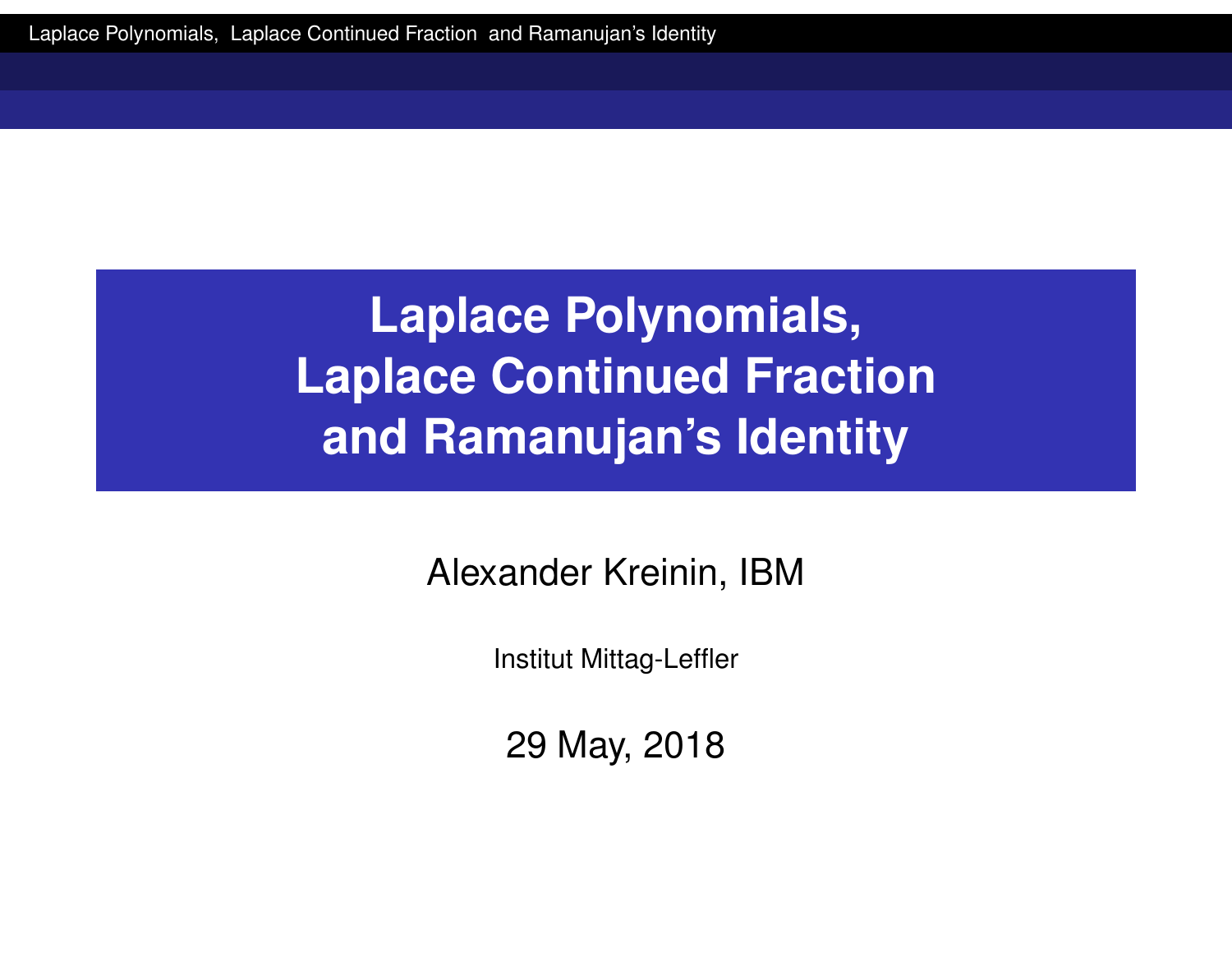### **Outline**

### **Introduction**

- **Analysis of Mills' Ratio**
- **Inequalities for** *R*(*t*)
- **Generating functions**
- **[Maste](#page-19-0)r Equation for Generating Functions**

#### **[Ident](#page-32-0)ities**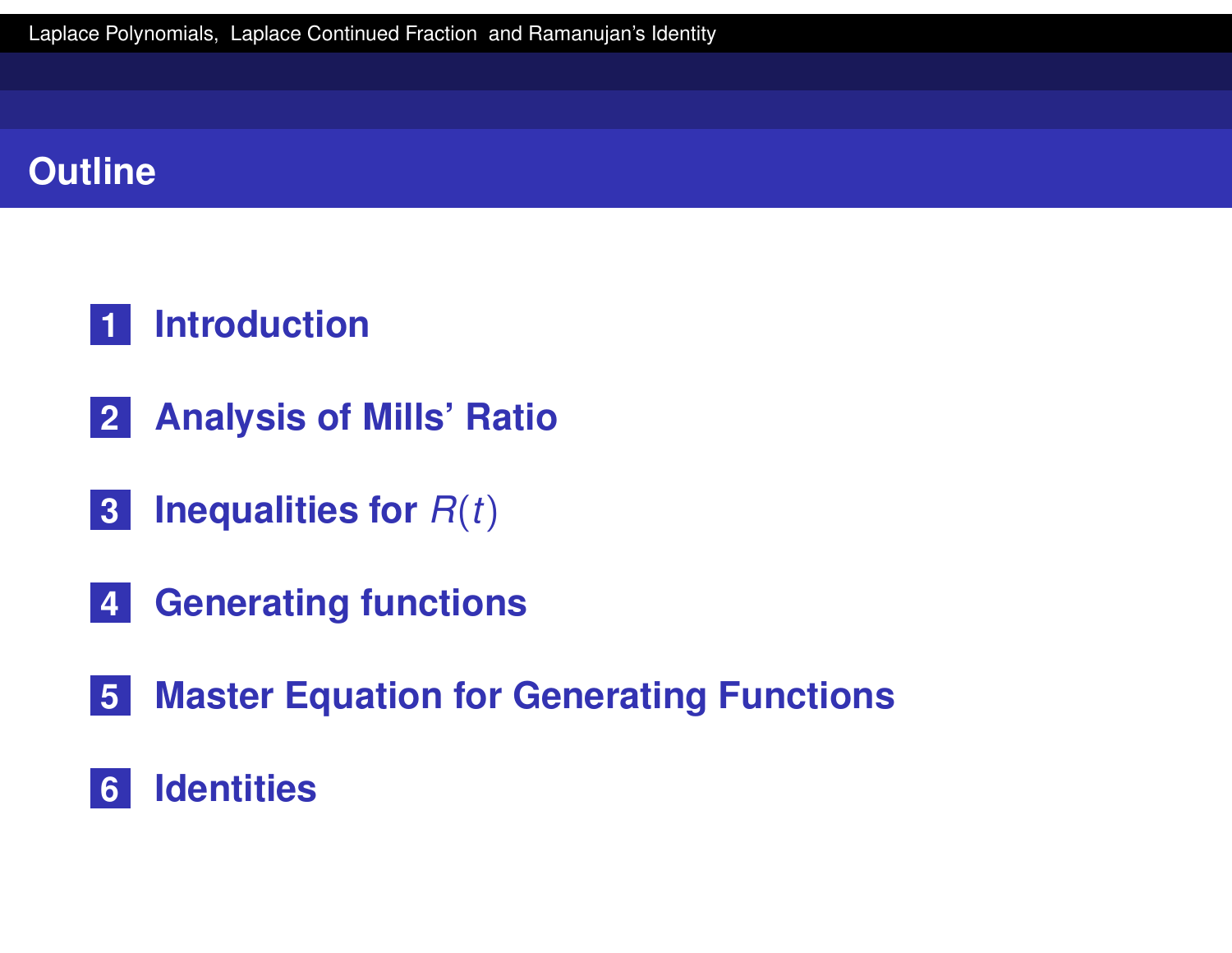

### **Mills' Ratio: notations**

$$
R(t):=\frac{\bar{\Phi}(t)}{\varphi(t)},
$$

<span id="page-2-0"></span>where

$$
\bar{\Phi}(t)=\int_t^\infty \varphi(x)dx, \quad \varphi(x)=\frac{1}{\sqrt{2\pi}}e^{-x^2/2}.
$$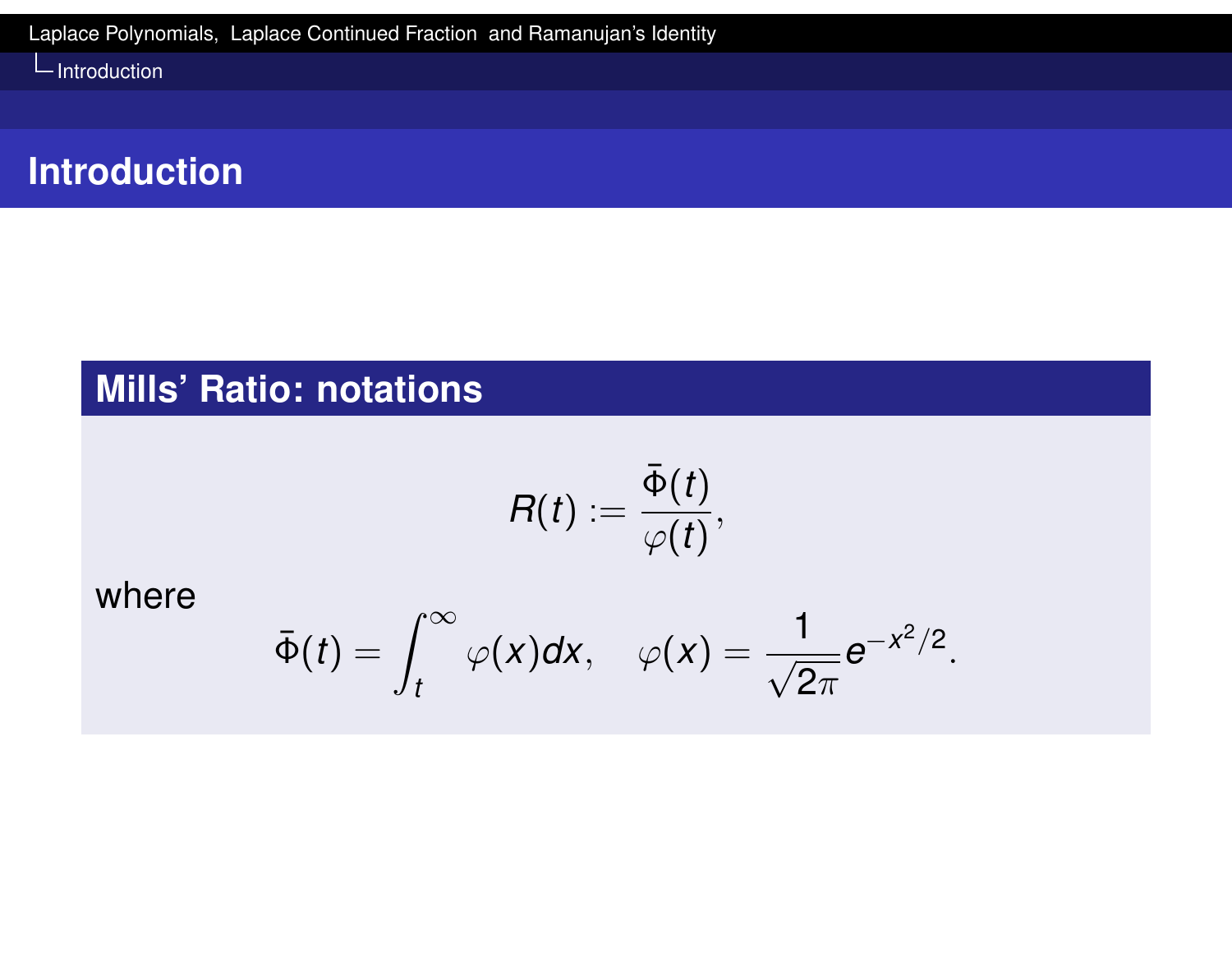### **Laplace CF**

### **Laplace CF**

We introduce Laplace polynomials,  $P_k(t)$  and  $Q_k(t)$  that form rational approximation to the continued fraction

$$
R(t) = \cfrac{1}{t + \cfrac{1}{t + \cfrac{2}{t + \cfrac{3}{\ddots}}}}.
$$

studied by Laplace.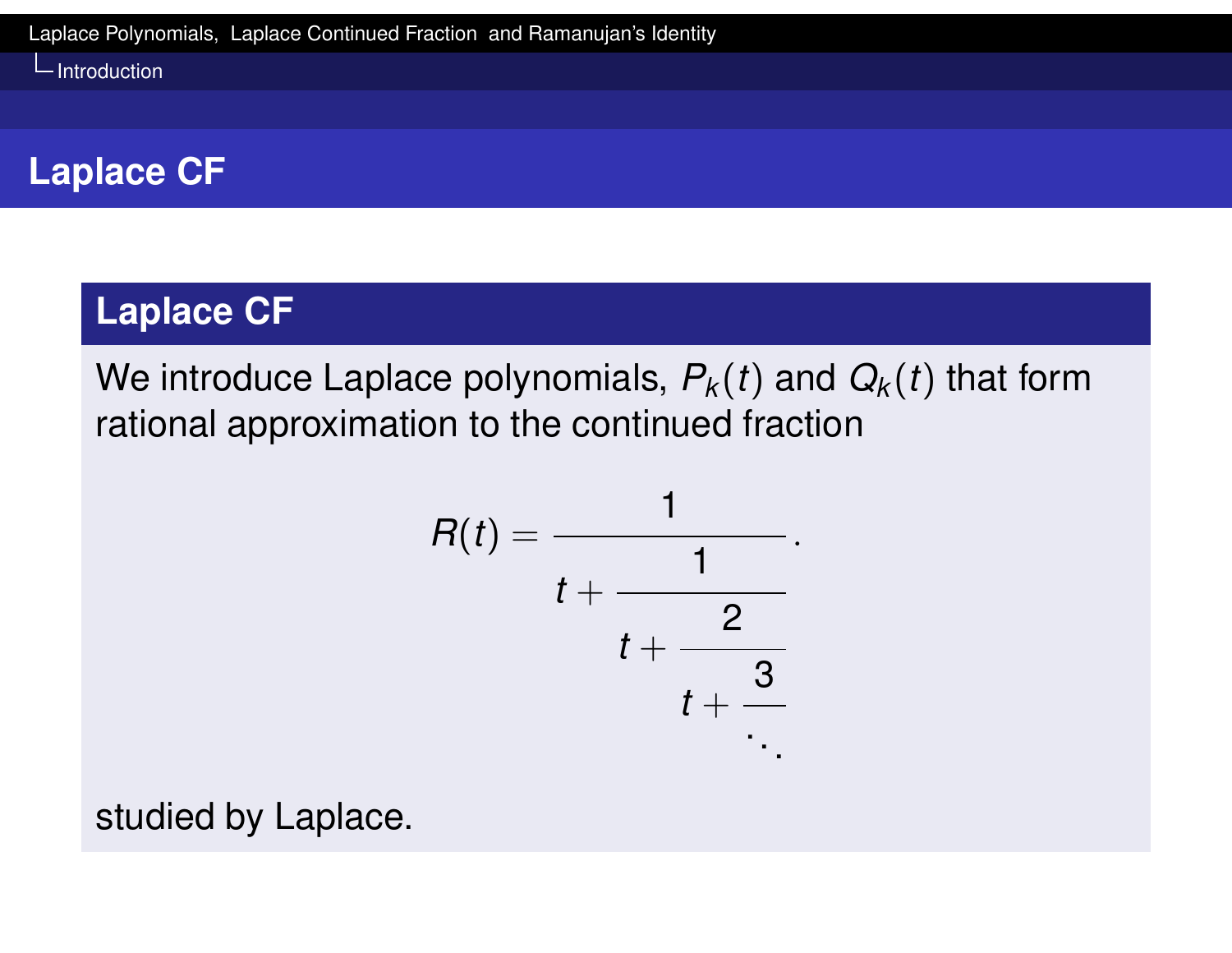### **Identities**

We compute MGF for these polynomials and prove the following seemingly unrelated identities,

$$
\sum_{n=0}^{\infty}\sum_{m=0}^{\infty}\sum_{j=0}^{n}\frac{(n+m)!}{m!j!(m+2n+1-j)!}2^{-n}=\sqrt{2\pi}e^{2}(\Phi(2)-\Phi(1)),
$$

$$
\sum_{k=0}^n (-1)^k \frac{1}{2k+1} {n \choose k} = \frac{2^{2n} (n!)^2}{(2n+1)!},
$$

and

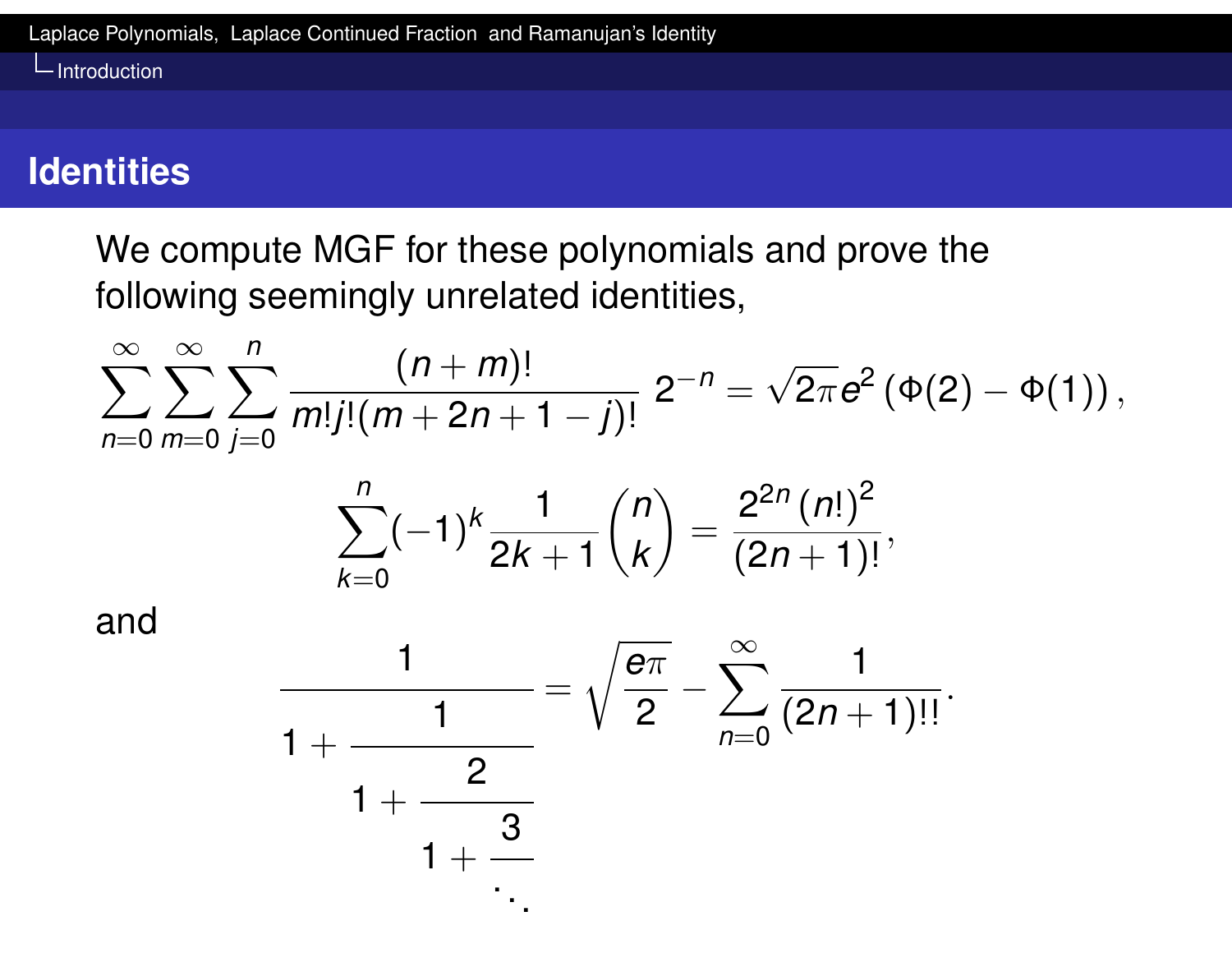### **Mills' Ratio**

#### **Mills' Ratio**

Mills' ratio is the function

$$
R(t)=\frac{\bar{\Phi}(t)}{\varphi(t)},\qquad \varphi(x)=\frac{1}{\sqrt{2\pi}}e^{-x^2/2}
$$

[where](#page-0-0)

$$
\bar{\Phi}(t)=\int_t^\infty \varphi(s)ds
$$

is the tail of the Normal distribution.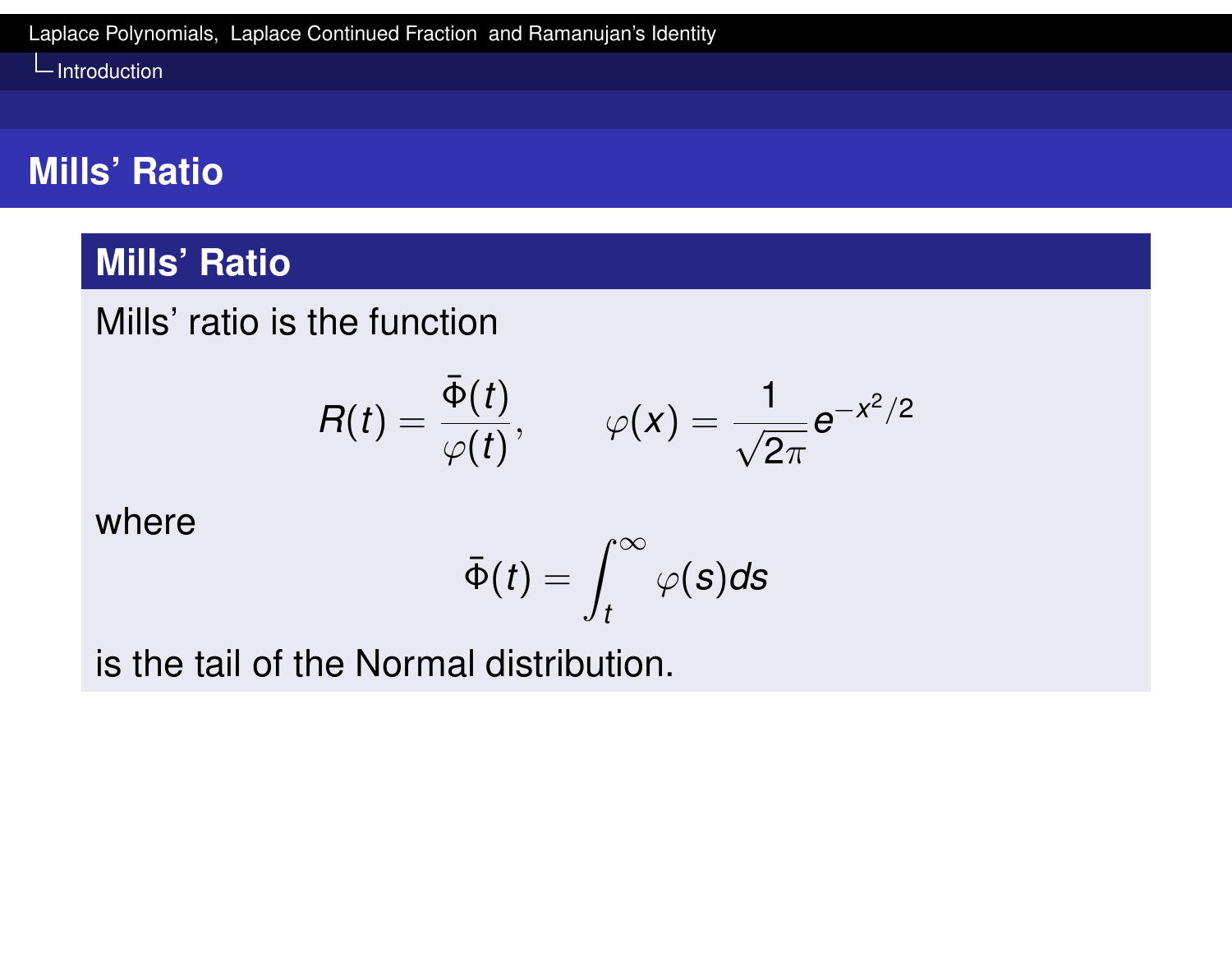### **Mills' Ratio**

#### **Mills' Ratio**

Mills' ratio is the function

$$
R(t)=\frac{\bar{\Phi}(t)}{\varphi(t)},\qquad \varphi(x)=\frac{1}{\sqrt{2\pi}}e^{-x^2/2}
$$

[where](#page-0-0)

$$
\bar{\Phi}(t)=\int_t^\infty \varphi(s)ds
$$

is the tail of the Normal distribution.

**Normal Hazard Rate**

$$
\lambda(t):=1/R(t)=\frac{\varphi(t)}{\bar{\Phi}(t)};\quad \mathbb{E}[\xi\,|\,\xi>t]=\lambda(t).
$$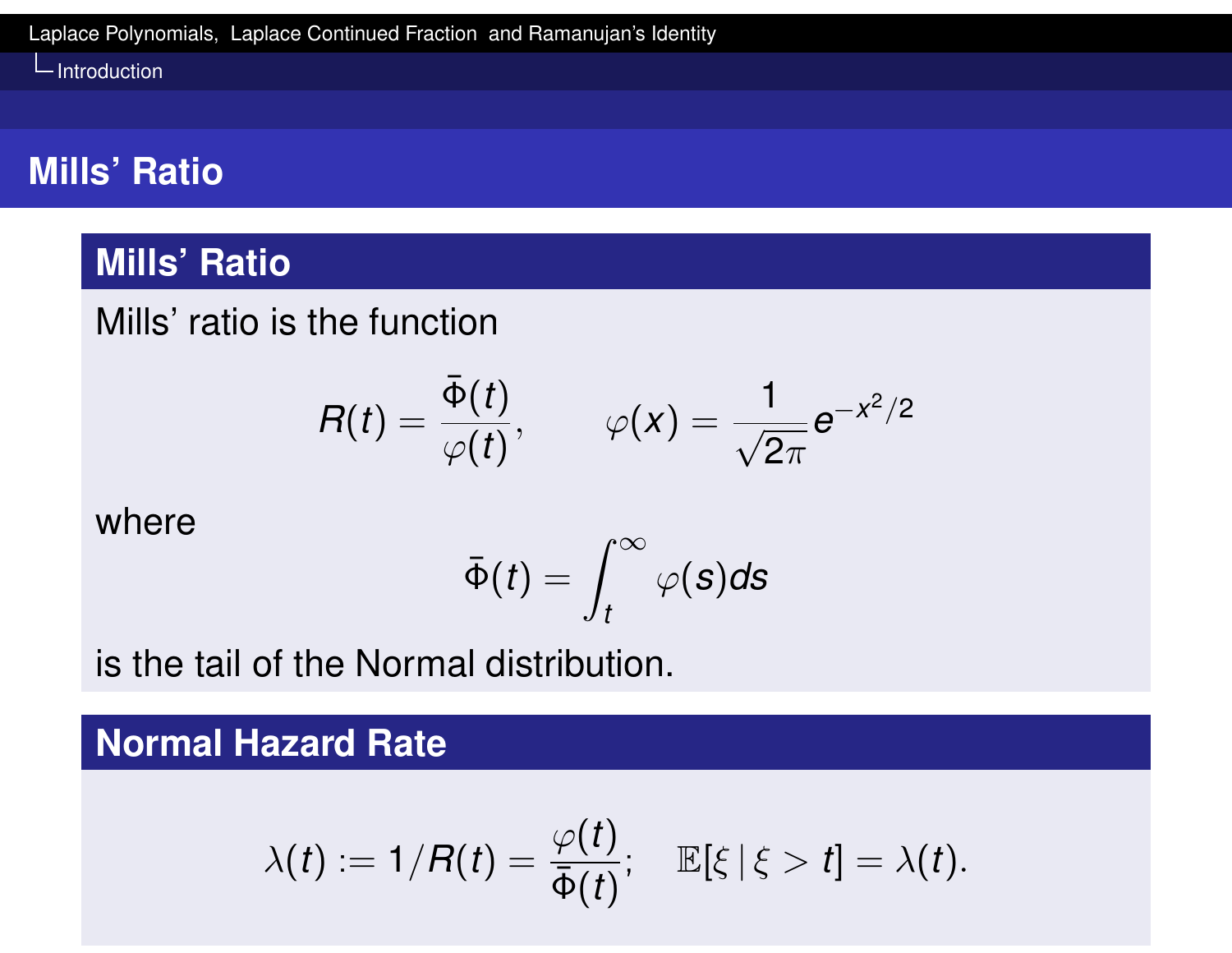### **The importance of doing Mills' Ratio**

### **Applications**

■ Computation of Likelihood Ratio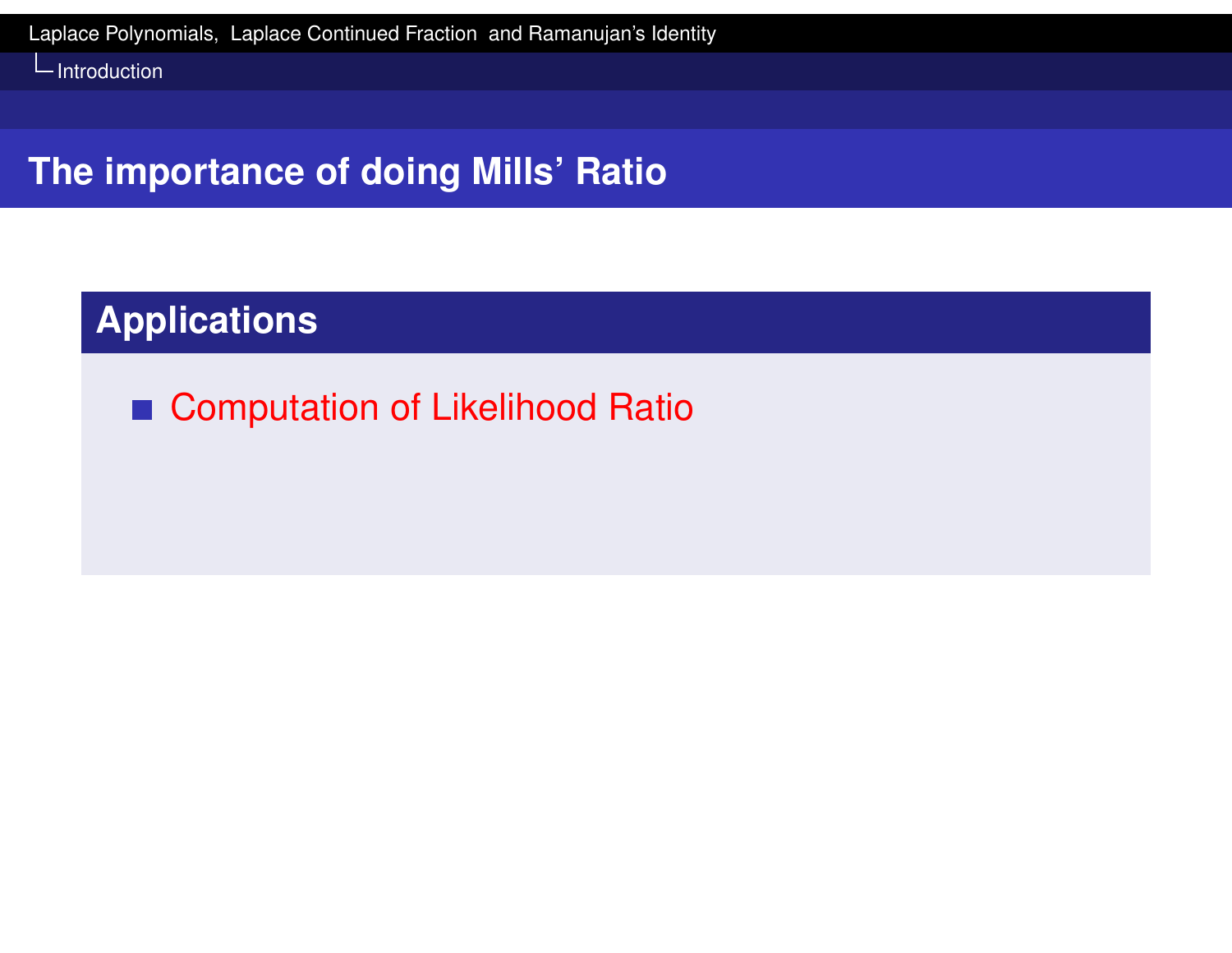### **The importance of doing Mills' Ratio**

### **Applications**

- Computation of Likelihood Ratio
- **Bounds for functionals of Gaussian processes**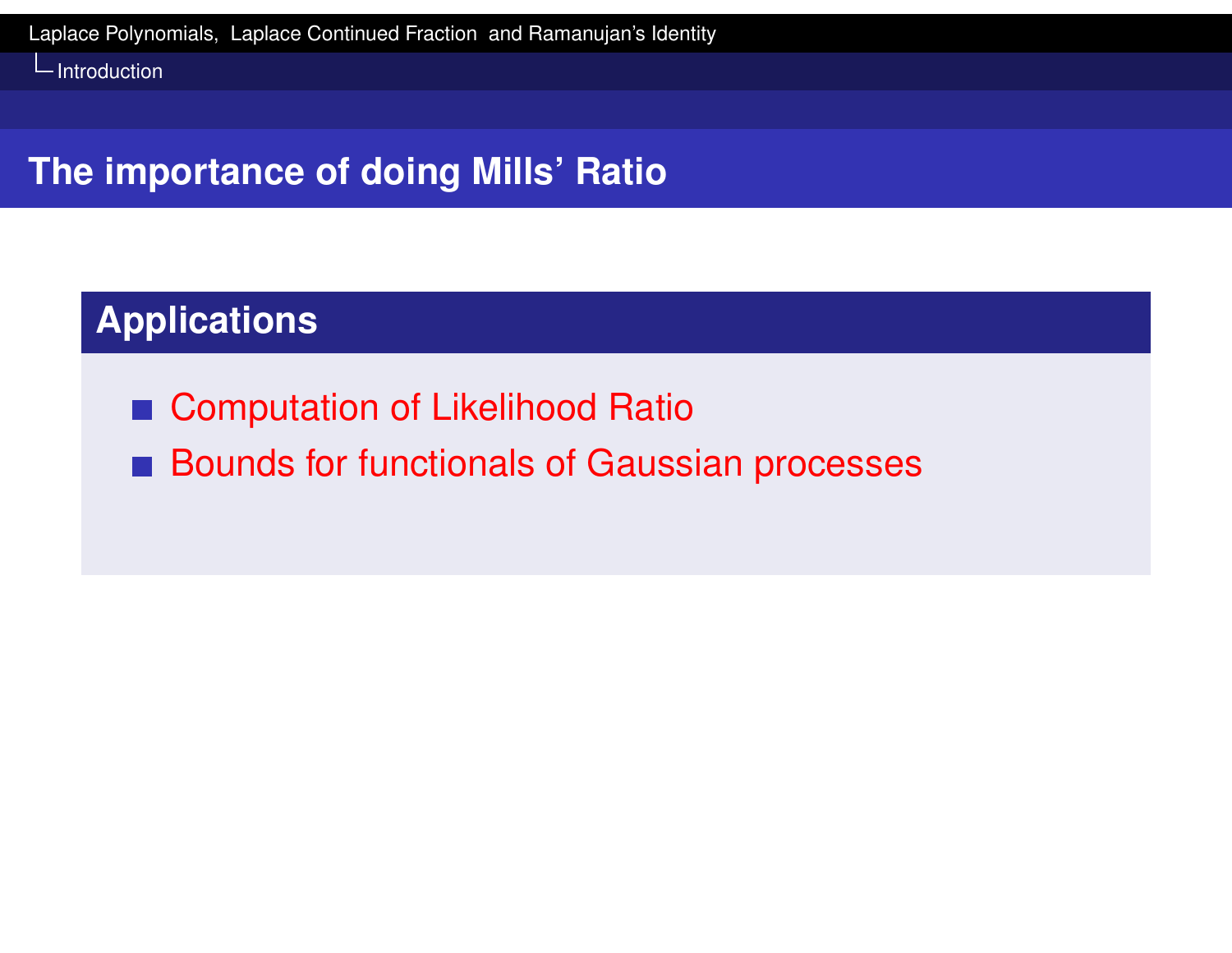# **The importance of doing Mills' Ratio**

### **Applications**

- Computation of Likelihood Ratio
- **Bounds for functionals of Gaussian processes**
- **[Reliability](#page-0-0) models**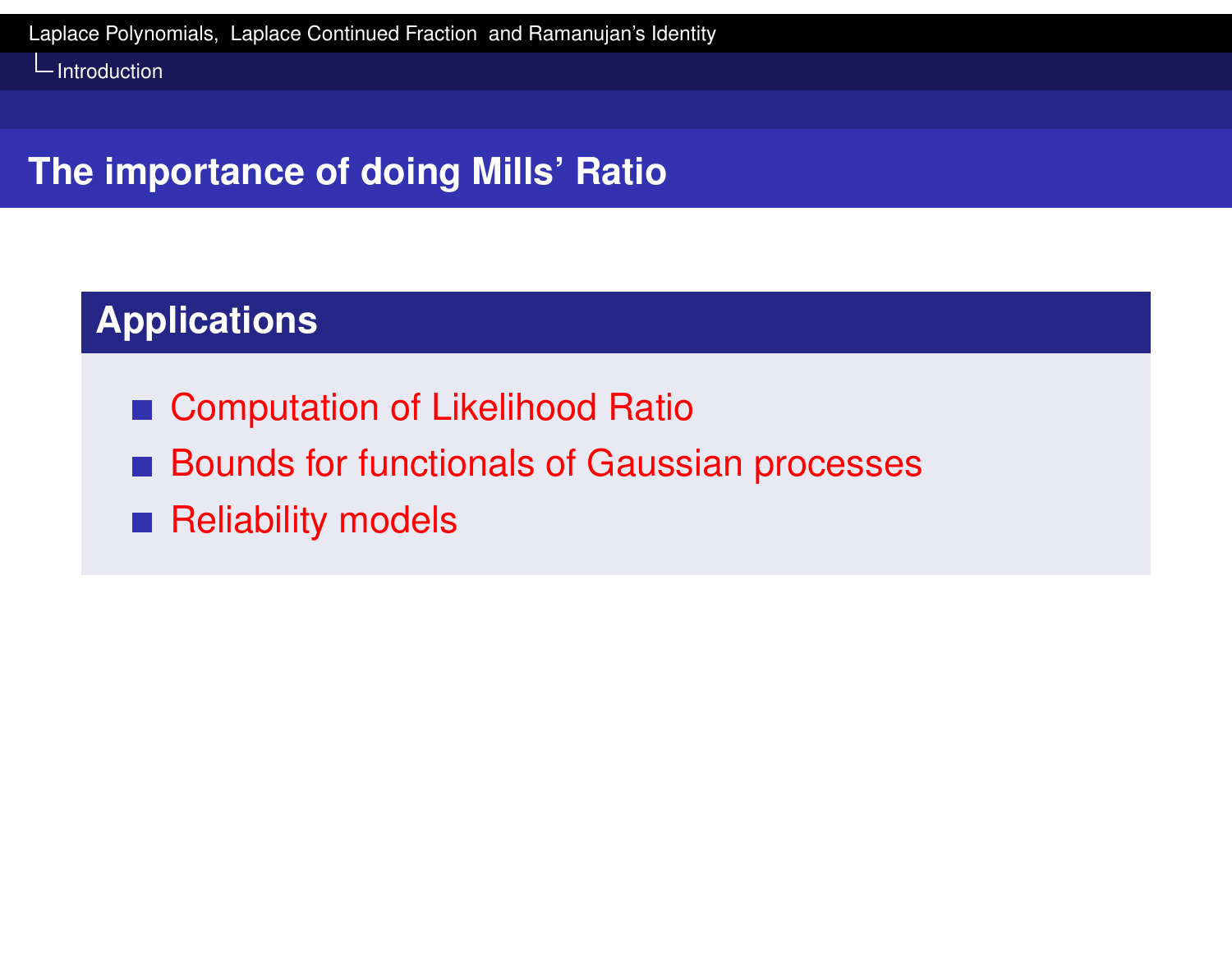### **The importance of doing Mills' Ratio**

### **Applications**

- Computation of Likelihood Ratio
- **Bounds for functionals of Gaussian processes**
- **[Reliability](#page-0-0) models**

### **The origins of the project**

■ Ian Iscoe and Taehan Bae "Correlations under stress"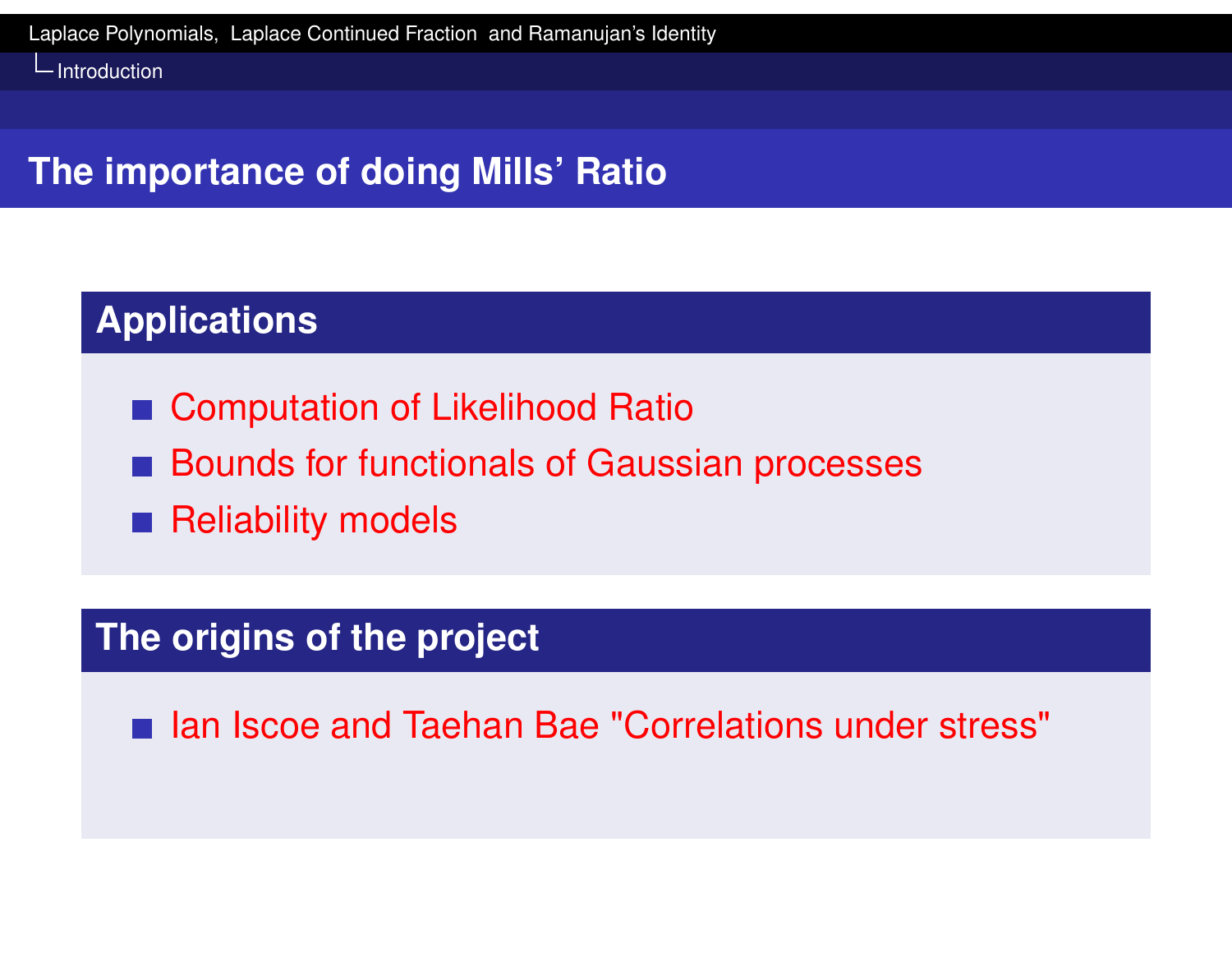# **The importance of doing Mills' Ratio**

### **Applications**

- Computation of Likelihood Ratio
- **Bounds for functionals of Gaussian processes**
- **[Reliability](#page-0-0) models**

### **The origins of the project**

- Ian Iscoe and Taehan Bae "Correlations under stress"
- **Convexity of the function**  $\lambda(t)$ .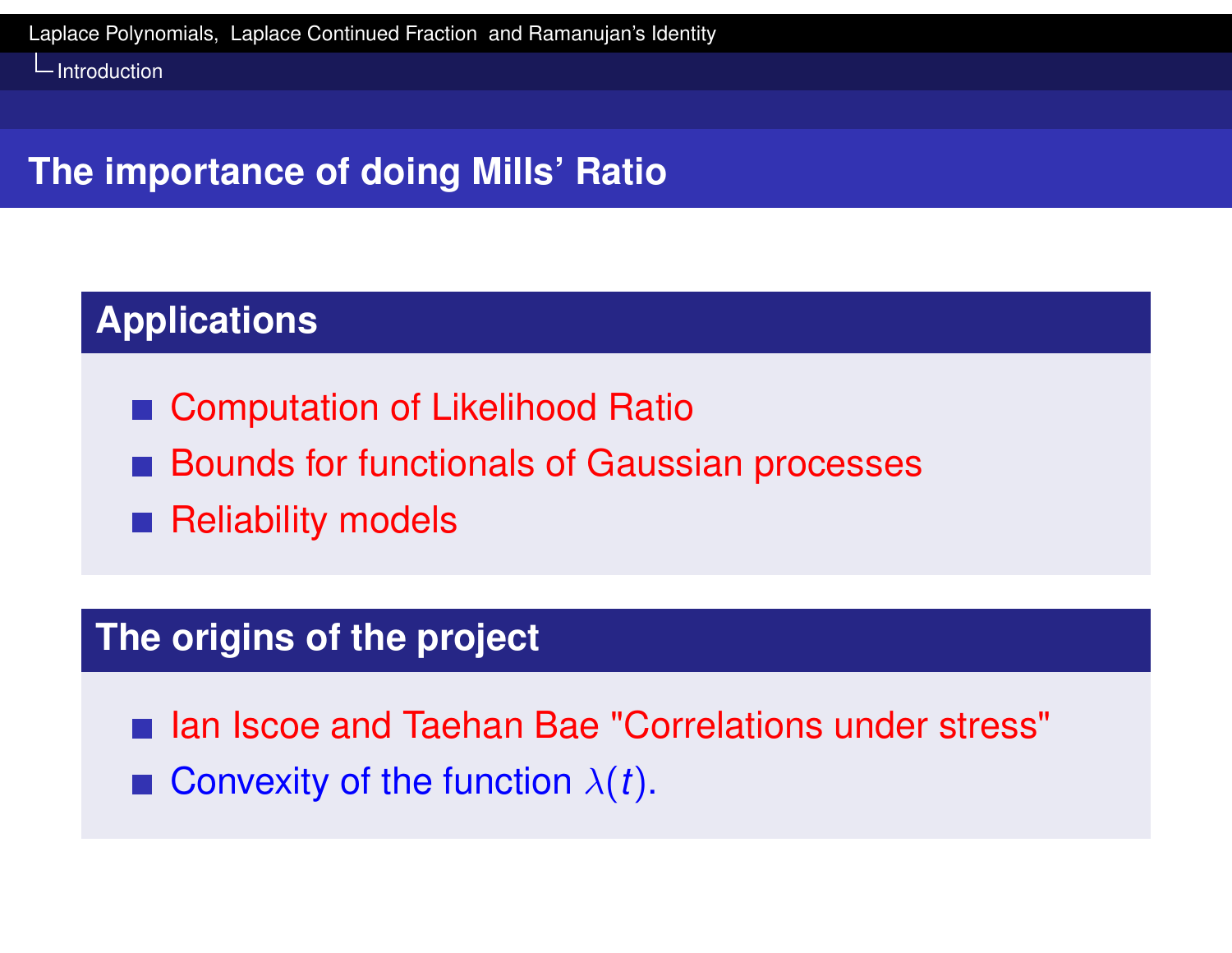### **History**

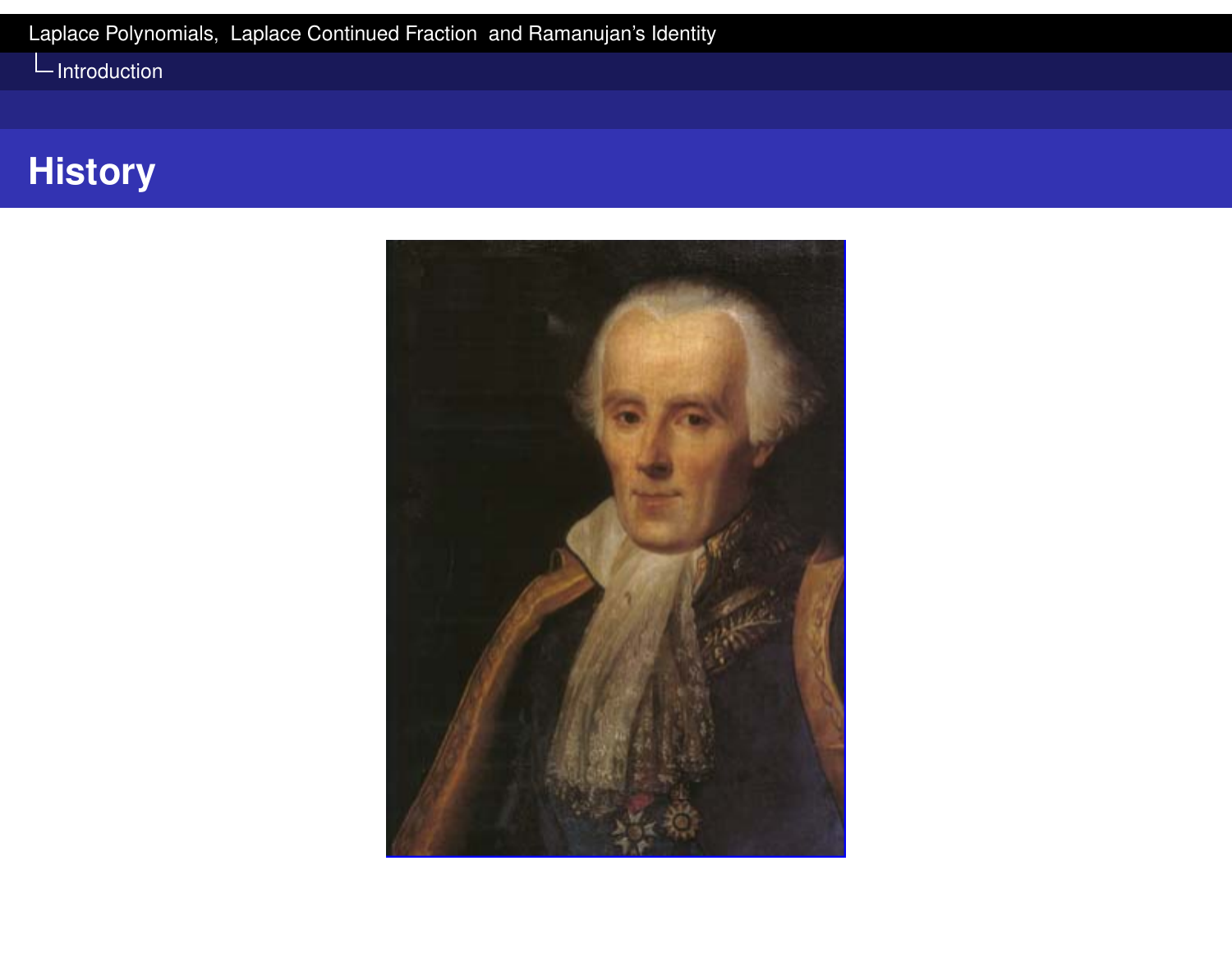### **History**



**Figure:** P.S. Laplace (1749-1827)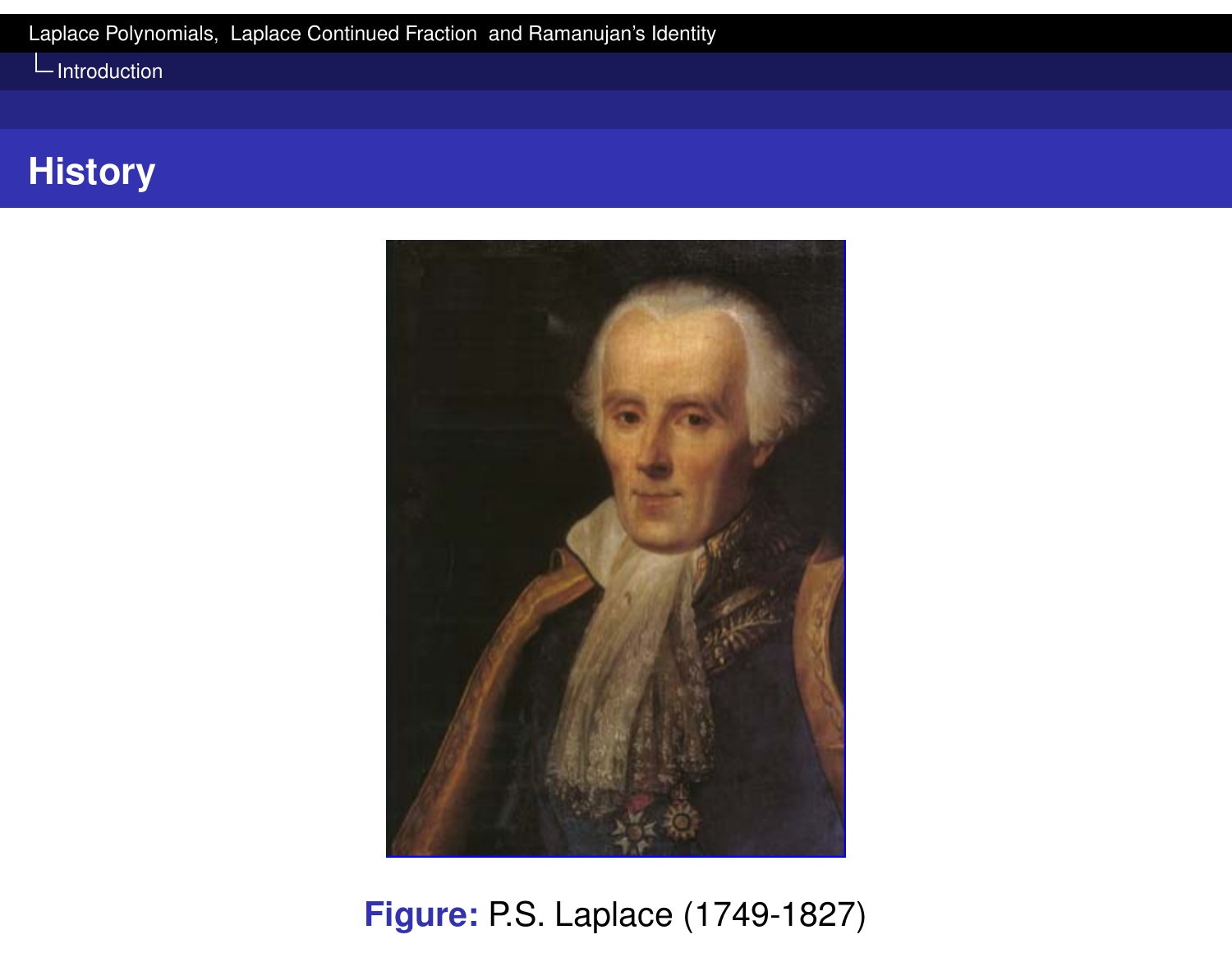### **Continued fraction**

Laplace (1812 or 1795 (?))

$$
R(t) \sim \frac{1}{t} - \frac{1}{t^3} + \frac{1 \cdot 3}{t^5} - \frac{1 \cdot 3 \cdot 5}{t^7} + \ldots \quad \text{for } t > 0 \,.
$$
 (1)

based on the continued fraction expansion,



 $(2)$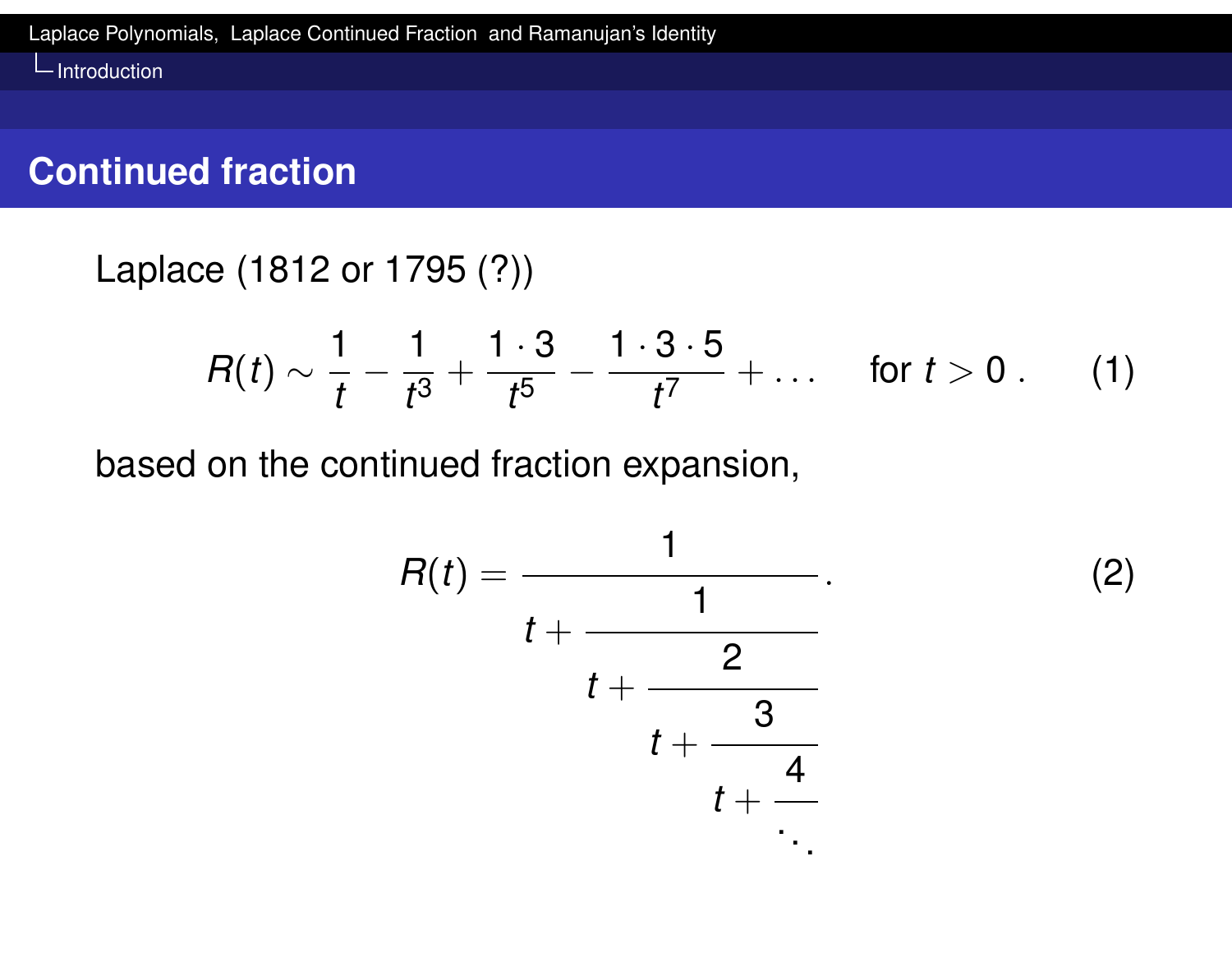$-\frac{1}{4}$ 

Introduction

#### **Laplace polynomials**

#### LIVRE PREMIER. 105

Pour faire usage de cette expression, il faut réduire la fraction continue

 $\frac{1}{1+\frac{q}{1+\frac{2q}{1+\ddots}}}$ 

en fractions alternativement plus grandes et plus petites que la fraction entière. Les deux premières fractions sont  $\frac{1}{r}$ ,  $\frac{1}{1+\theta}$ ; les numérateurs des fractions suivantes sont tels que le numérateur de la fraction n<sup>ième</sup> est égal au numérateur de la fraction  $(i - i)^{i \text{eme}}$  plus au numérateur de la fraction  $(i - 2)^{i\epsilon m\epsilon}$ , multiplié par  $(i - 1)q$ ; les dénominateurs se forment de la même manière. Ces fractions successives sont

$$
\frac{1}{1}, \quad \frac{1}{1+q}, \quad \frac{1+2q}{1+3q}, \quad \frac{1+5q}{1+6q+3q^2}, \quad \frac{1+9q+8q^2}{1+10q+15q^2}, \quad \ldots
$$

. . . . . .  $\mathbf{I}$  and  $\mathbf{I}$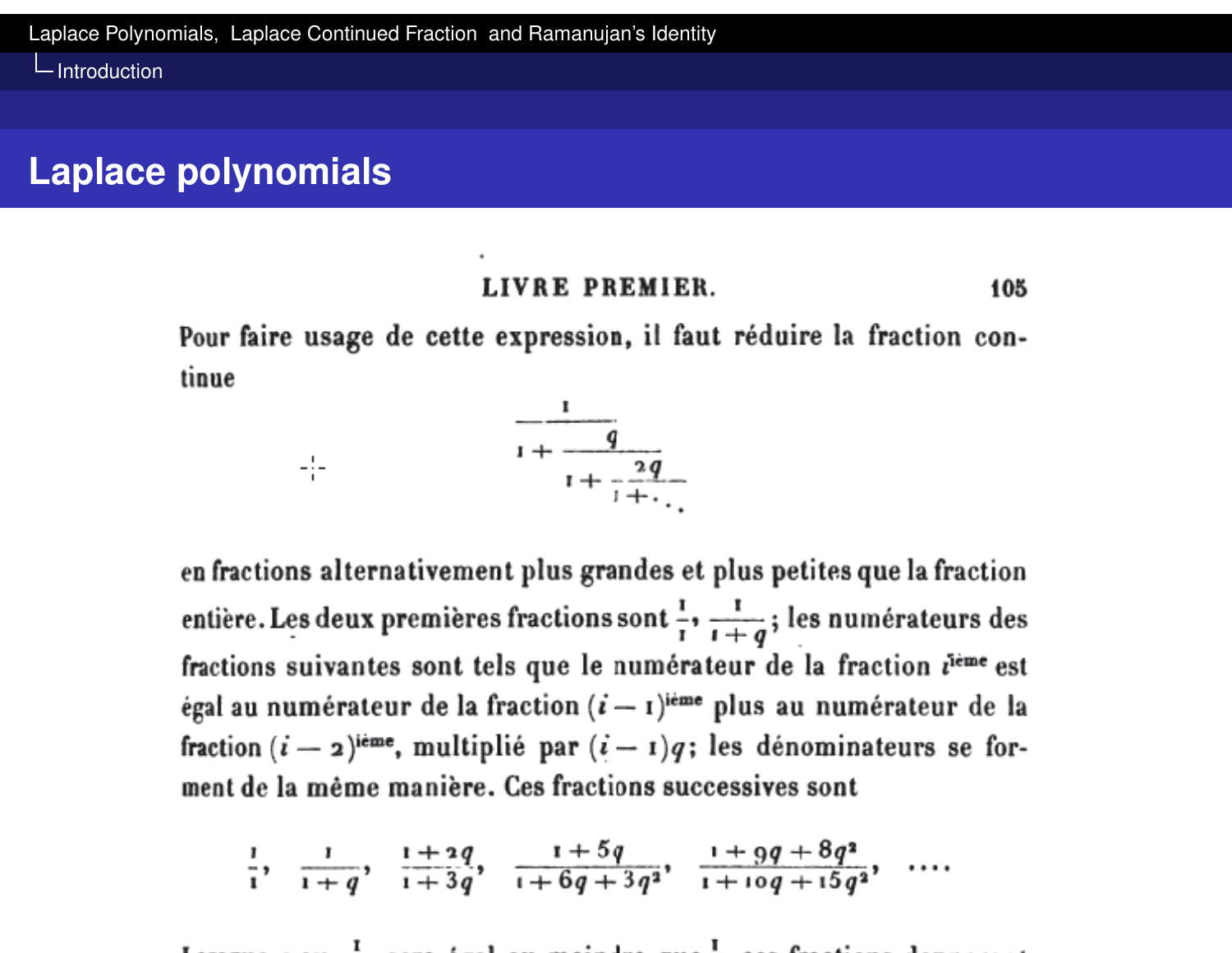# **Convergence of continued fraction**

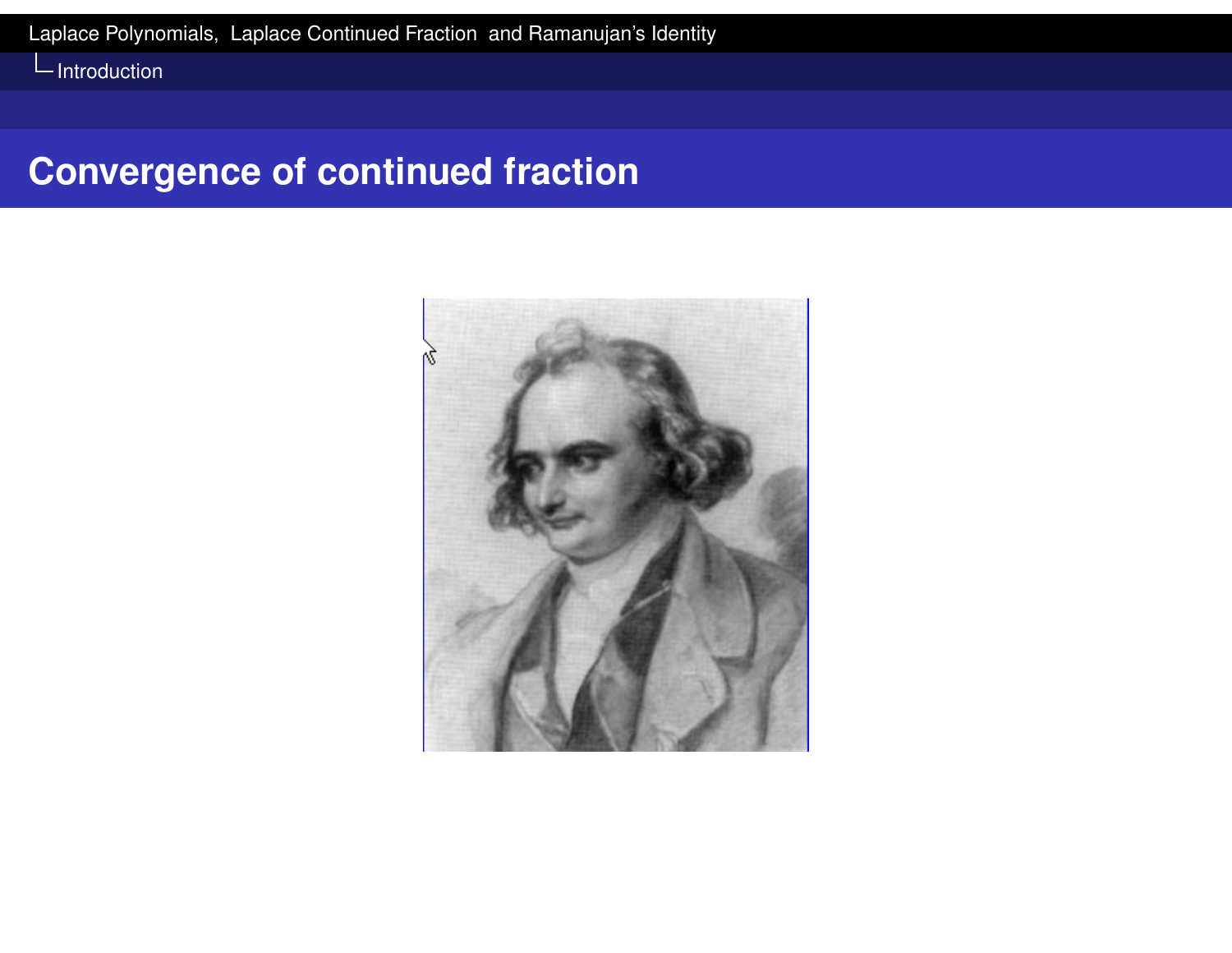#### **Convergence of continued fraction**



C. G. Jacobi (1804-1851)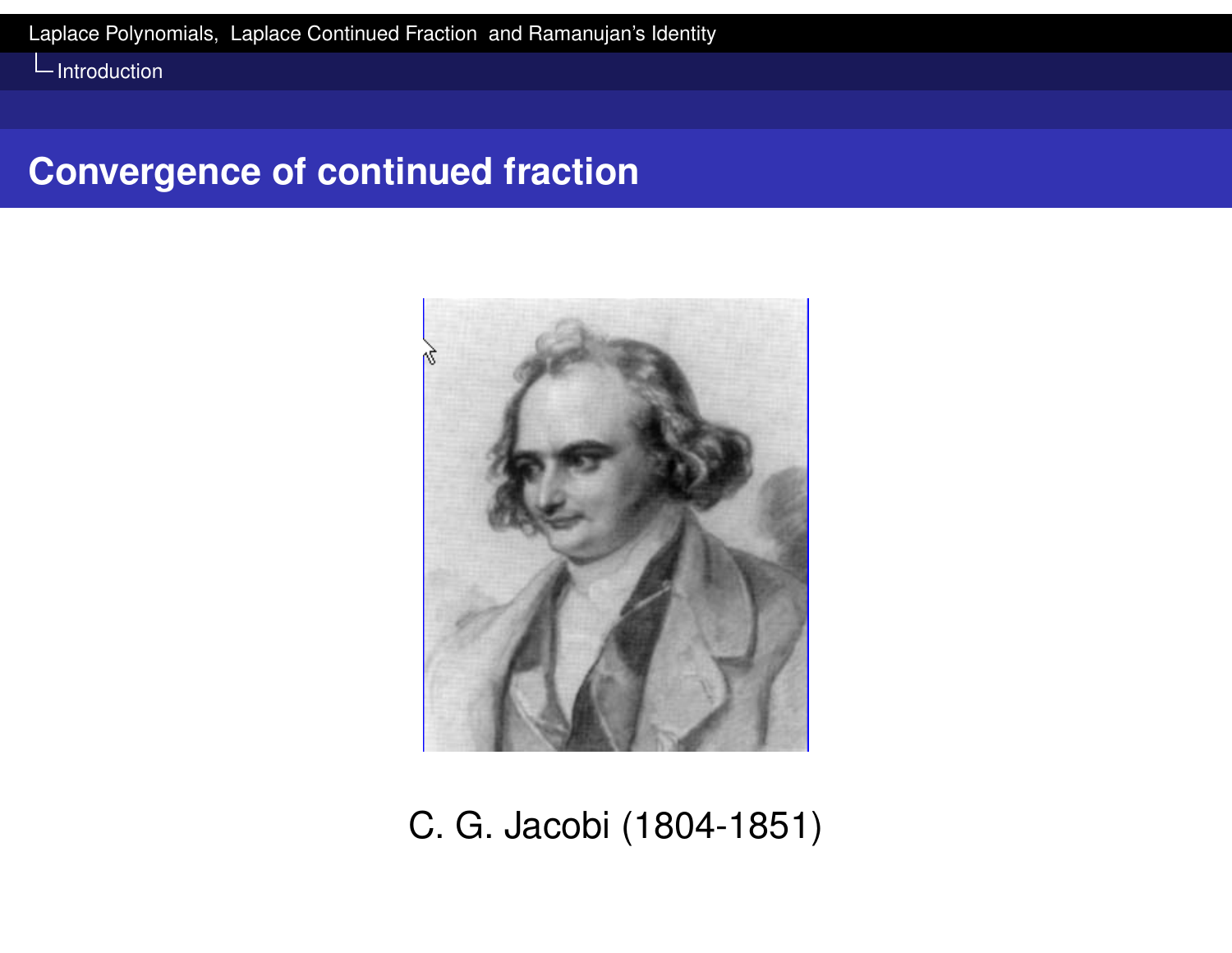#### **C.G. Jacobi: 1834**

26. C. G. J. Jacobi, de fract. continua, in quam integr.  $\int_{-\infty}^{\infty} e^{-x x} \partial x$  evolvere licet. 346

#### 26.

De fractione continua, in quam integrale  $\int_{x}^{\infty} e^{-sx} dx$ evolvere licet.

(Auct. C. G. J. Jacobi, prof. ord. math. Regiom.)

Integrale propositum, cuius in fractionibus coelestibus aliisque quaestionibus usus est, ill. Laplace (M. C. T. IV. L. X.) in fractionem continuam evolutum dedit sequentem, posito  $q = \frac{1}{2\,x\,x}$ ,

1. 
$$
\int_{x}^{x} e^{-xx} \partial x = \frac{e^{-xx}}{2x} \cdot \frac{1}{1 + \frac{q}{1 + \frac{2q}{1 + \frac{3q}{1 + \frac{4q}{1 + \frac{4q}{1}}}}}}
$$

Demonstratio tamen viri cum per series divergentes procedat, hodie vix probabitur; quae hoc modo accuratior redditur.

**Statuamus** 

$$
2. \qquad v = e^{+xx} \int_x^x e^{-xx} \partial x,
$$

habemus differentiando,

$$
3. \quad \frac{\partial v}{\partial x} = +2xv-1.
$$

Qua aequatione iterum n vicibus differentiata, prodit

4. 
$$
\frac{\partial^{n+1}v}{\partial x^{n+1}} = 2x \frac{\partial^n v}{\partial x^n} + 2n \frac{\partial^{n-1}v}{\partial x^{n-1}},
$$

sive posito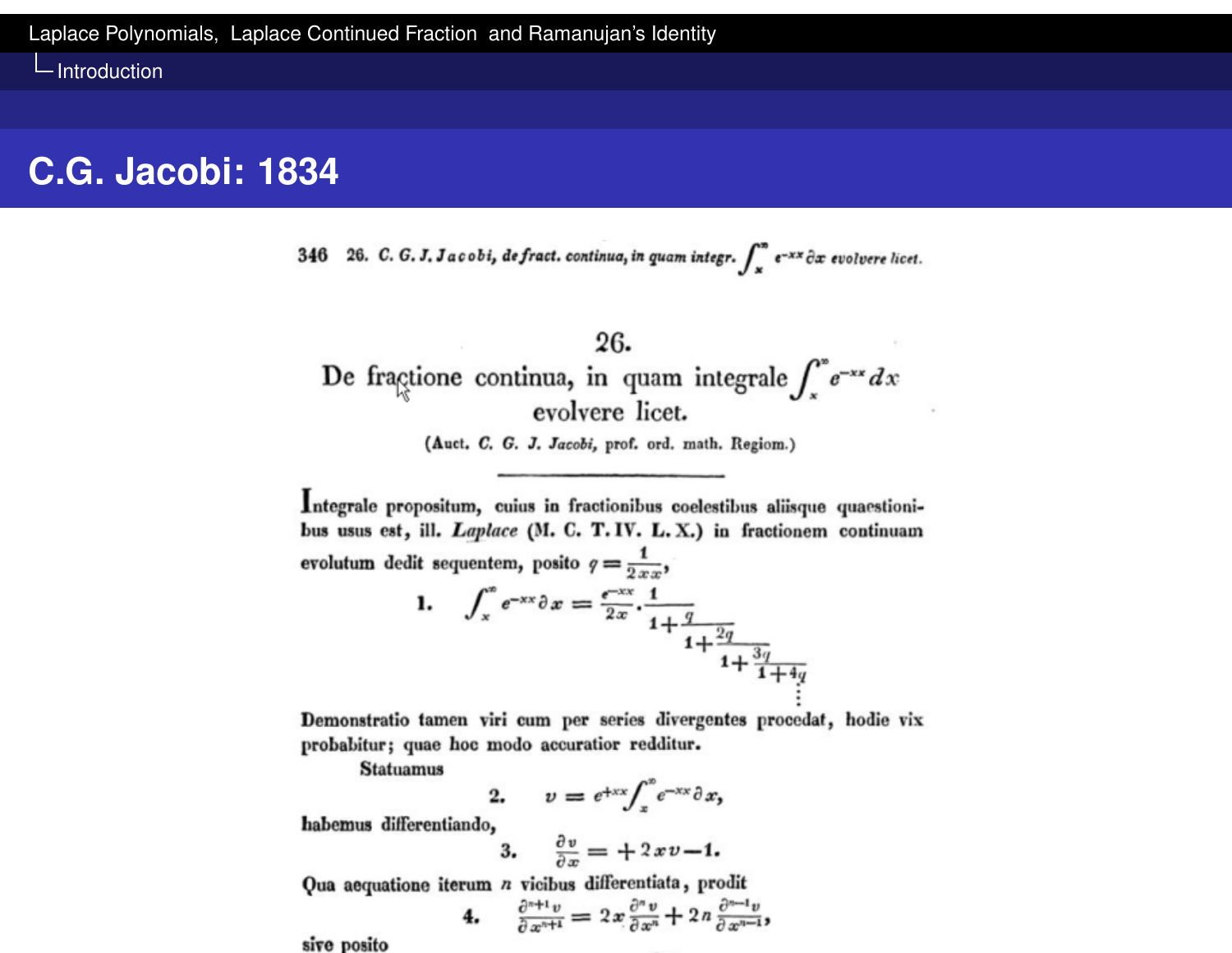Analysis of Mills' Ratio

### **The Method**

Our approach is based on the following observations:

**Two important properties**

<span id="page-19-0"></span> $\blacksquare$  The function  $R(t)$  can be represented as a Laplace transform of a probability density function,  $\varphi(x)$ ,

$$
\frac{1}{\sqrt{2\pi}}R(t)=\int_0^\infty e^{-tx}\varphi(x)dx,\quad t\geq 0,
$$

 $\blacksquare$  The function  $R(t)$  satisfies the differential equation

$$
\frac{dR(t)}{dt}=tR(t)-1.
$$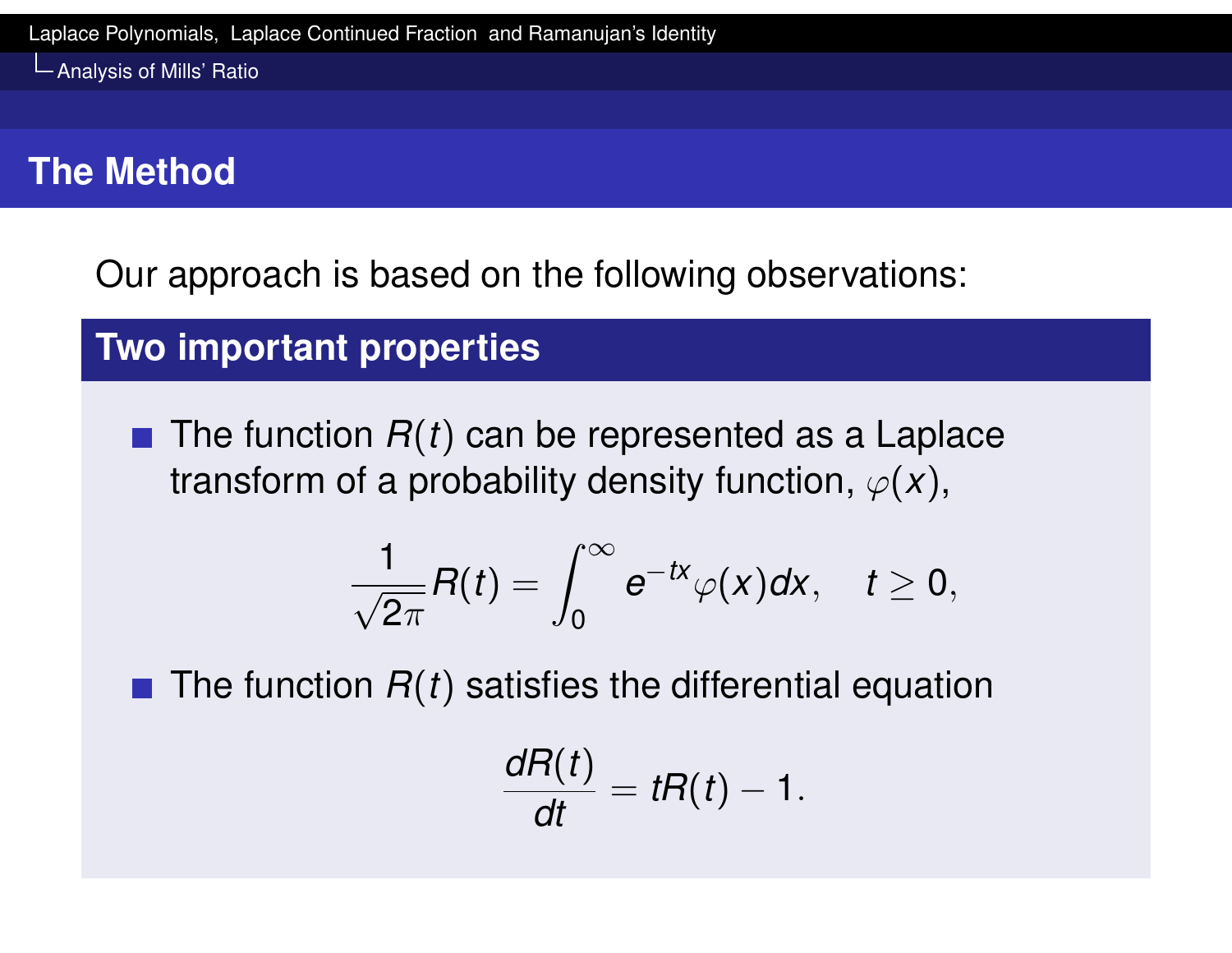### **Complete monotonicity of** *R*(*t*)

#### **Proof**

**■ Consider r.v.**  $\xi \sim \mathcal{N}(0, 1)$  and take  $\eta = |\xi|$ . Then

$$
\mathbb{E}[e^{-t\eta}]=2e^{t^2/2}\bar{\Phi}(t)=\sqrt{\frac{2}{\pi}}R(t).
$$

#### **Corollary**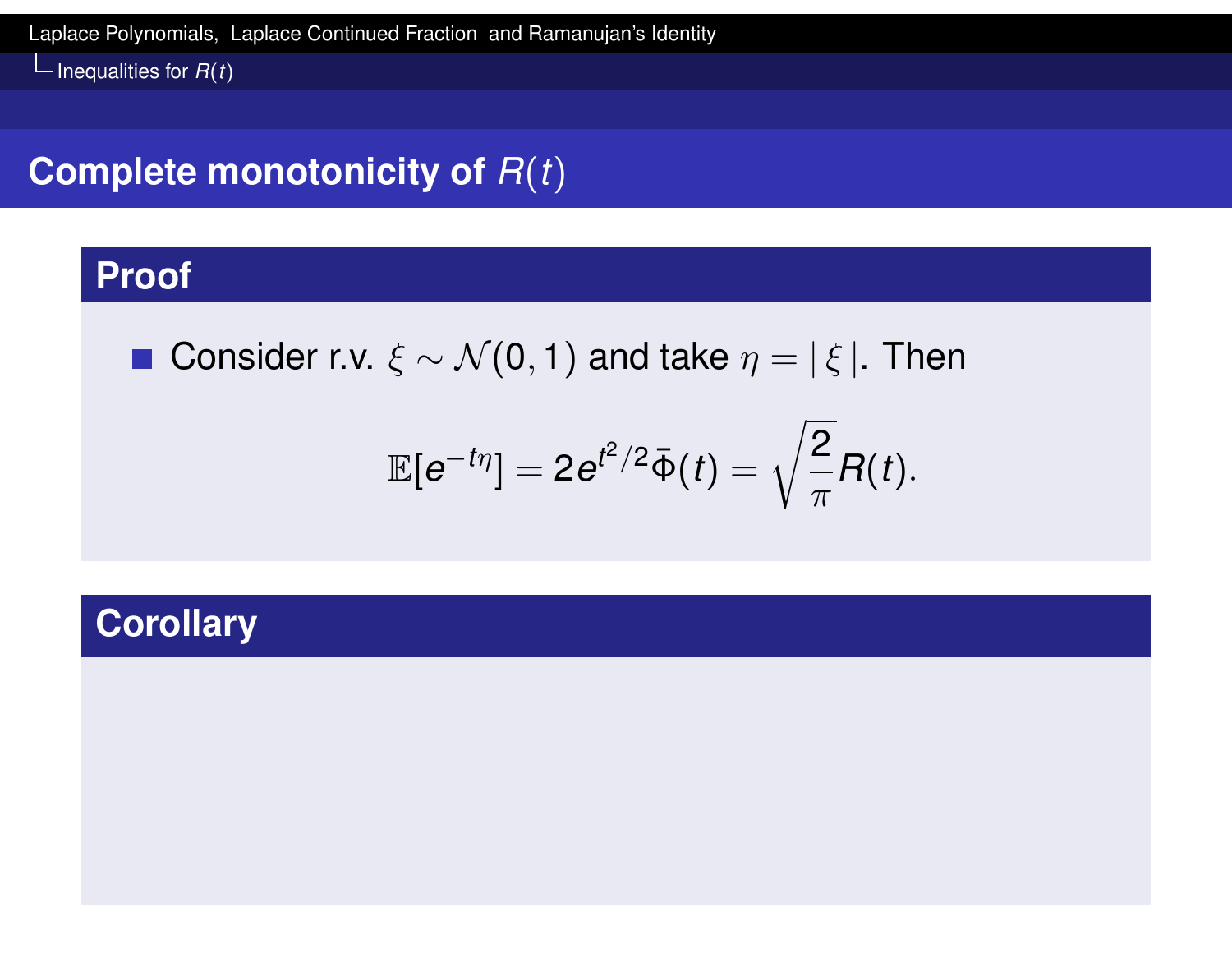### **Complete monotonicity of** *R*(*t*)

#### **Proof**

**■ Consider r.v.**  $\xi \sim \mathcal{N}(0, 1)$  and take  $\eta = |\xi|$ . Then

$$
\mathbb{E}[e^{-t\eta}]=2e^{t^2/2}\bar{\Phi}(t)=\sqrt{\frac{2}{\pi}}R(t).
$$

#### **Corollary**

 $\blacksquare$  The function  $R(t)$  is completely monotone:

$$
(-1)^n\frac{d^nR(t)}{dt^n}\geq 0 \quad \forall t\geq 0.
$$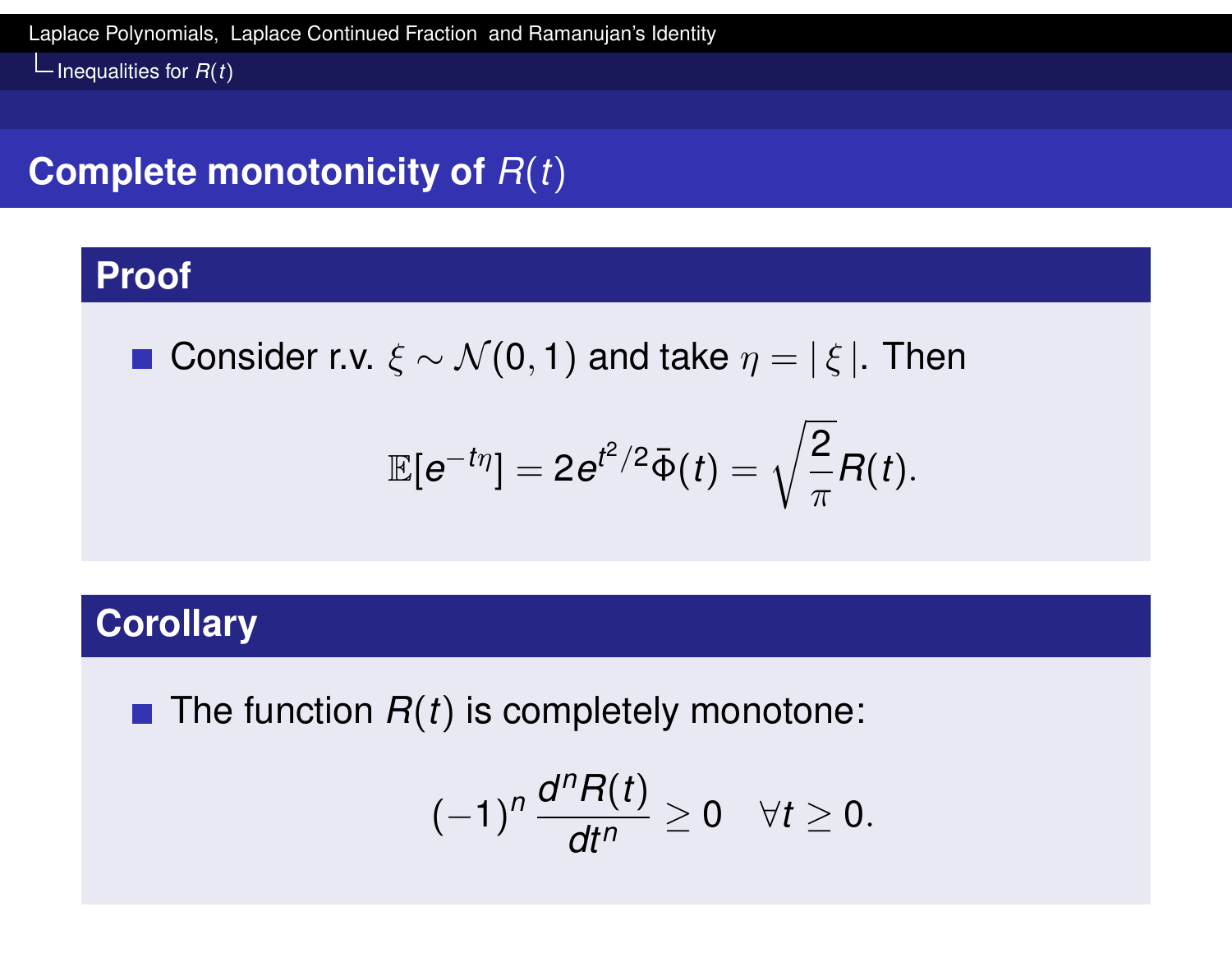**Derivatives** 
$$
\frac{d^n R(t)}{dt^n}
$$

### $n = 1$ ;  $t > 0$

$$
\frac{dR(t)}{dt}=t R(t)-1\leq 0, \quad R(t)\leq 1/t.
$$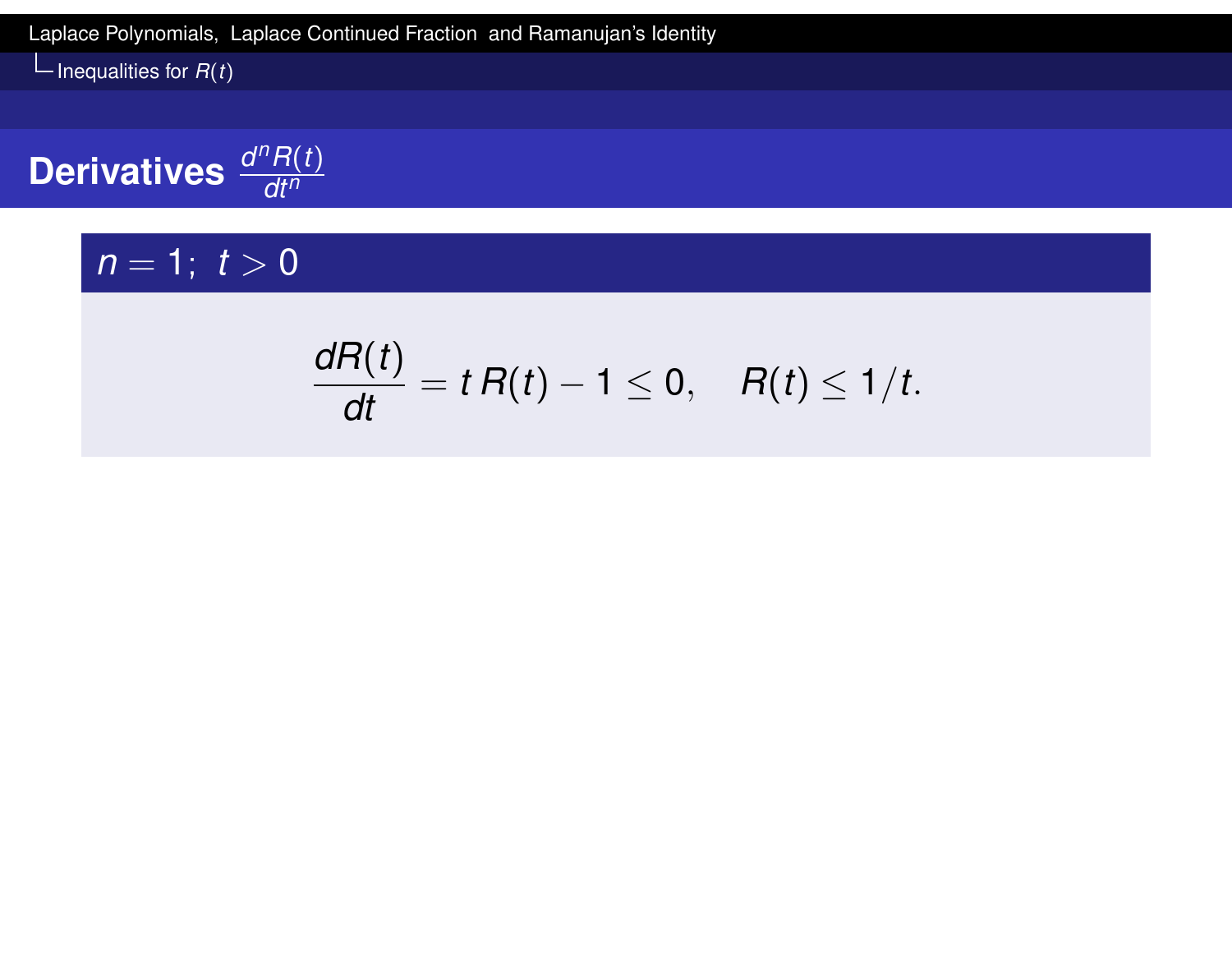**Derivatives**  $\frac{d^n R(t)}{dt^n}$ *dt<sup>n</sup>*

#### $n = 1$ ;  $t > 0$

$$
\frac{dR(t)}{dt}=t R(t)-1\leq 0, \quad R(t)\leq 1/t.
$$

 $n = 2; t > 0$ 

$$
\frac{d^2R(t)}{dt^2} = (t^2+1) R(t) - t \ge 0, \quad R(t) \ge \frac{t}{t^2+1}.
$$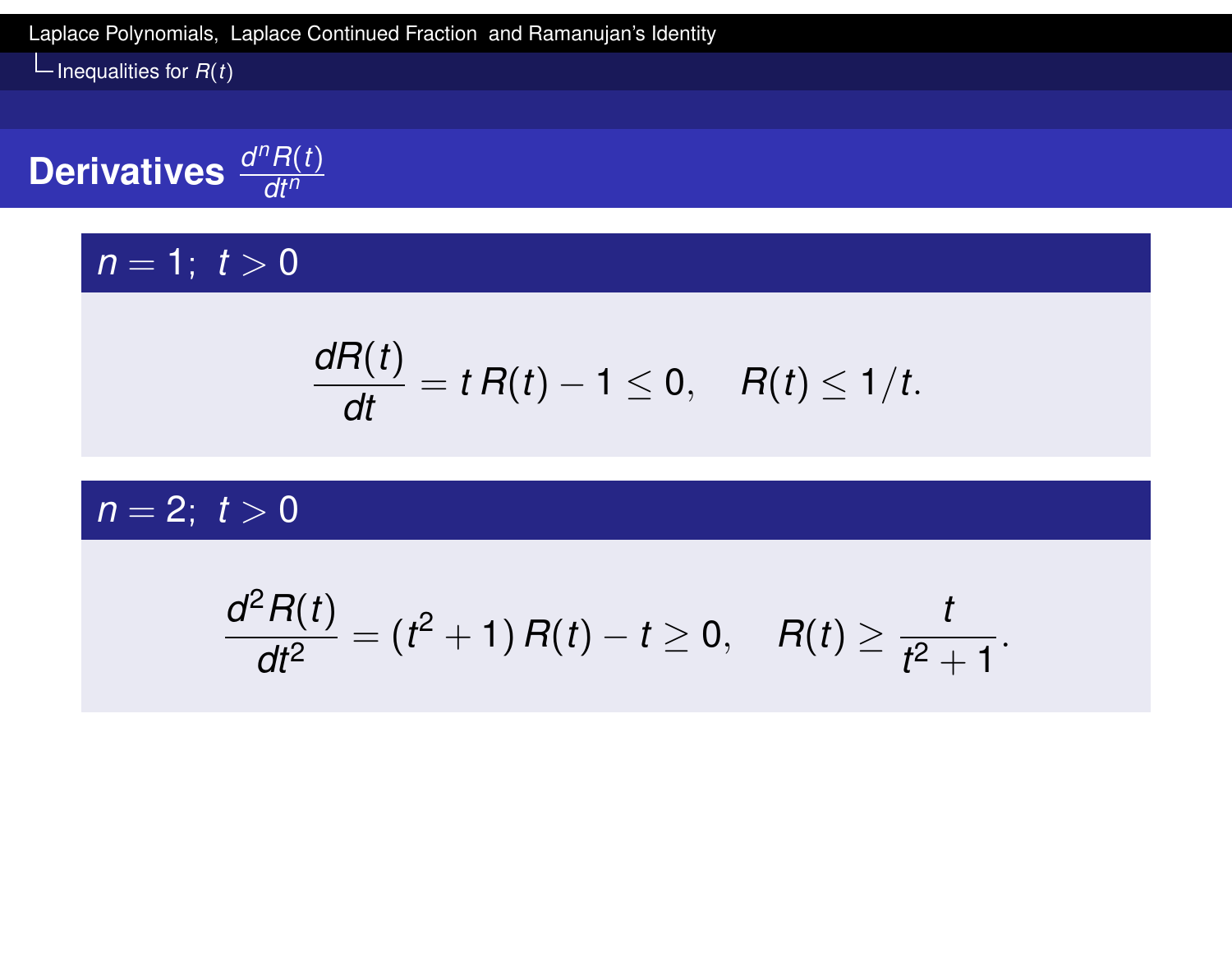**Derivatives**  $\frac{d^n R(t)}{dt^n}$ *dt<sup>n</sup>*

### $n = 1$ ;  $t > 0$

$$
\frac{dR(t)}{dt}=t R(t)-1\leq 0, \quad R(t)\leq 1/t.
$$

$$
n=2;\ t>0
$$

$$
\frac{d^2R(t)}{dt^2} = (t^2+1) R(t) - t \ge 0, \quad R(t) \ge \frac{t}{t^2+1}.
$$

### **Asymptotics**

$$
R(t)\sim \frac{1}{t}, \qquad t\to \infty.
$$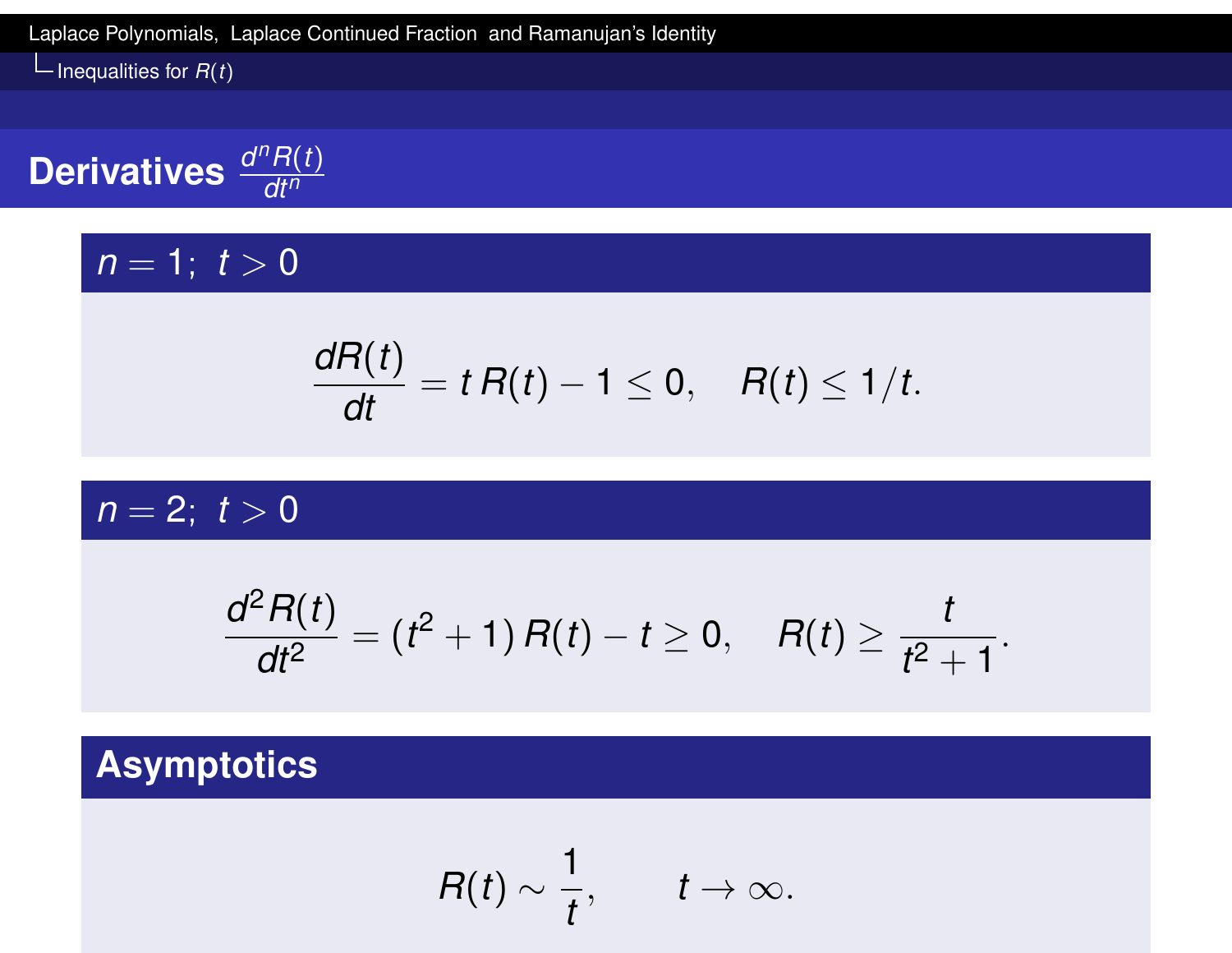Inequalities for  $R(t)$ 

#### **General relations**

### $k^{th}$  derivative of  $R(t)$

$$
\frac{d^k R(t)}{dt^k}=P_k(t)\,R(t)-Q_{k-1}(t)
$$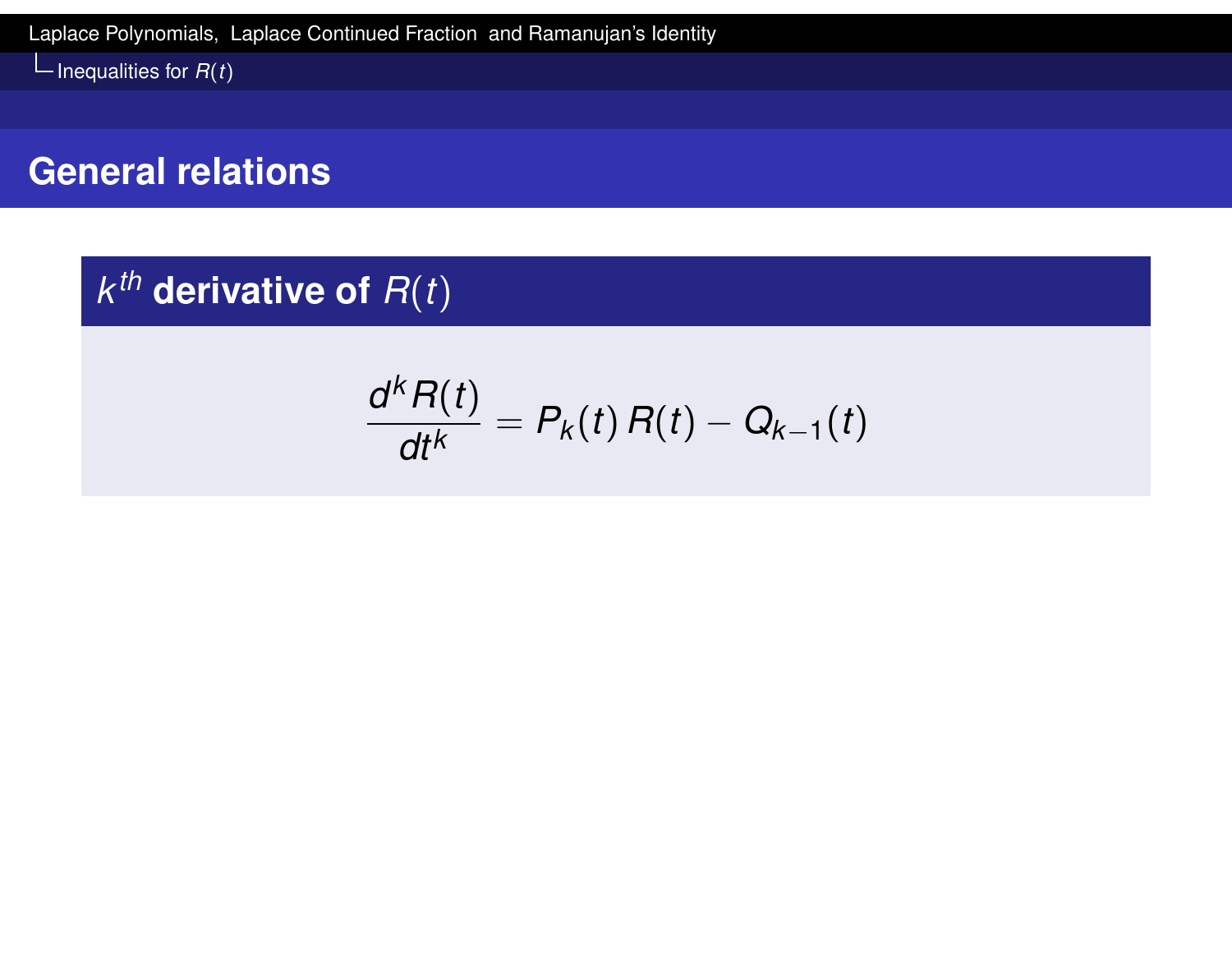- Inequalities for  $R(t)$ 

#### **General relations**

### $k^{th}$  derivative of  $R(t)$

$$
\frac{d^k R(t)}{dt^k}=P_k(t)\,R(t)-Q_{k-1}(t)
$$

### **Inequalities for** *R*(*t*)

$$
\frac{Q_{k-2}(t)}{P_{k-1}(t)} \leq R(t) \leq \frac{Q_{k-1}(t)}{P_k(t)}, \qquad k = 2, 4, 6, \ldots
$$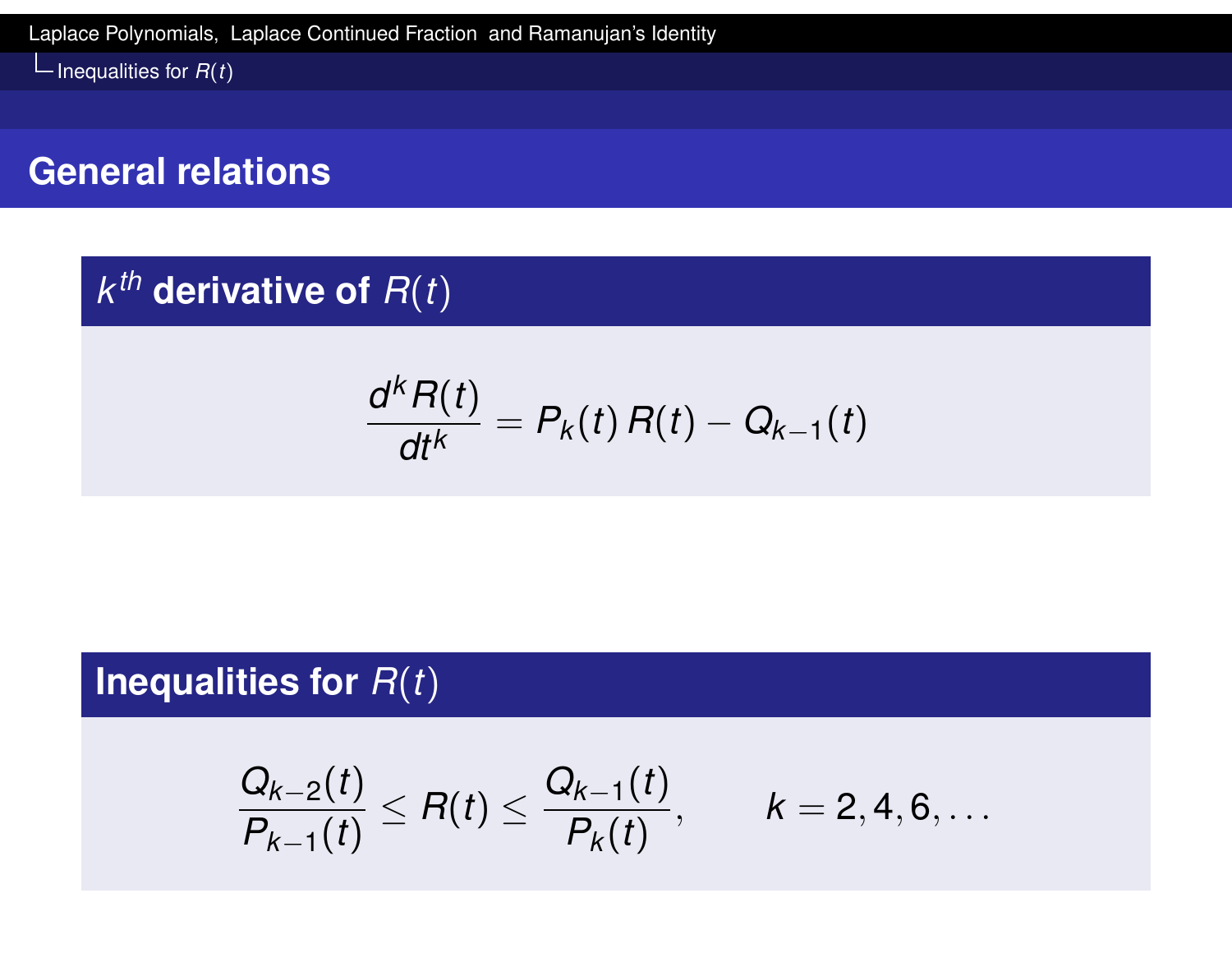#### **Recurrent Equation for Laplace polynomials**

### **Equation for polynomials**

$$
P_{k+1}(t) = tP_k(t) + P'_k(t),
$$
\n(3)  
\n
$$
Q_k(t) = P_k(t) + Q'_{k-1}(t),
$$
\n(4)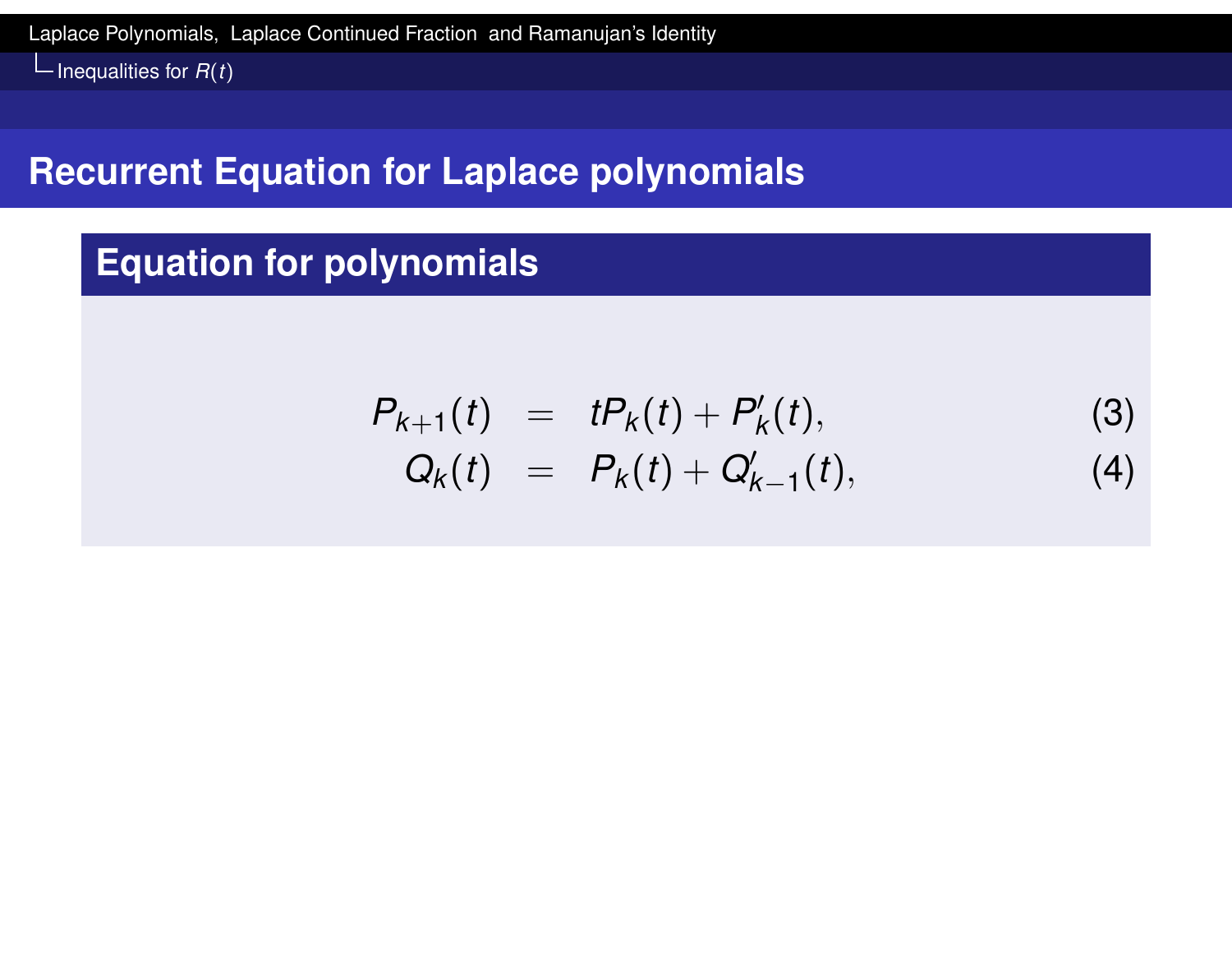#### **Recurrent Equation for Laplace polynomials**

#### **Equation for polynomials**

$$
P_{k+1}(t) = tP_k(t) + P'_k(t),
$$
\n(3)  
\n
$$
Q_k(t) = P_k(t) + Q'_{k-1}(t),
$$
\n(4)

#### **Equation for coefficients**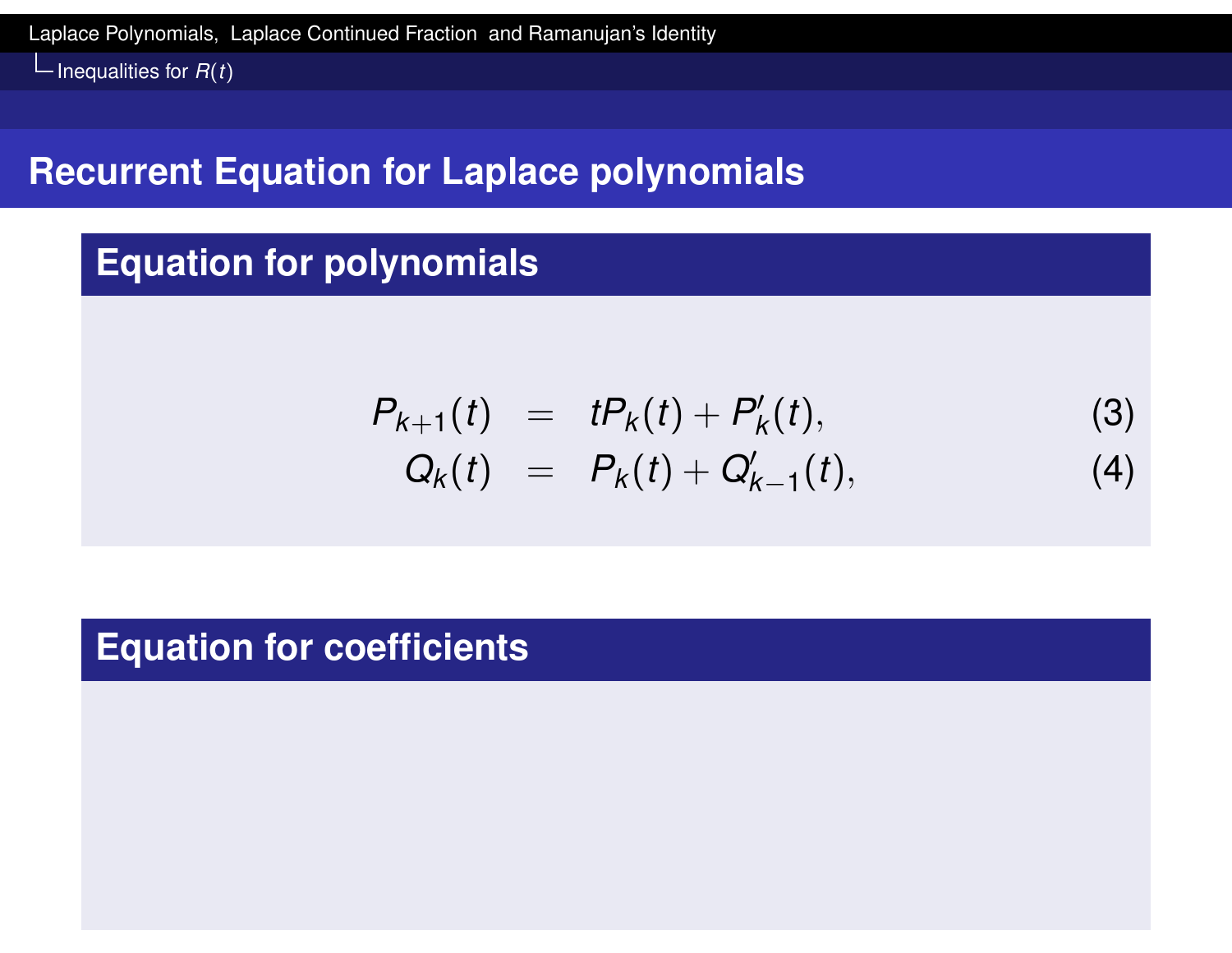#### **Recurrent Equation for Laplace polynomials**

#### **Equation for polynomials**

$$
P_{k+1}(t) = tP_k(t) + P'_k(t),
$$
\n(3)  
\n
$$
Q_k(t) = P_k(t) + Q'_{k-1}(t),
$$
\n(4)

#### **Equation for coefficients**

$$
p_{k+1,m} = p_{k,m-1} + (m+1) \cdot p_{k,m+1},
$$
  
\n
$$
q_{k,m} = p_{k,m} + (m+1) \cdot q_{k-1,m+1}.
$$
\n(5)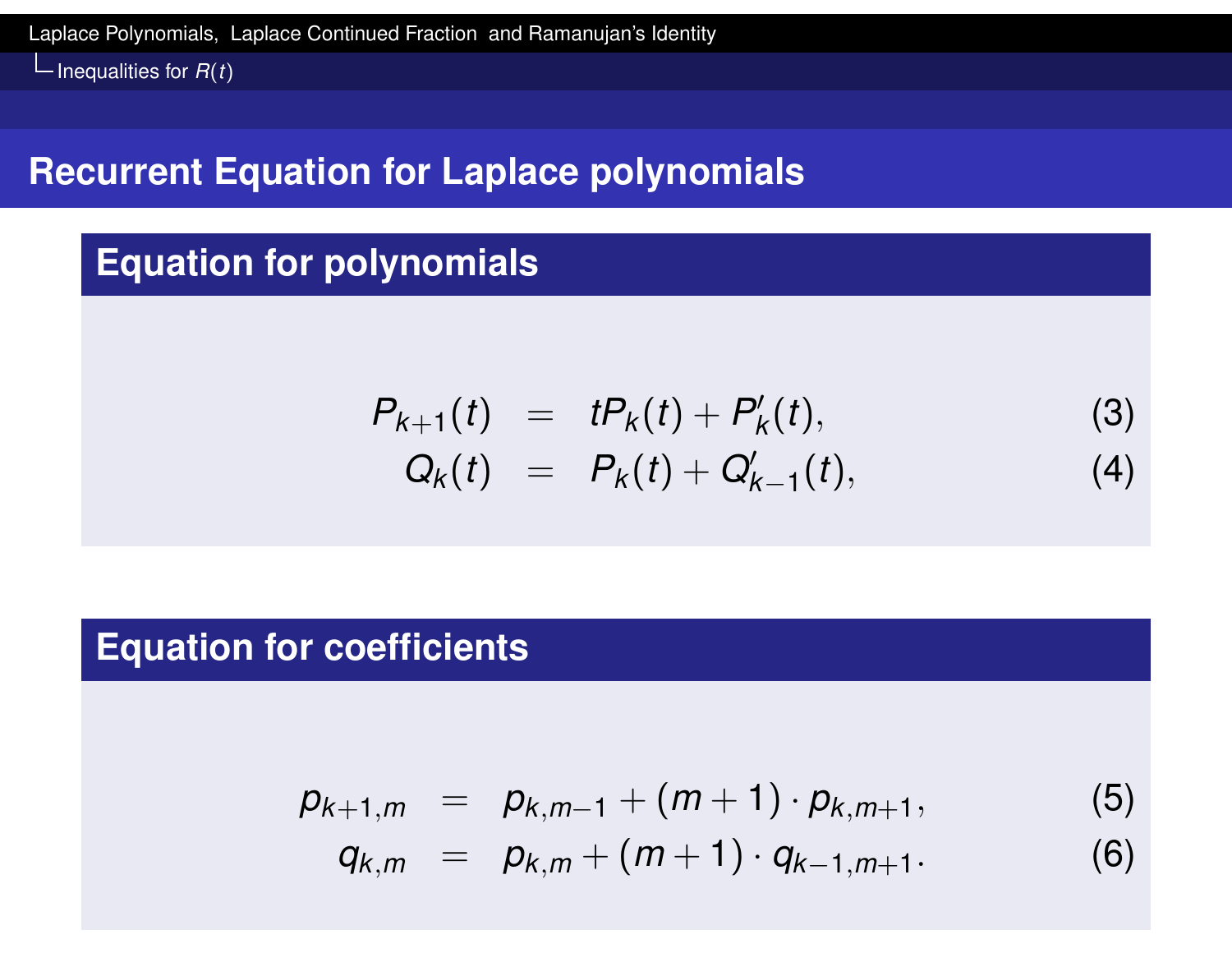#### **Coefficients of Laplace polynomials**

|                | $P_k(t)$                   | $Q_{k-1}(t)$                       |
|----------------|----------------------------|------------------------------------|
|                |                            |                                    |
| $\overline{2}$ | $t^2+1$                    |                                    |
| $\mathcal{S}$  | $t^3 + 3t$                 | $t^2+2$                            |
|                | $t^4+6t^2+3$               | $t^3 + 5t$                         |
| 5              | $\sqrt{t^5+10t^3+15t}$     | $t^4 + 9t^2 + 8$                   |
| 6              | $t^6 + 15t^4 + 45t^2 + 15$ | $t^5 + 14t^3 + 33t$                |
|                | $t^7+21t^5+105t^3+105t$    | $\boxed{t^6 + 20t^4 + 87t^2 + 48}$ |

**Table:** Polynomials  $P_k(t)$  and  $Q_{k-1}(t)$ .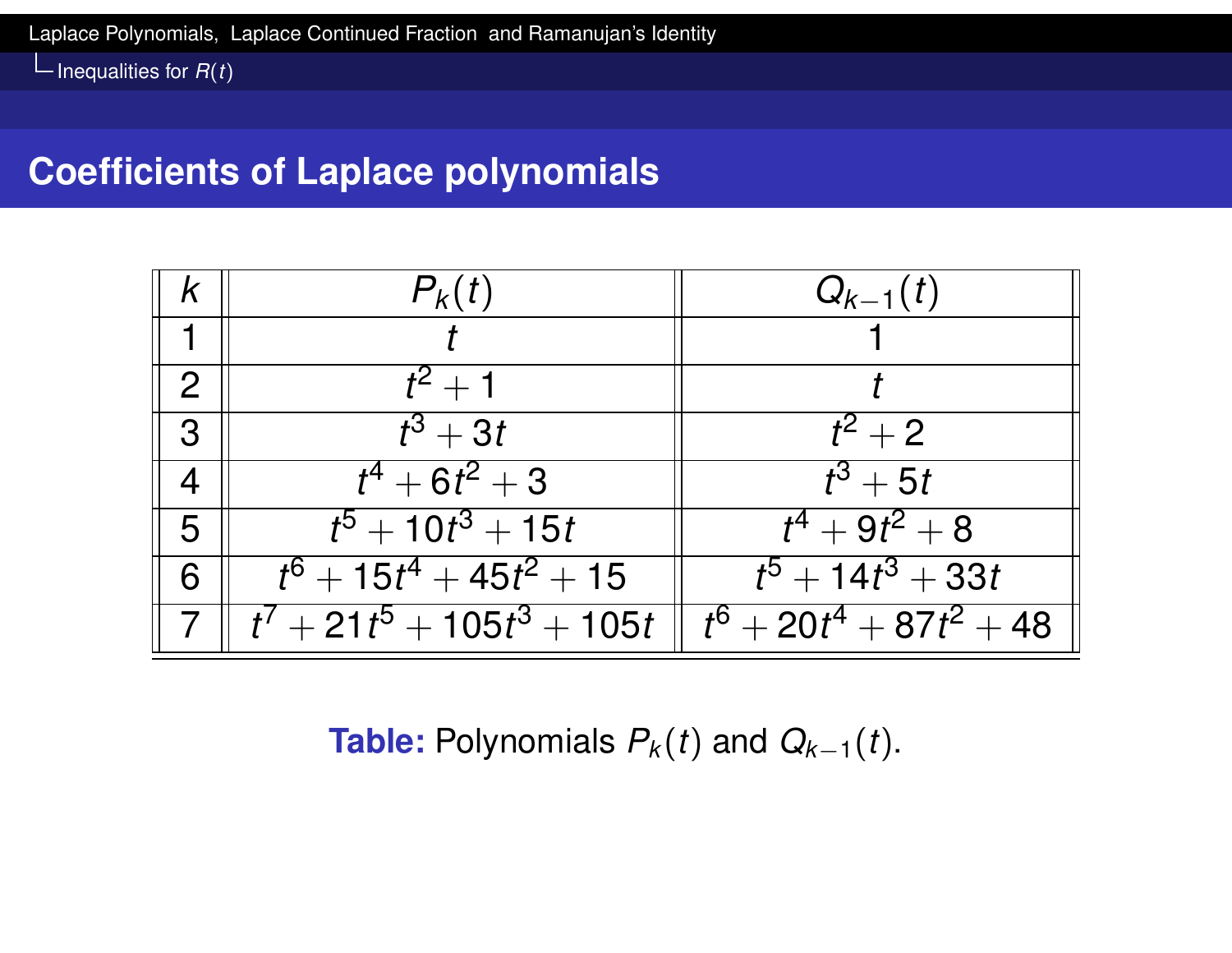# **Coefficients** *pk*,*<sup>m</sup>*

| $\pmb{k}$      | m              |          |                |           |                |                            |                |   |                |
|----------------|----------------|----------|----------------|-----------|----------------|----------------------------|----------------|---|----------------|
|                | O              | ┫        | $\overline{2}$ | 3         | 4              | 5                          | 6              |   | 8              |
| $\bigcap$      |                | Ω        | $\Omega$       |           |                |                            |                |   | O              |
| 1              | O              | 1        | $\Omega$       |           |                |                            |                |   | 0              |
| $\overline{2}$ | 1              | $\Omega$ |                |           |                |                            |                |   | $\overline{0}$ |
| 3              | $\overline{0}$ | 3        | $\overline{0}$ |           | $\overline{0}$ | ٠<br>$\bullet\quad\bullet$ |                |   | 0              |
| $\overline{4}$ | 3              | $\Omega$ | 6              | $\bigcap$ |                | $\Omega$                   |                |   | $\overline{0}$ |
| 5              | 0              | 15       | $\overline{0}$ | 10        | O              |                            | $\Omega$       |   | 0              |
| 6              | 15             | 0        | 45             | $\Omega$  | 15             | $\Omega$                   |                | O | $\overline{0}$ |
| 7              | 0              | 105      | $\overline{0}$ | 105       | $\Omega$       | 21                         | $\overline{0}$ |   | 0              |
| 8              | 105            | $\Omega$ | 420            | $\Omega$  | 210            | $\Omega$                   | 28             | 0 | 1              |

**Table:** Matrix p.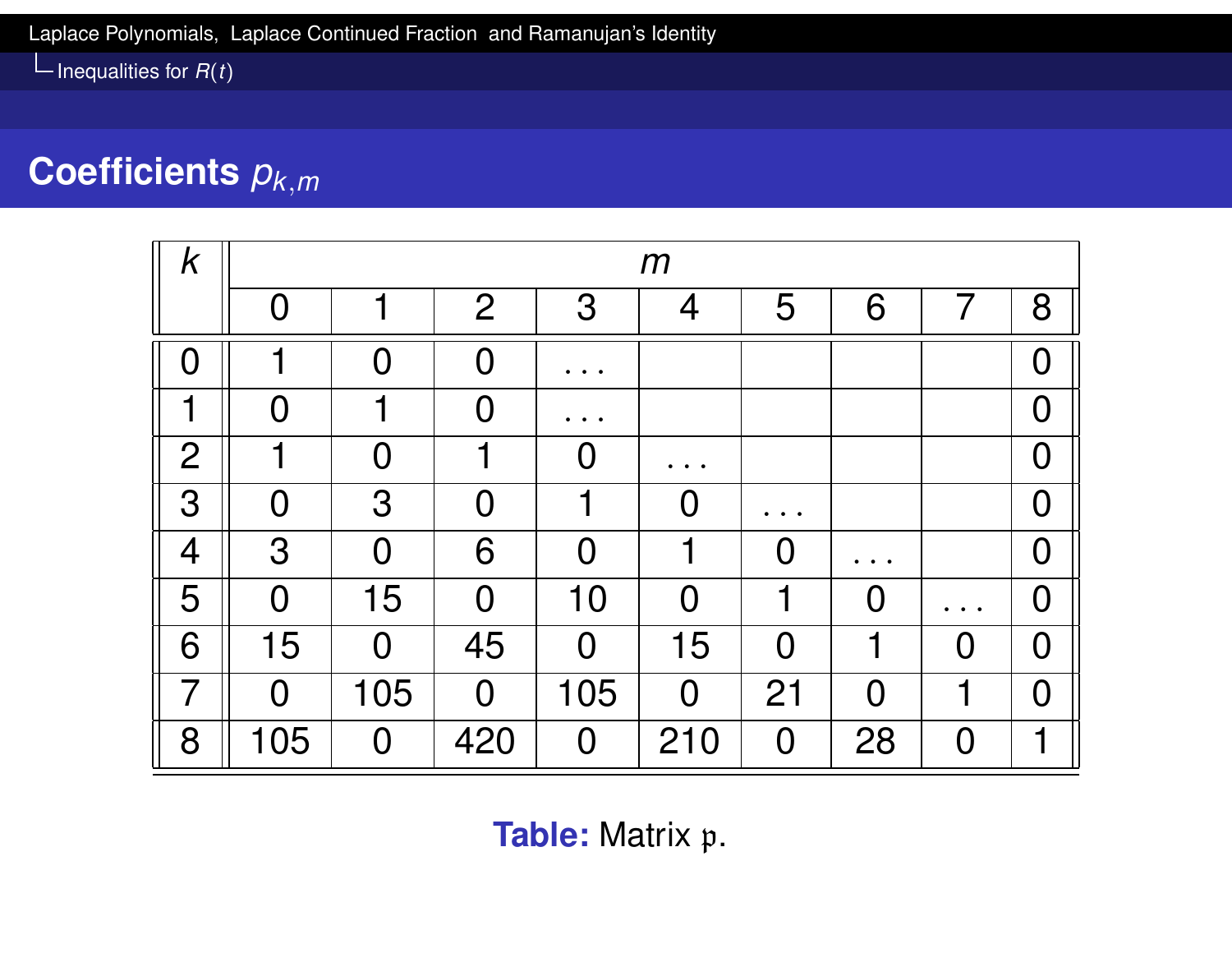### **Formula for** *pk*,*<sup>m</sup>*

#### **Theorem**

<span id="page-32-0"></span>*If*  $k - m \equiv 1 \pmod{2}$ , the coefficients  $p_{k,m} = 0$ . If  $k \equiv m \pmod{2}$ 

$$
p_{k,m} = \frac{k!}{m! \cdot 2^n n!}, \quad k - m = 2n, \tag{7}
$$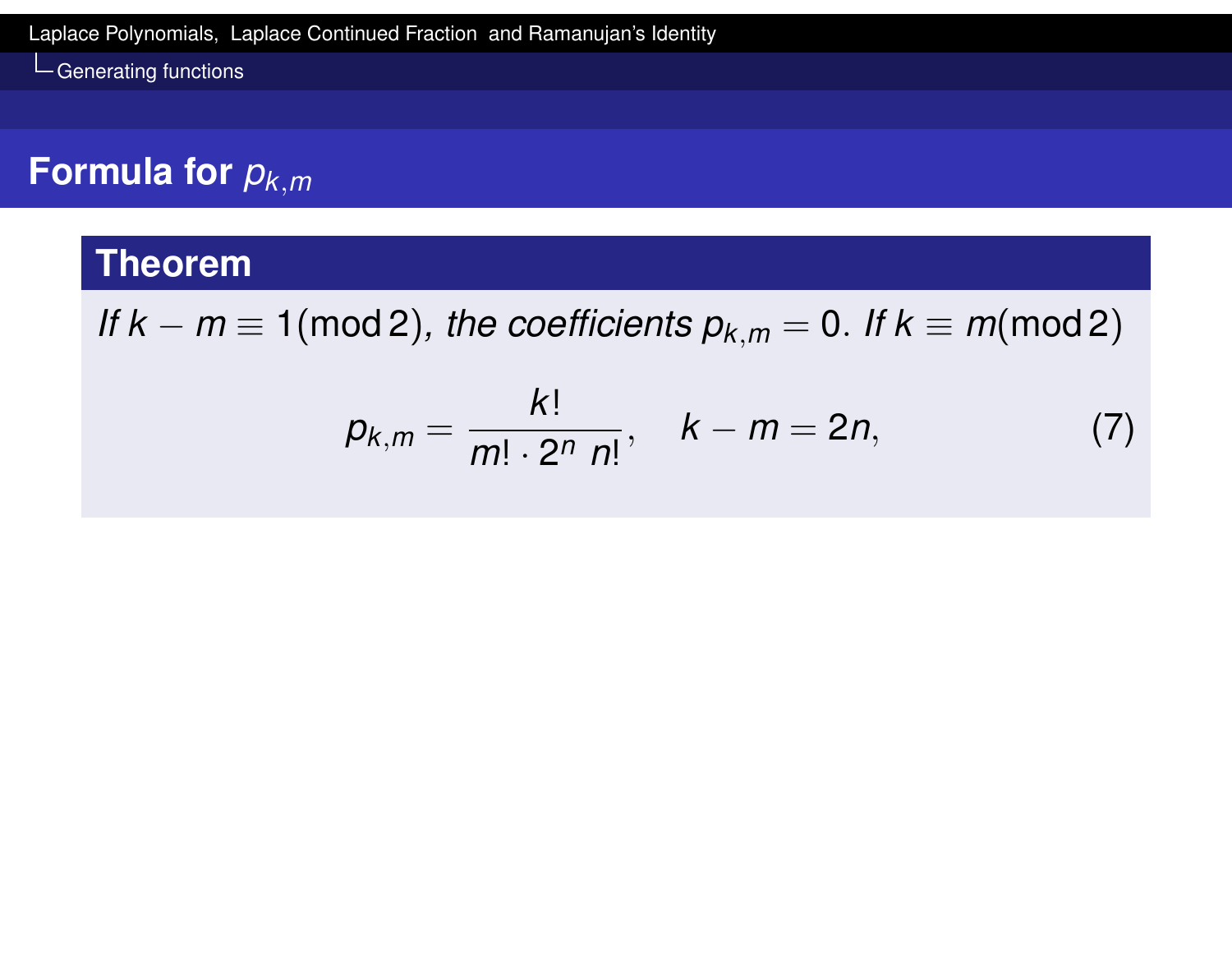# **Formula for** *pk*,*<sup>m</sup>*

#### **Theorem**

*If*  $k - m \equiv 1 \pmod{2}$ , the coefficients  $p_{k,m} = 0$ . If  $k \equiv m \pmod{2}$ 

$$
p_{k,m} = \frac{k!}{m! \cdot 2^n n!}, \quad k - m = 2n, \tag{7}
$$

#### **Corollary**

*The double generating function*

$$
\mathcal{P}(r,s):=\sum_{m=0}^{\infty}\sum_{k=0}^{\infty}p_{k,m}\cdot s^{m}\frac{r^{k}}{k!}
$$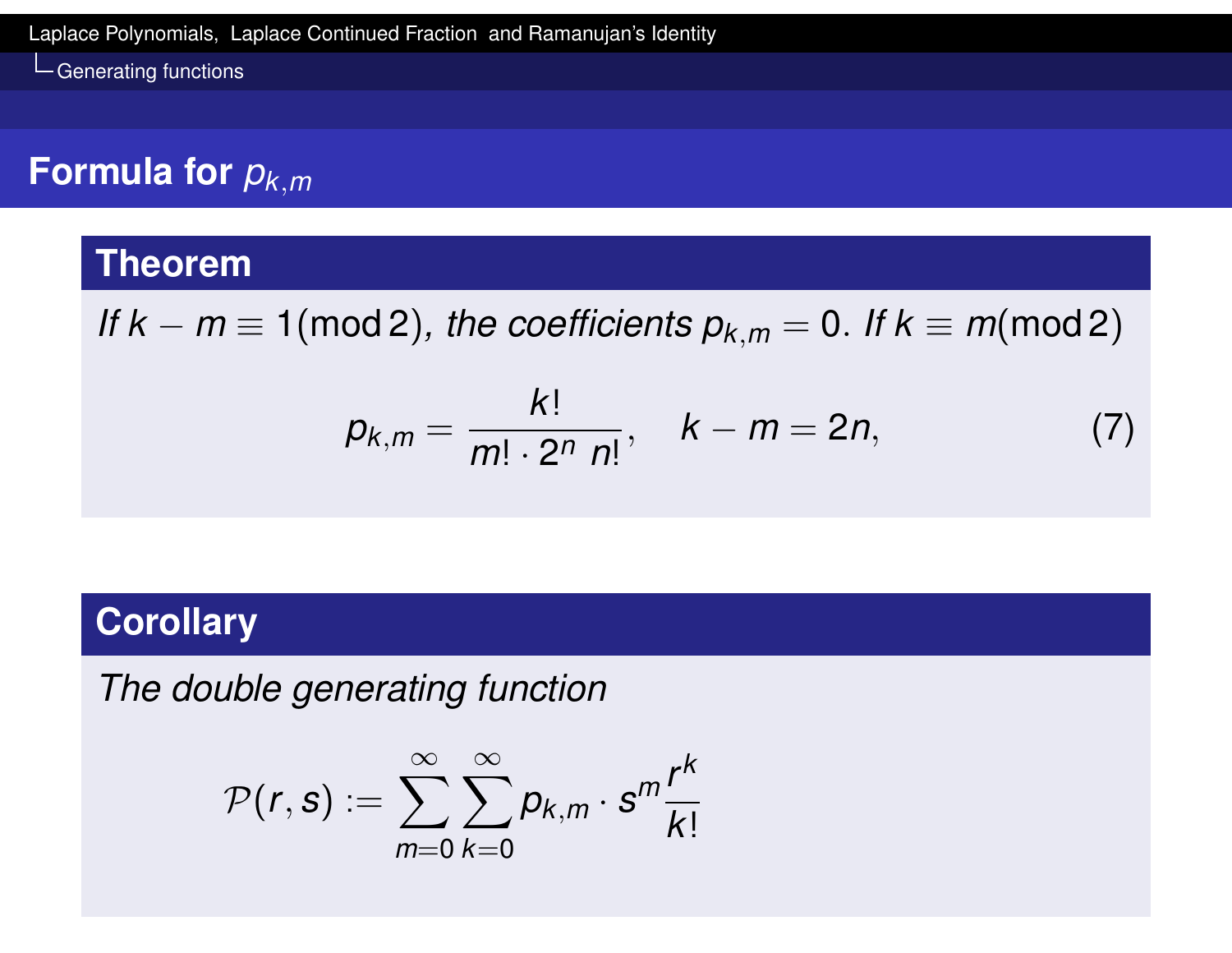### **Formula for** *pk*,*<sup>m</sup>*

#### **Theorem**

*If*  $k - m \equiv 1 \pmod{2}$ , the coefficients  $p_{k,m} = 0$ . If  $k \equiv m \pmod{2}$ 

$$
p_{k,m} = \frac{k!}{m! \cdot 2^n n!}, \quad k - m = 2n, \tag{7}
$$

.

#### **Corollary**

*The double generating function*

$$
\mathcal{P}(r,s):=\sum_{m=0}^{\infty}\sum_{k=0}^{\infty}p_{k,m}\cdot s^{m}\frac{r^{k}}{k!}=\exp\left(rs+\frac{r^{2}}{2}\right)
$$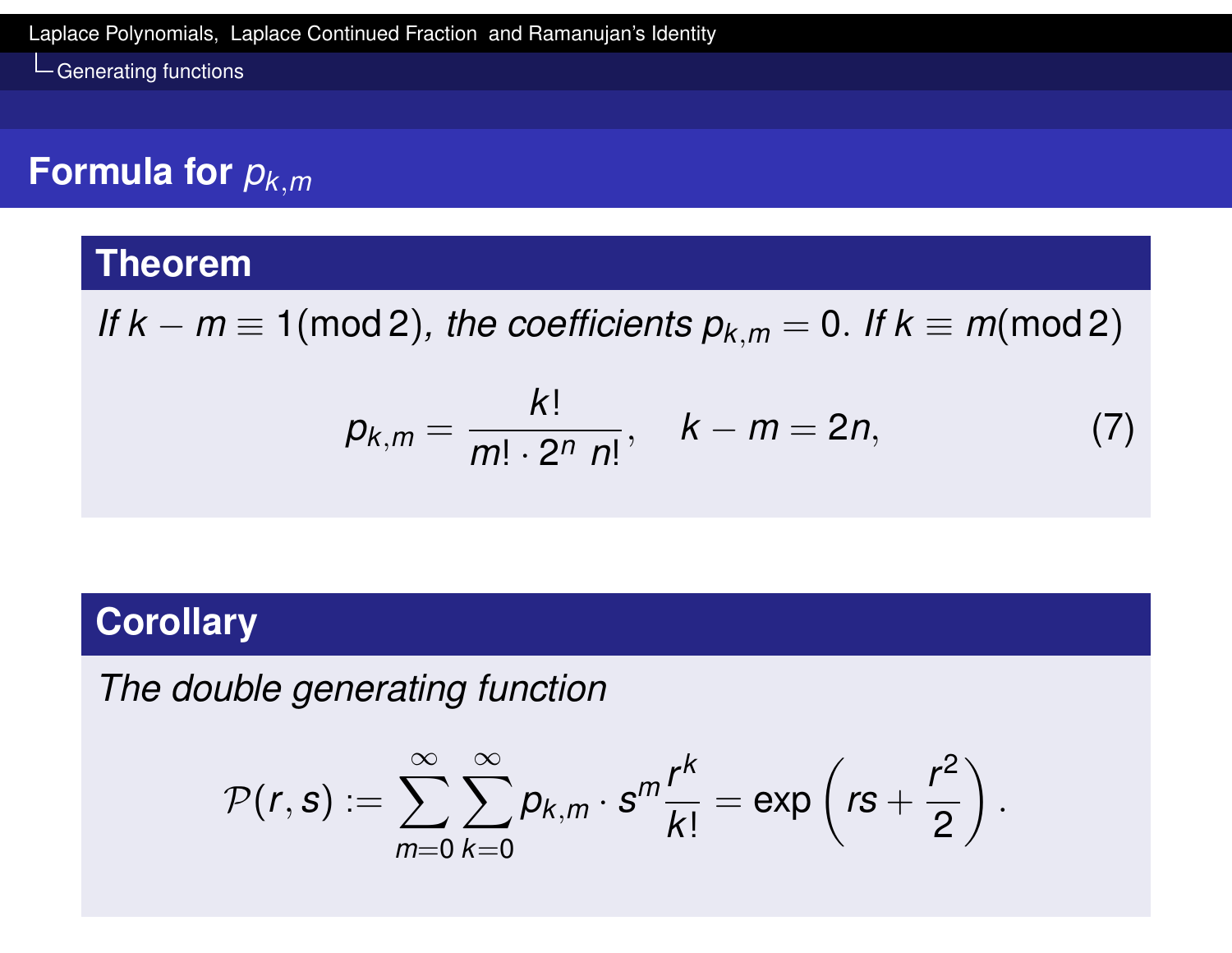### **Calculus of Laplace polynomials**

#### **Lemma**

$$
P'_{k}(t)=kP_{k-1}(t).
$$

<span id="page-35-0"></span> $P_k(t)$  $P_k(t)$  solves equation

$$
y''(t) + ty(t) - ky(t) = 0.
$$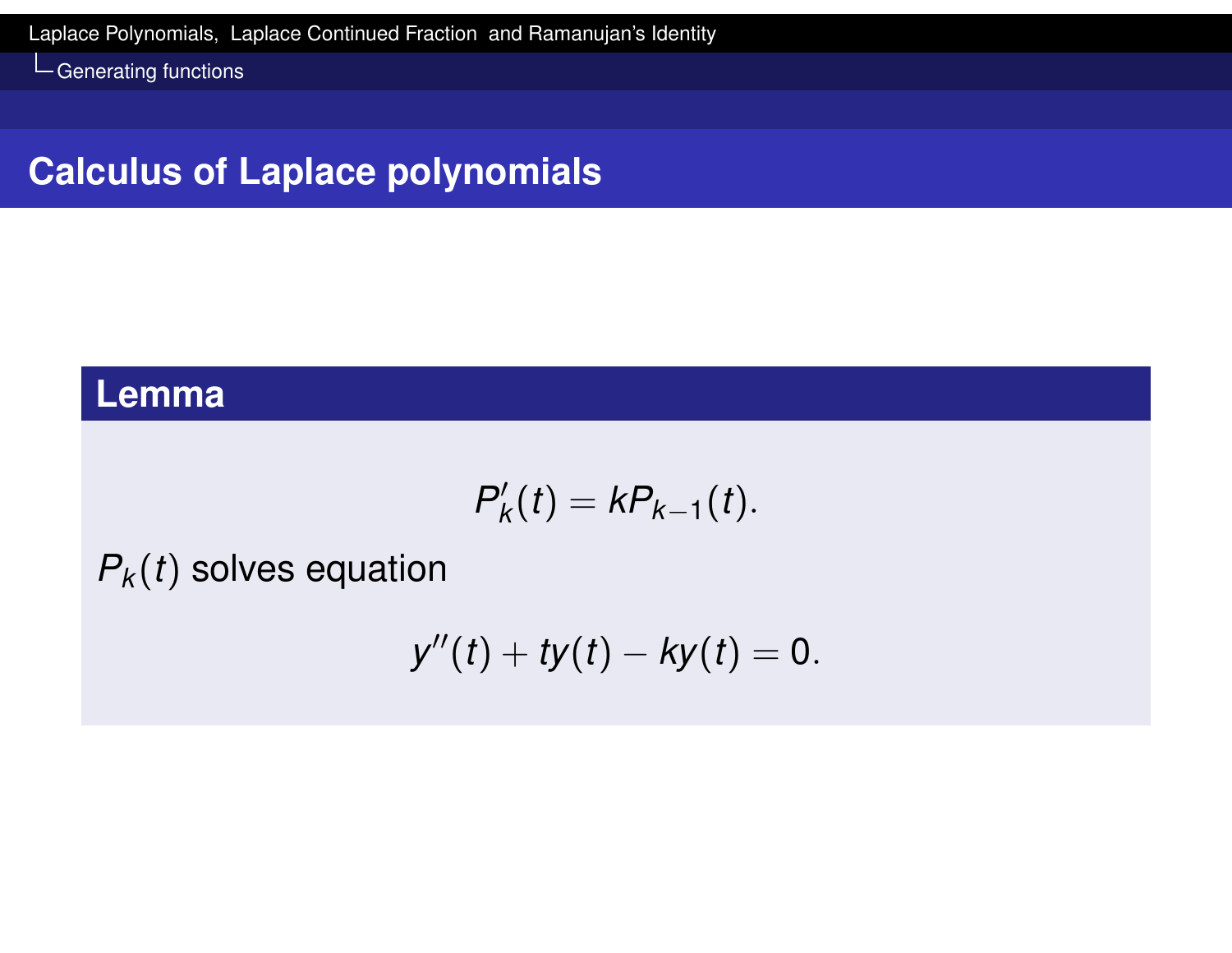### **Laplace and Hermite**

#### **Hermite polynomials**

$$
H_k(t) = (-1)^k \frac{1}{\varphi(t)} \frac{d^k \varphi(t)}{dt^k}, \quad k = 0, 1, \ldots,
$$
  

$$
\mathcal{H}(r, t) := \sum_{k=0}^{\infty} H_k(t) \cdot \frac{r^k}{k!} = \exp\left(rt - \frac{r^2}{2}\right).
$$

Denote by *hk*,*<sup>m</sup>* the coefficients of the Hermite polynomials:  $H_k(t) = \sum_{m=0}^k h_{k,m} t^m$ . Then

$$
h_{k,m}=(-1)^{(k-m)/2} p_{k,m}, \quad m=0,1,\ldots,k, \quad k\in\mathbb{Z}_+.
$$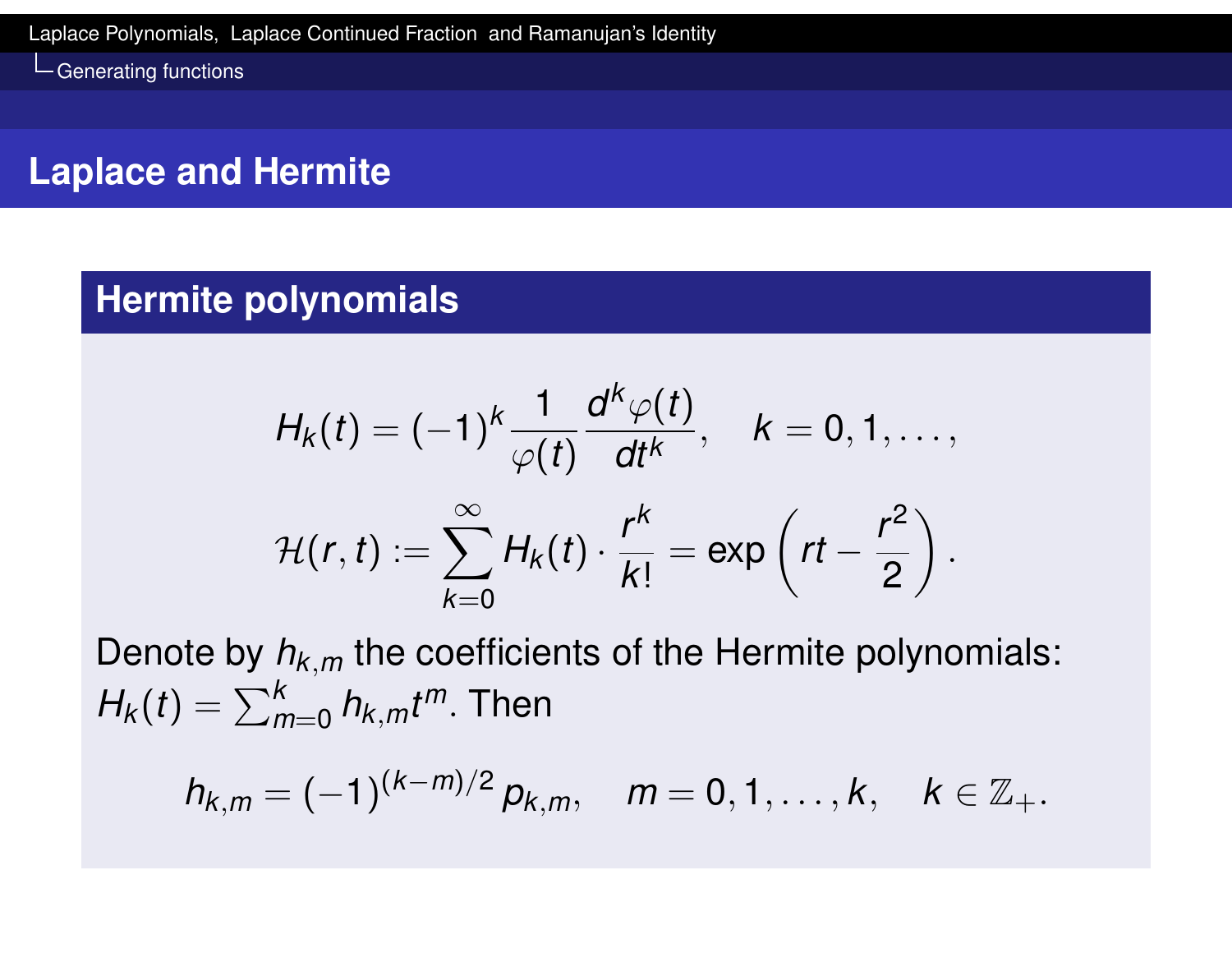### **Differential representation**

### **Laplace and Hermite cont.**

Denote 
$$
\psi(t) = 1/\varphi(t) = \sqrt{2\pi}e^{t^2/2}
$$
.

$$
\psi(t)P_k(t)=\frac{d^k\psi(t)}{dt^k}, \quad k=0,1,\ldots,
$$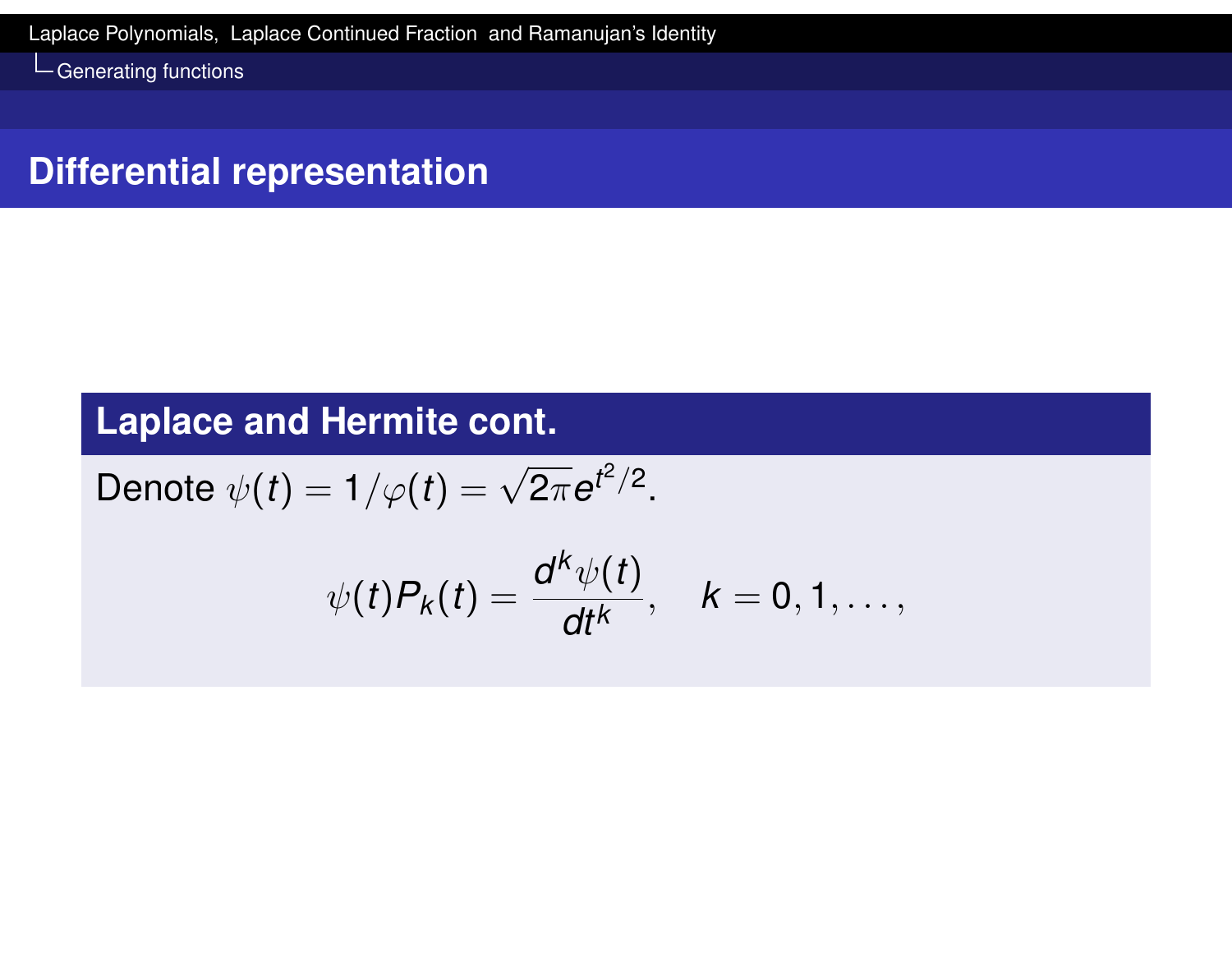# **Matrix** q

| $\pmb{k}$      | $\boldsymbol{m}$ |                |                |                     |          |    |   |   |   |
|----------------|------------------|----------------|----------------|---------------------|----------|----|---|---|---|
|                | $\Omega$         |                | $\overline{2}$ | 3                   | 4        | 5  | 6 |   | 8 |
| [ ]            |                  | O              | O              |                     |          |    |   |   |   |
| 1              | $\Omega$         |                | O              | $\bullet$ $\bullet$ |          |    |   |   | Ω |
| $\overline{2}$ | $\overline{2}$   | 0              | 1              | N                   |          |    |   |   |   |
| 3              | 0                | 5              | O              |                     | O        |    |   |   |   |
| 4              | 8                | $\bf 0$        | 9              | Ŋ                   | 1        | O  |   |   | N |
| 5              | $\Omega$         | 33             | $\Omega$       | 14                  | $\Omega$ | 1  |   |   | N |
| 6              | 48               | $\overline{0}$ | 87             | $\Omega$            | 20       | 0  |   | N | N |
|                | 0                | 279            | 0              | 185                 | 0        | 27 |   | 1 | Ω |

**Table:** Coefficients *qk*,*m*.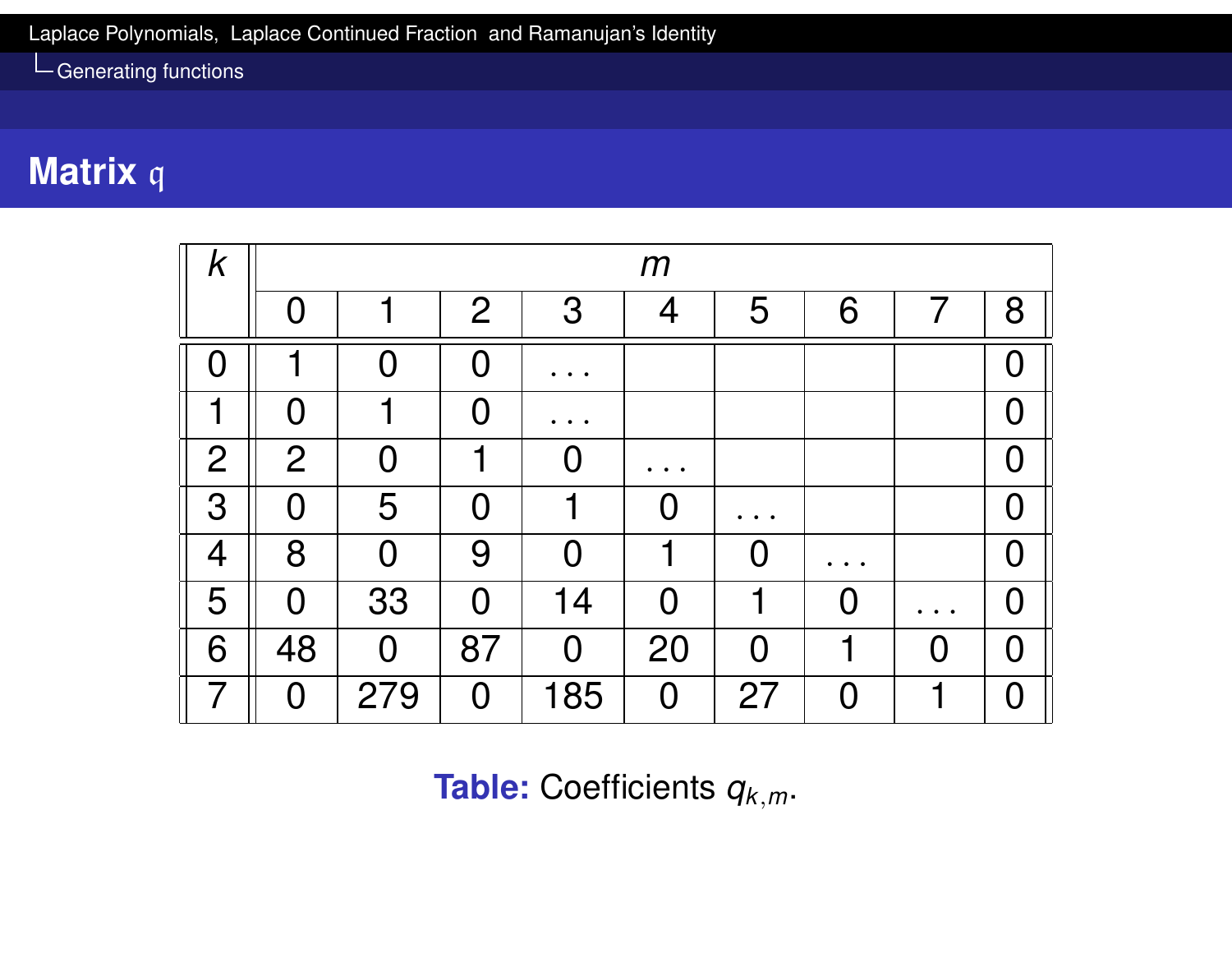### **Coefficients of matrix** q

#### **Lemma**

*The coefficients qk*,*<sup>m</sup> satisfy the relations*

$$
q_{k,m}=0 \quad \text{ for } k-m\equiv 1(\text{mod}\, 2),
$$

$$
m! \cdot q_{k,m} = \sum_{j=0}^{n} (m+j)! \cdot p_{k-j,m+j}, \text{ for } k \equiv m \text{ (mod 2).}
$$
 (8)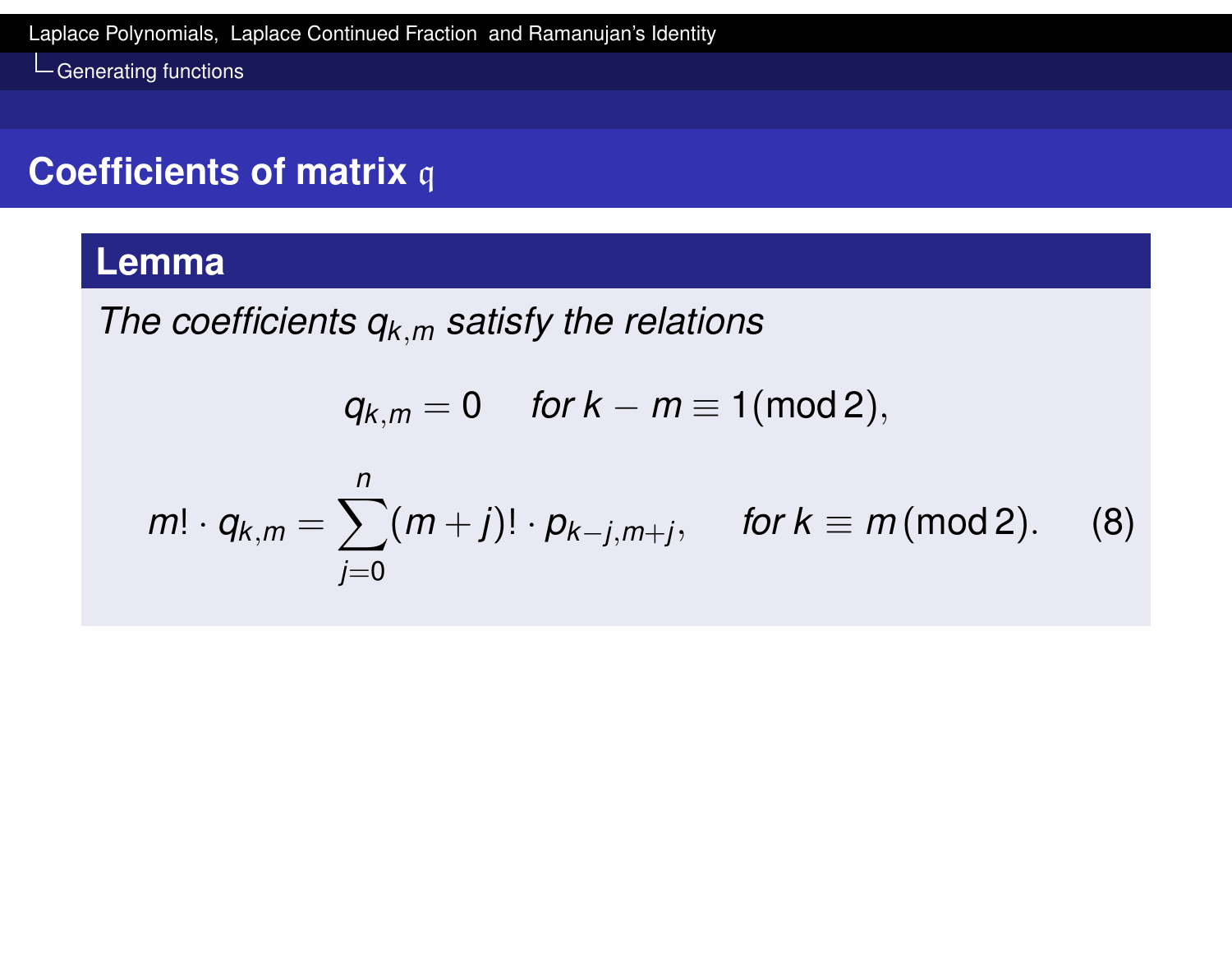### **Coefficients of matrix** q

#### **Lemma**

*The coefficients qk*,*<sup>m</sup> satisfy the relations*

$$
q_{k,m}=0 \quad \text{ for } k-m\equiv 1(\text{mod}\, 2),
$$

$$
m! \cdot q_{k,m} = \sum_{j=0}^{n} (m+j)! \cdot p_{k-j,m+j}, \text{ for } k \equiv m \text{ (mod 2).}
$$
 (8)

#### **Proof**

Let  $\hat{q}_{k,m} = m! \cdot q_{k,m}$ . Then from (6) we obtain

$$
\hat{q}_{k,m}=m!\cdot p_{k,m}+\hat{q}_{k-1,m+1}.
$$
\n(9)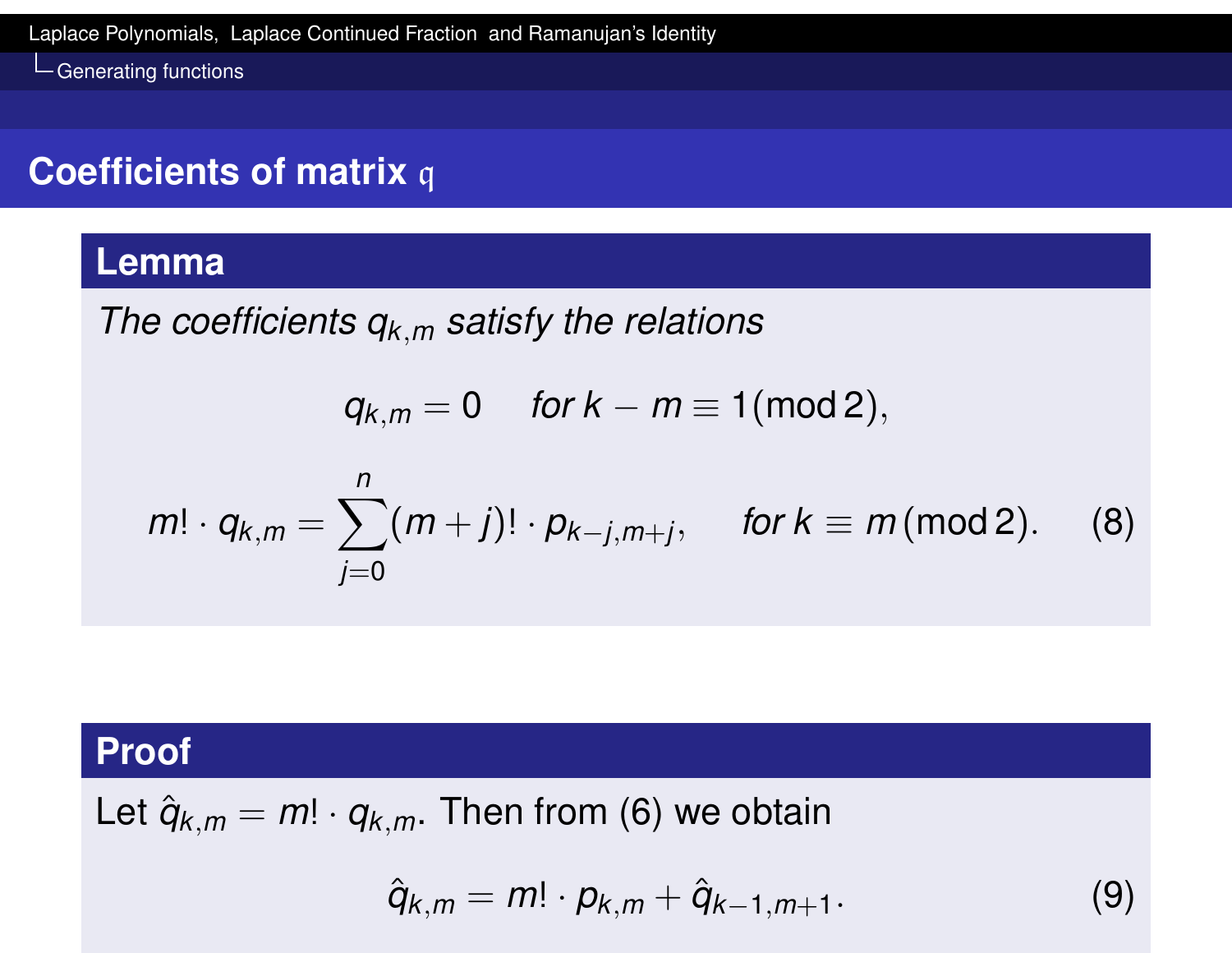# **Coefficients** *qk*,*<sup>m</sup>*

#### **Theorem**

Define  $n := (k - m)/2$ . Then

$$
q_{k,m}=0 \quad \text{ for } k-m\equiv 1(\text{mod } 2),
$$

$$
m! \cdot q_{k,m} = (k-n)! \cdot 2^{-n} \sum_{i=0}^n {k+1 \choose i}, \quad \text{ for } k \equiv m \text{ (mod 2)}.
$$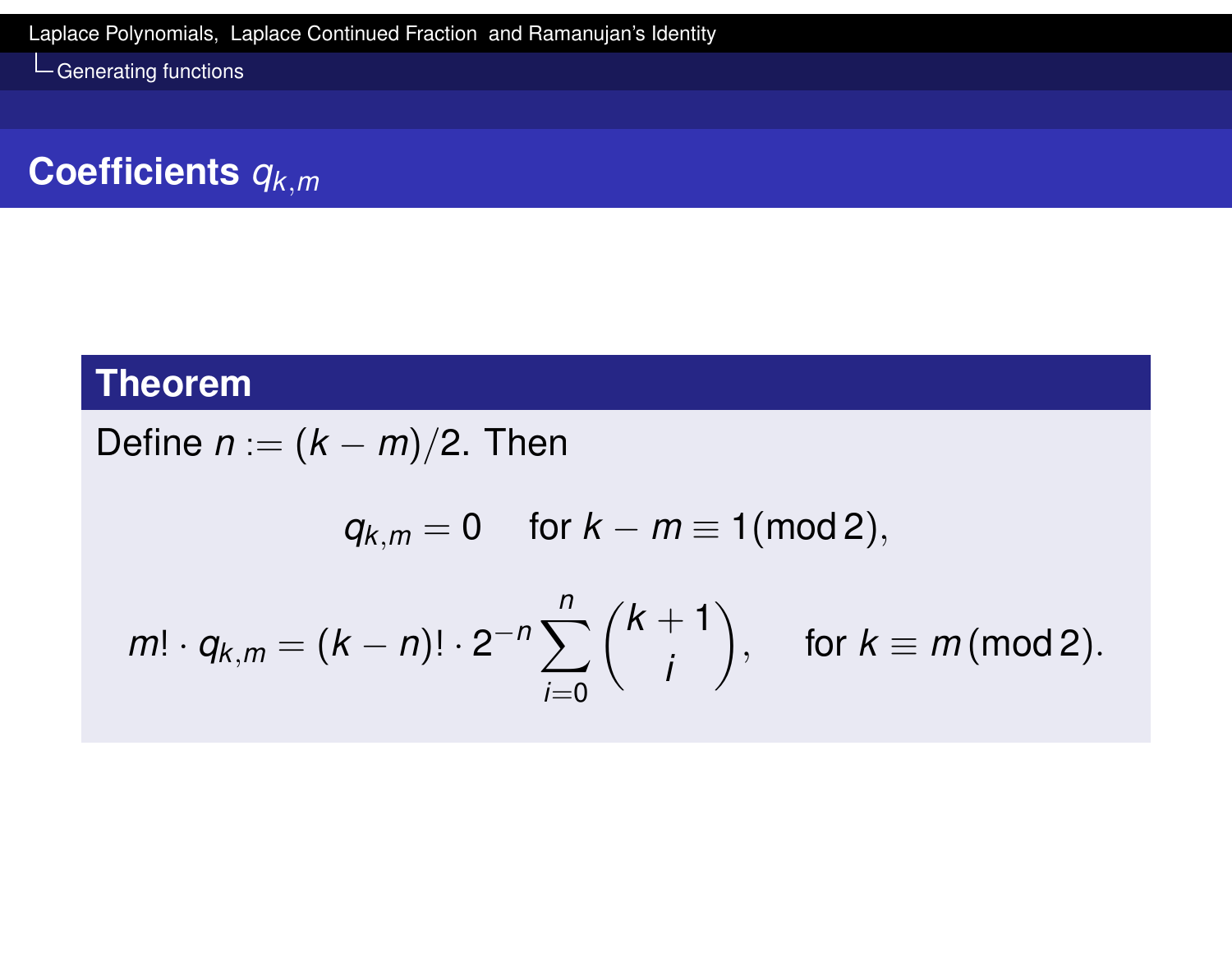#### **Proof of theorem**

#### **Proof**

$$
S := m! \cdot q_{k,m} = (k - n)! \cdot \sum_{i=0}^{n} {k - n + i \choose i} 2^{-i};
$$

<span id="page-42-0"></span>[Cauchy integra](#page-0-0)l representation

$$
\binom{k}{n}=\frac{1}{2\pi i}\oint_{\gamma}\frac{(1+z)^k}{z^{n+1}}\,dz,
$$

$$
S=2\cdot \frac{1}{2\pi i}\oint_{\gamma}\frac{(1+z)^{m+n}}{z-1}dz+2^{-n}\cdot \frac{1}{2\pi i}\oint_{\gamma}\frac{(1+z)^{m+2n+1}}{z^{n+1}(1-z)}dz.
$$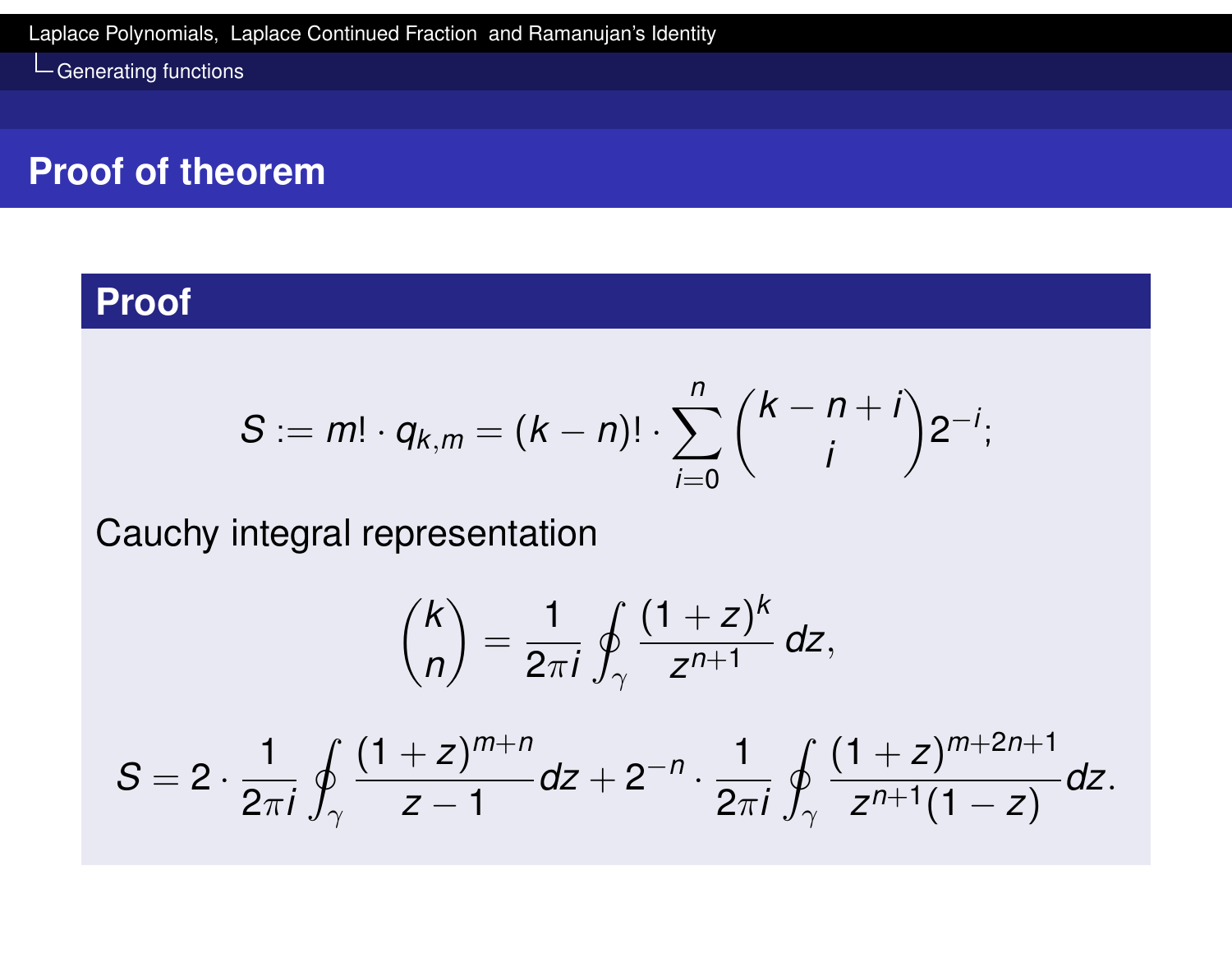Master Equation for Generating Functions

### **Double generating function of** q

### **Definition of g.f.**

$$
Q(r,s):=\sum_{k=0}^{\infty}\sum_{m=0}^{\infty}q_{k,m}s^m\frac{r^{k+1}}{(k+1)!}.
$$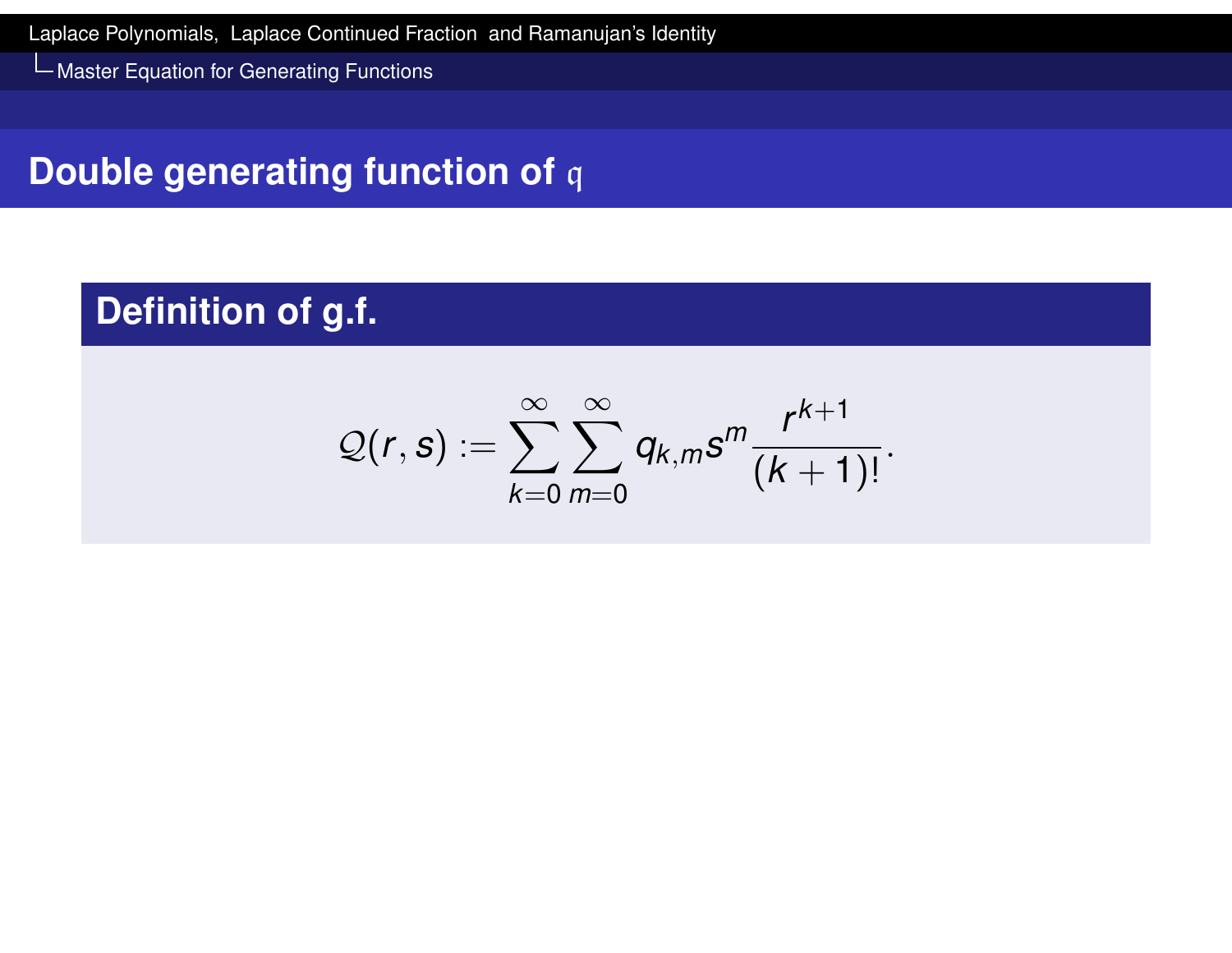Master Equation for Generating Functions

### **Double generating function of** q

### **Definition of g.f.**

$$
Q(r,s):=\sum_{k=0}^{\infty}\sum_{m=0}^{\infty}q_{k,m}s^m\frac{r^{k+1}}{(k+1)!}.
$$

#### **Master equation for** Q

$$
\mathcal{Q}(r,s)=\sqrt{2\pi}\,e^{(r+s)^2/2}\cdot\left(\Phi(s+r)-\Phi(s)\right).
$$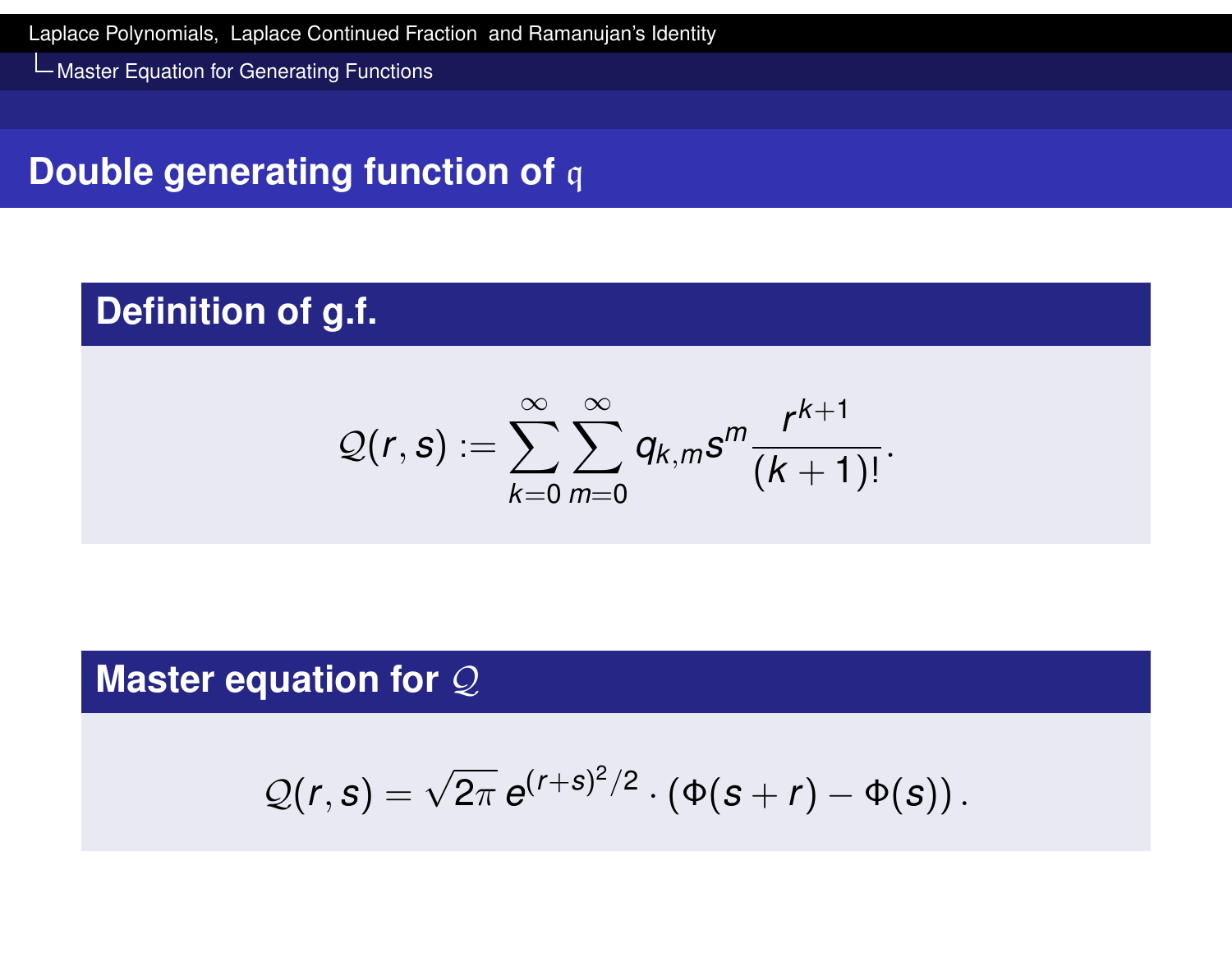Master Equation for Generating Functions

#### **Derivation of** Q

$$
\mathcal{Q}(s,t)=\sum_{k=0}^{\infty}Q_k(t)\frac{s^{k+1}}{(k+1)!}\quad\text{ and }\quad\mathcal{P}(s,t)=\sum_{k=0}^{\infty}P_k(t)\frac{s^k}{k!}\,.
$$

<span id="page-45-0"></span>[Taylor](#page-45-0) [series fo](#page-0-0)r function *R*(*t*)

$$
R(s+t)=\sqrt{2\pi}e^{(s+t)^2/2}\bar{\Phi}(s+t)
$$

$$
R(s+t)=\sum_{k=0}^{\infty}\frac{d^kR(t)}{dt^k}\frac{s^k}{k!}.
$$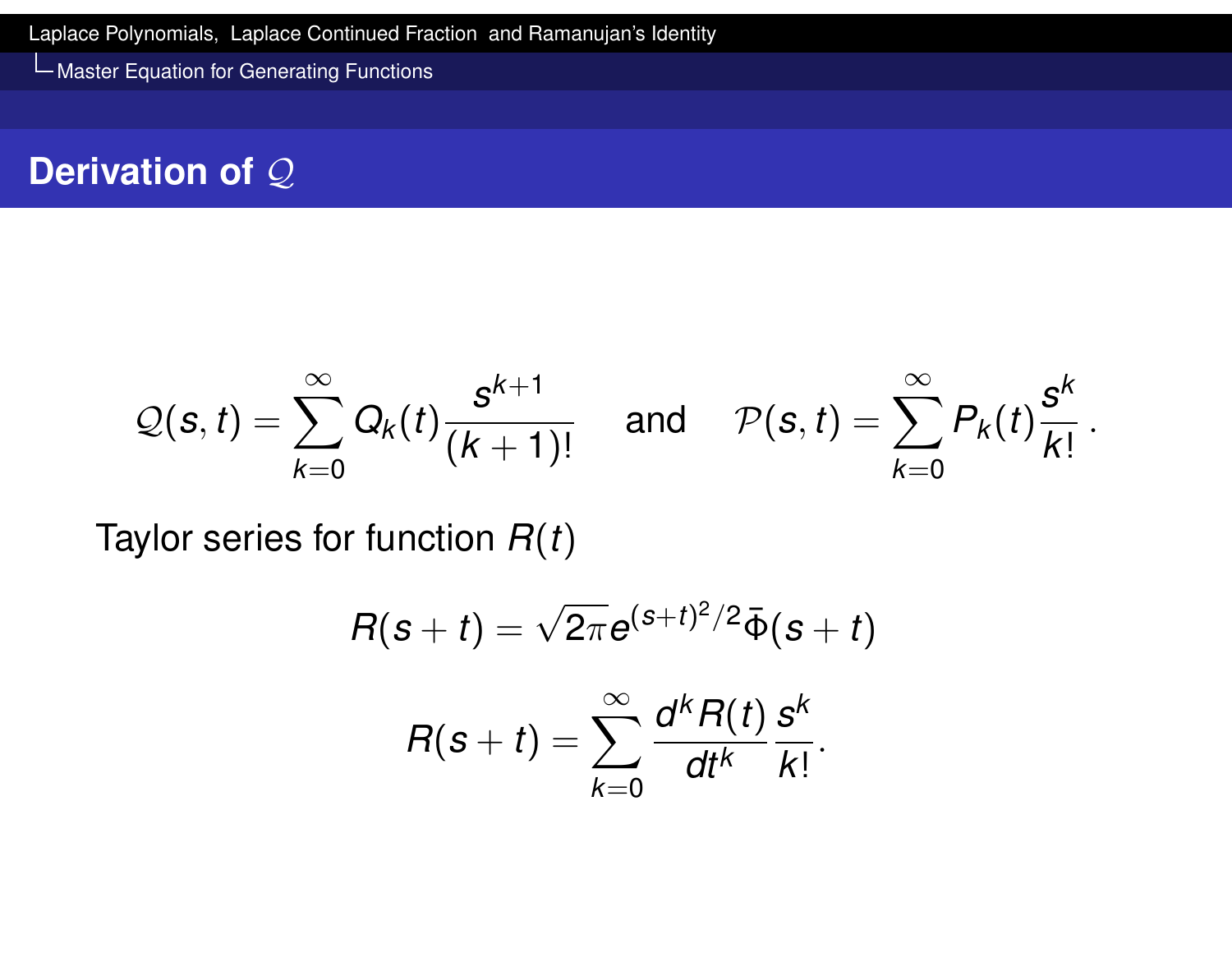*k*

Master Equation for Generating Functions

### **Derivation of Q (contd.)**

$$
\frac{d^k R(t)}{dt^k}=P_k(t)R(t)-Q_{k-1}(t).
$$

$$
\sqrt{2\pi} e^{(s+t)^2/2} \cdot \bar{\Phi}(s+t) = \sum_{k=0}^{\infty} \frac{d^k R(t)}{dt^k} \frac{s^k}{k!} \n= R(t) \sum_{k=0}^{\infty} P_k(t) \frac{s^k}{k!} - \sum_{k=0}^{\infty} Q_{k-1}(t) \frac{s^k}{k!} \n= R(t) \cdot e^{st+s^2/2} - Q(s,t) \n= \sqrt{2\pi} e^{t^2/2} \cdot \bar{\Phi}(t) \cdot e^{st+s^2/2} - Q(s,t).
$$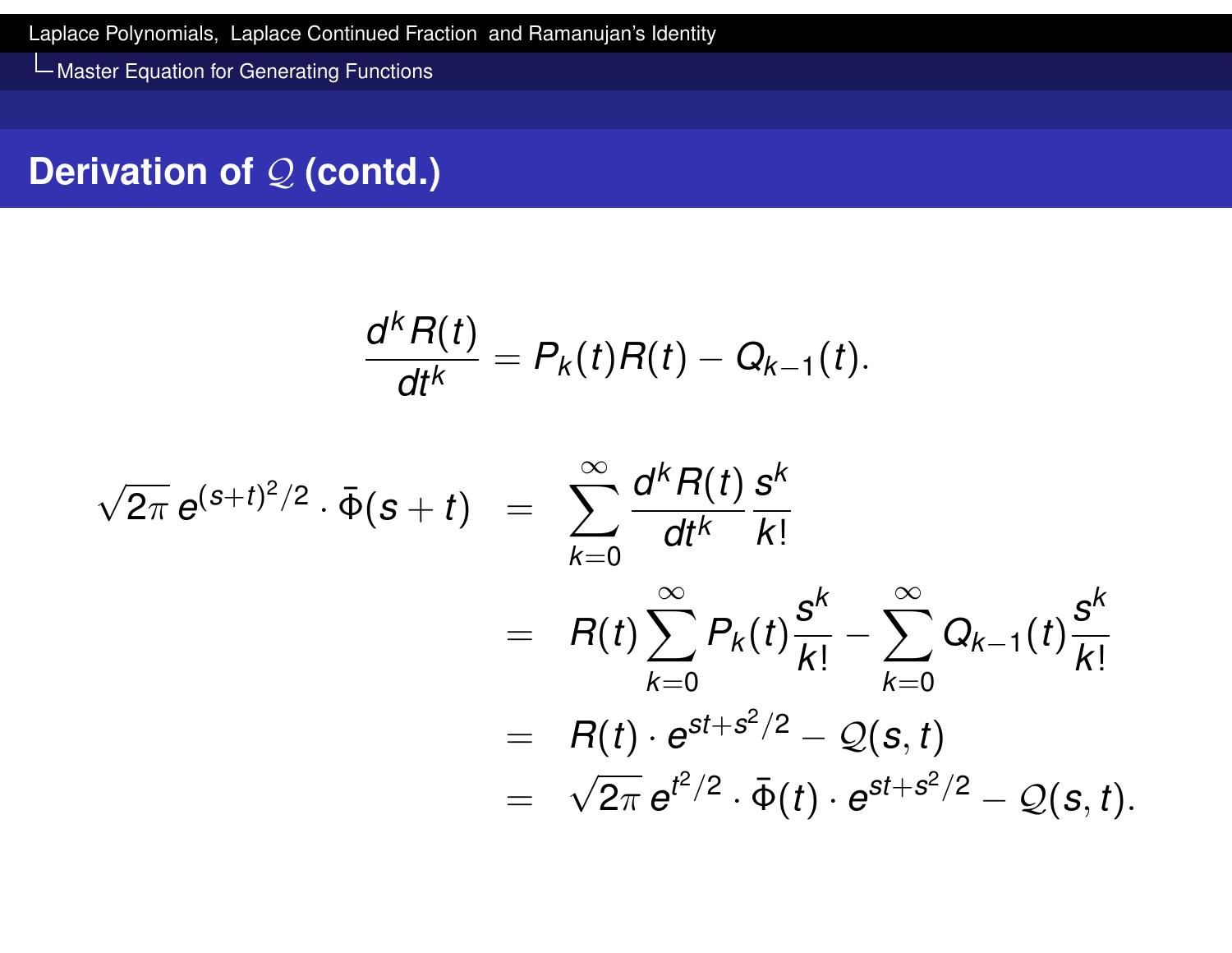Master Equation for Generating Functions

#### **Derivation of Master Equation**

### **Equation**

$$
R(s+t)+\mathcal{Q}(s,t)=\mathcal{P}(s,t)R(t).
$$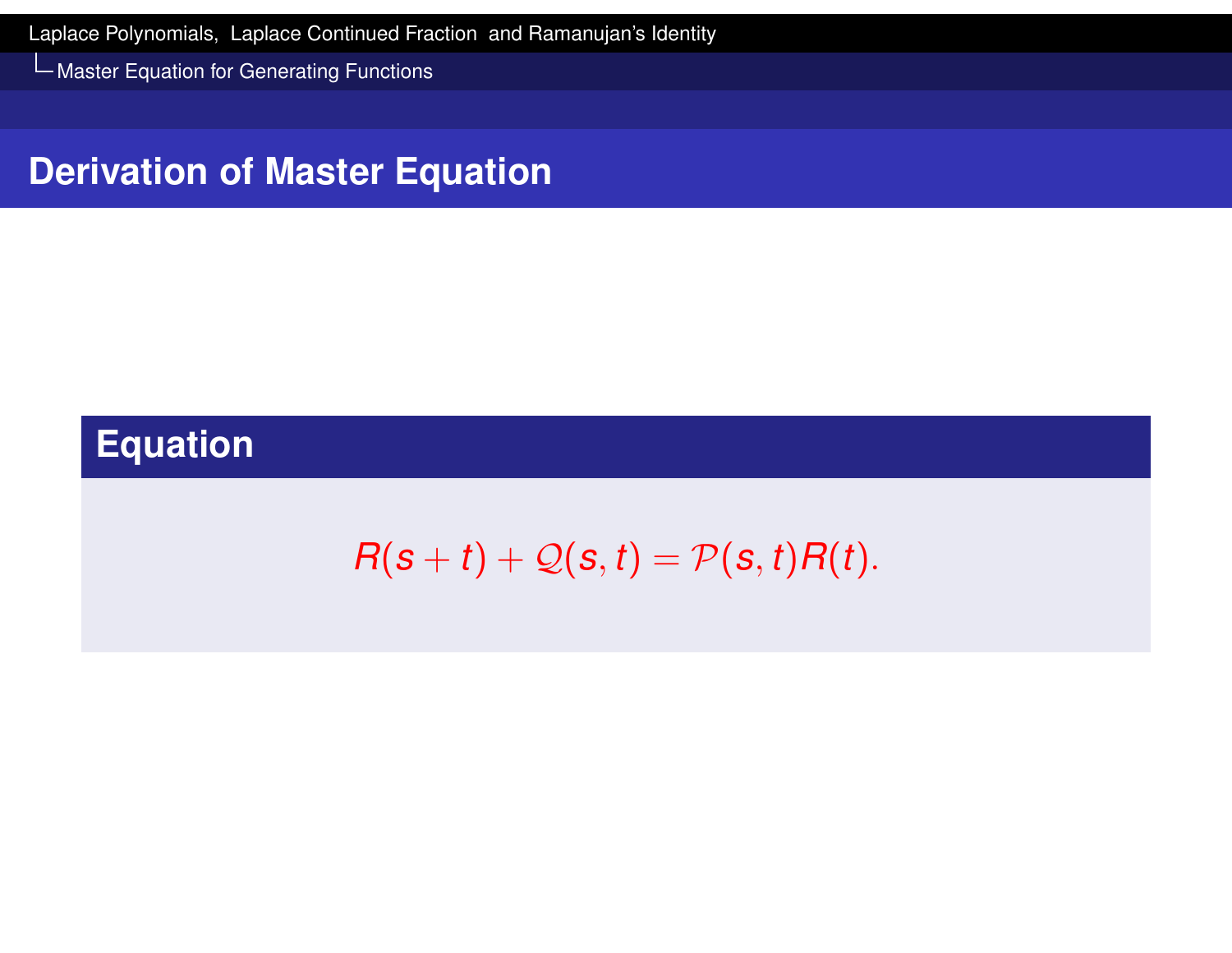### **New identity (?? 2014)**

# $\mathcal{Q}(1,1)$

$$
\sum_{k=0}^{\infty} \sum_{m=0}^{\infty} q_{k,m} \frac{1}{(k+1)!} = \mathcal{Q}(1,1).
$$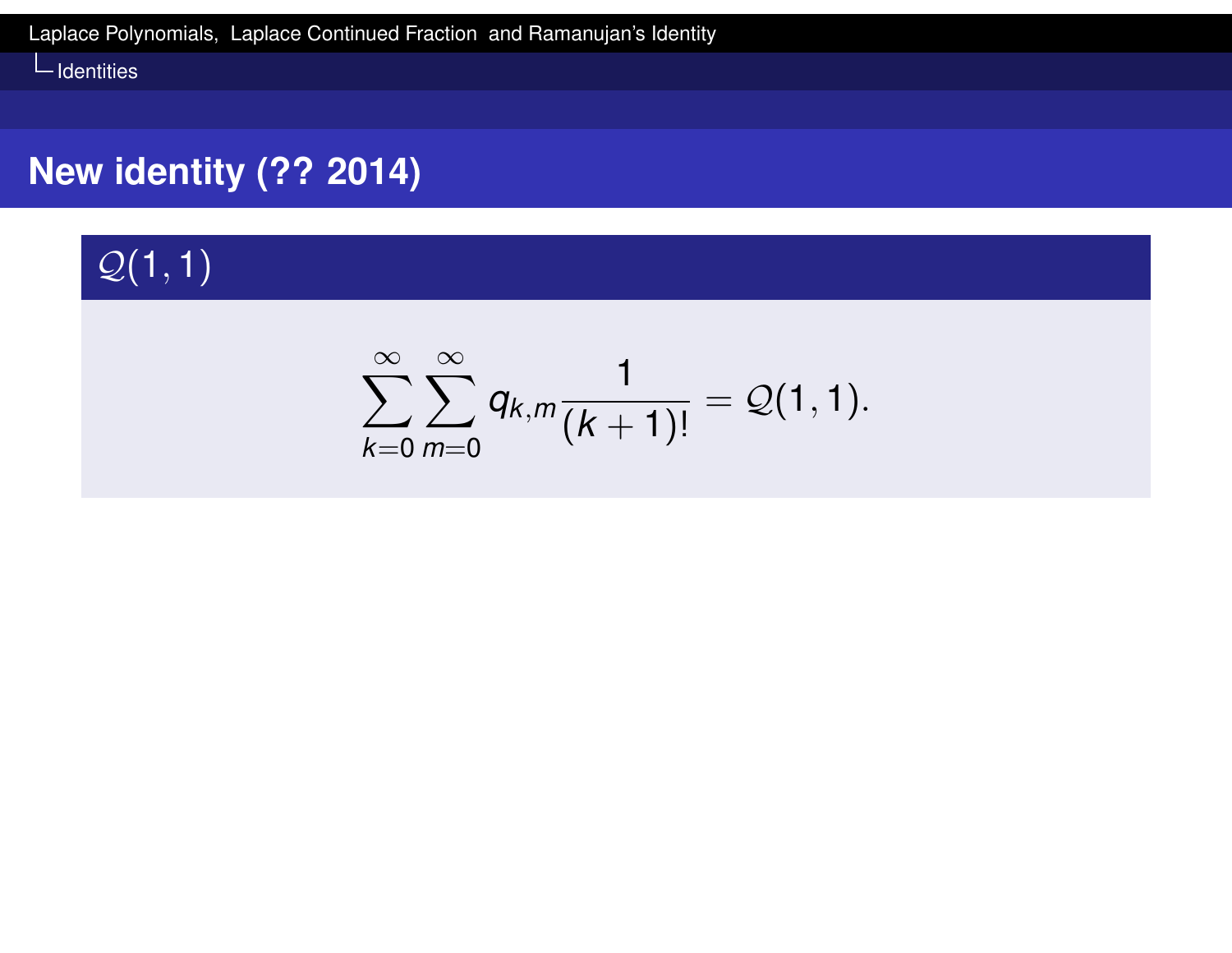### **New identity (?? 2014)**

 $Q(1, 1)$ 

$$
\sum_{k=0}^{\infty} \sum_{m=0}^{\infty} q_{k,m} \frac{1}{(k+1)!} = \mathcal{Q}(1,1).
$$

### **Triple Binomial Sum**

$$
\sum_{n=0}^{\infty}\sum_{m=0}^{\infty}\sum_{j=0}^{n}\frac{(n+m)!}{m!j!(m+2n+1-j)!}2^{-n}=\sqrt{2\pi}e^{2}(\Phi(2)-\Phi(1)).
$$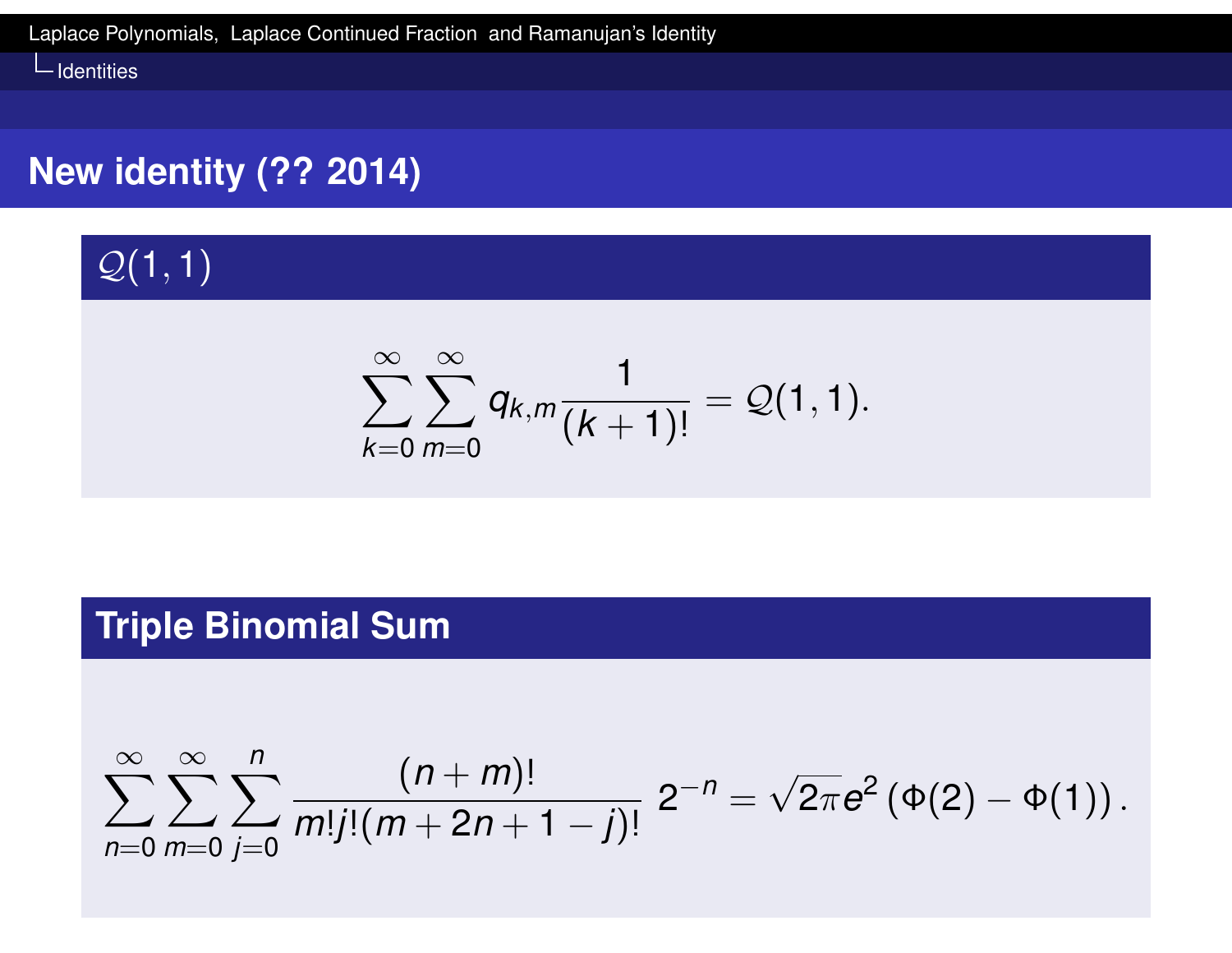### **Riordan (1957)**

# $Q(r, 0)$

$$
\mathcal{Q}(r,0)=e^{r^2/2}\cdot\left(1-2\bar{\Phi}(r)\right).
$$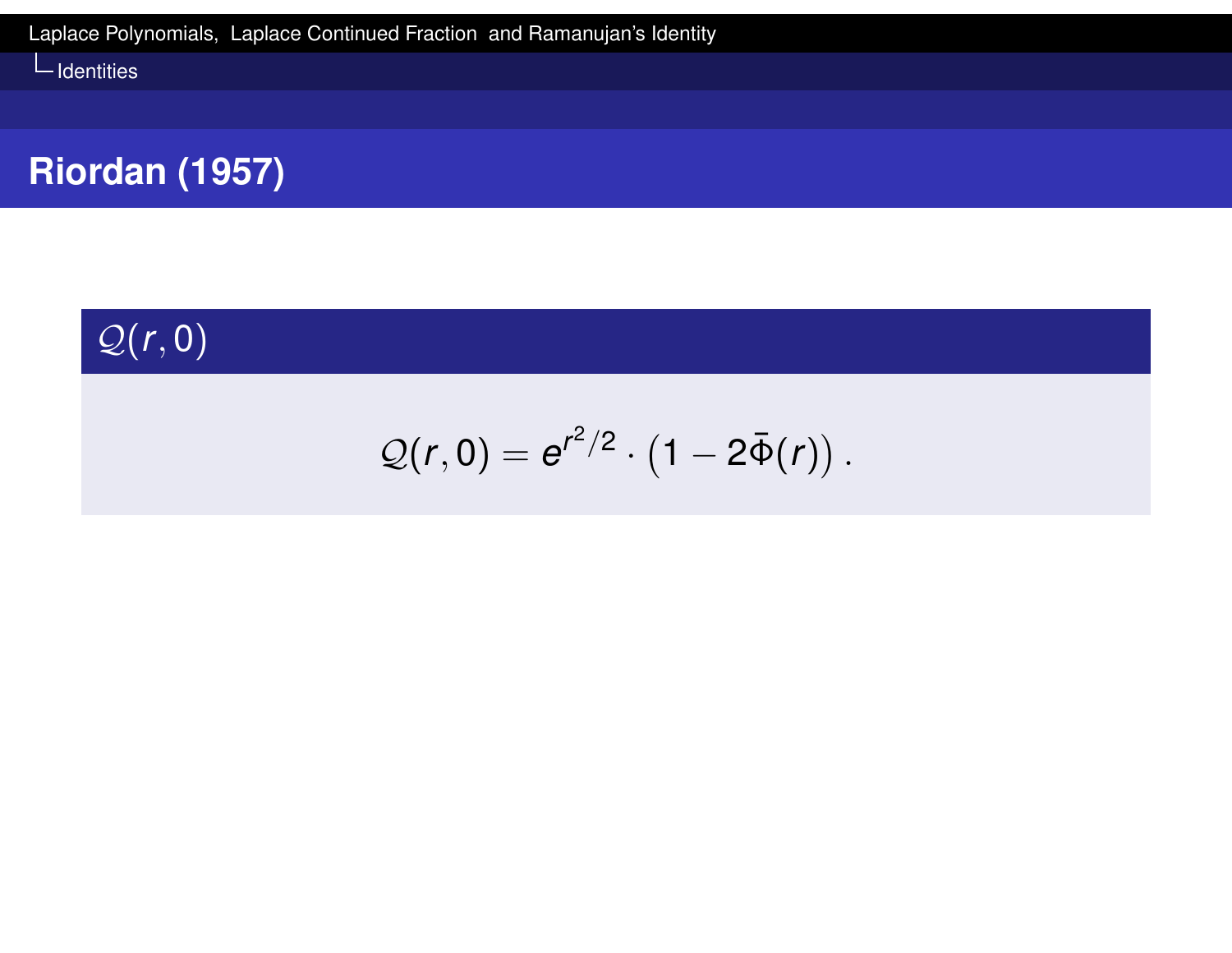### **Riordan (1957)**

# $Q(r, 0)$

$$
\mathcal{Q}(r,0)=e^{r^2/2}\cdot\left(1-2\bar{\Phi}(r)\right).
$$

### **Famous identity**

$$
\sum_{k=0}^n (-1)^k \frac{1}{2k+1} {n \choose k} = \frac{2^{2n} (n!)^2}{(2n+1)!}.
$$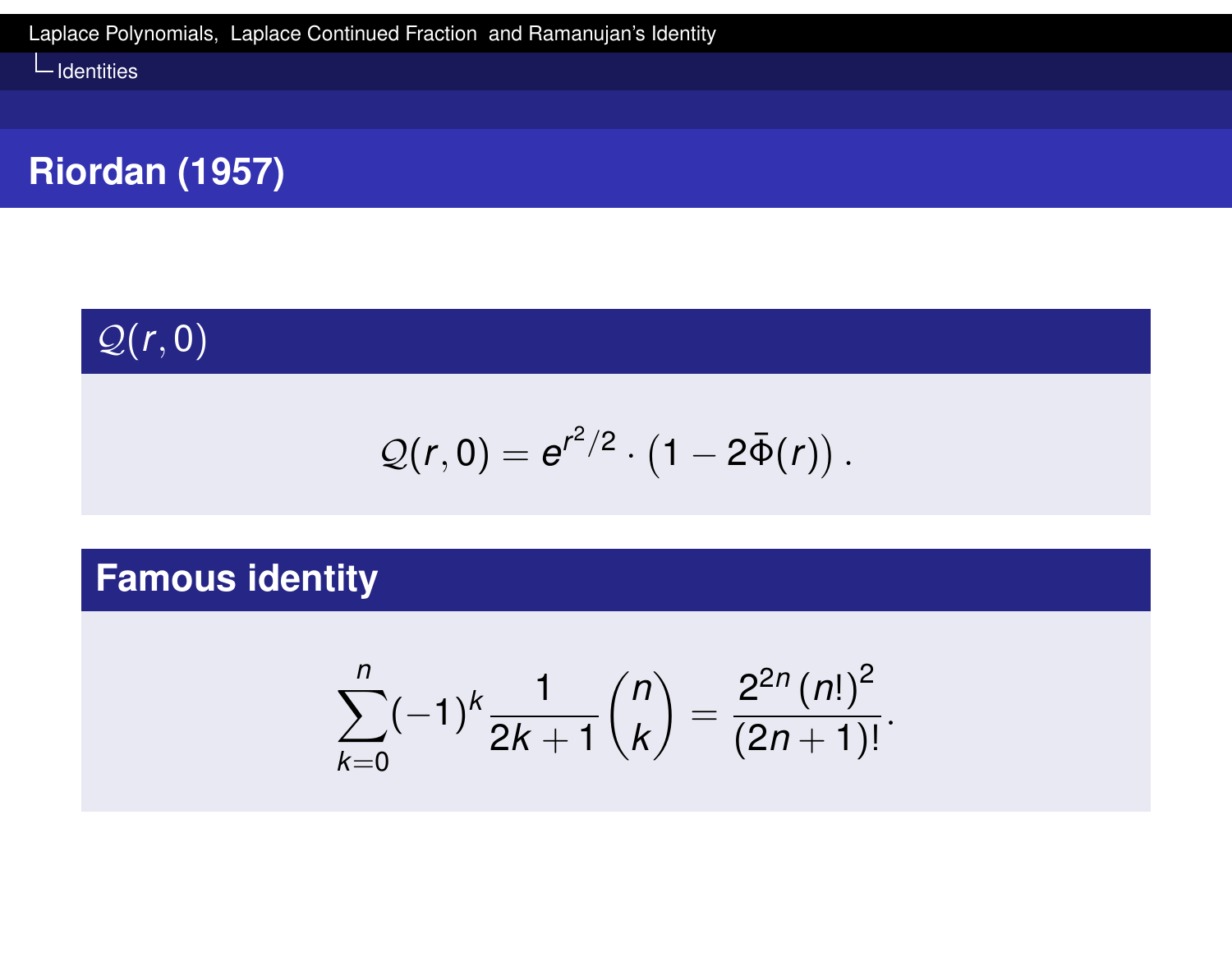### **Ramanujan**

### **Identity**

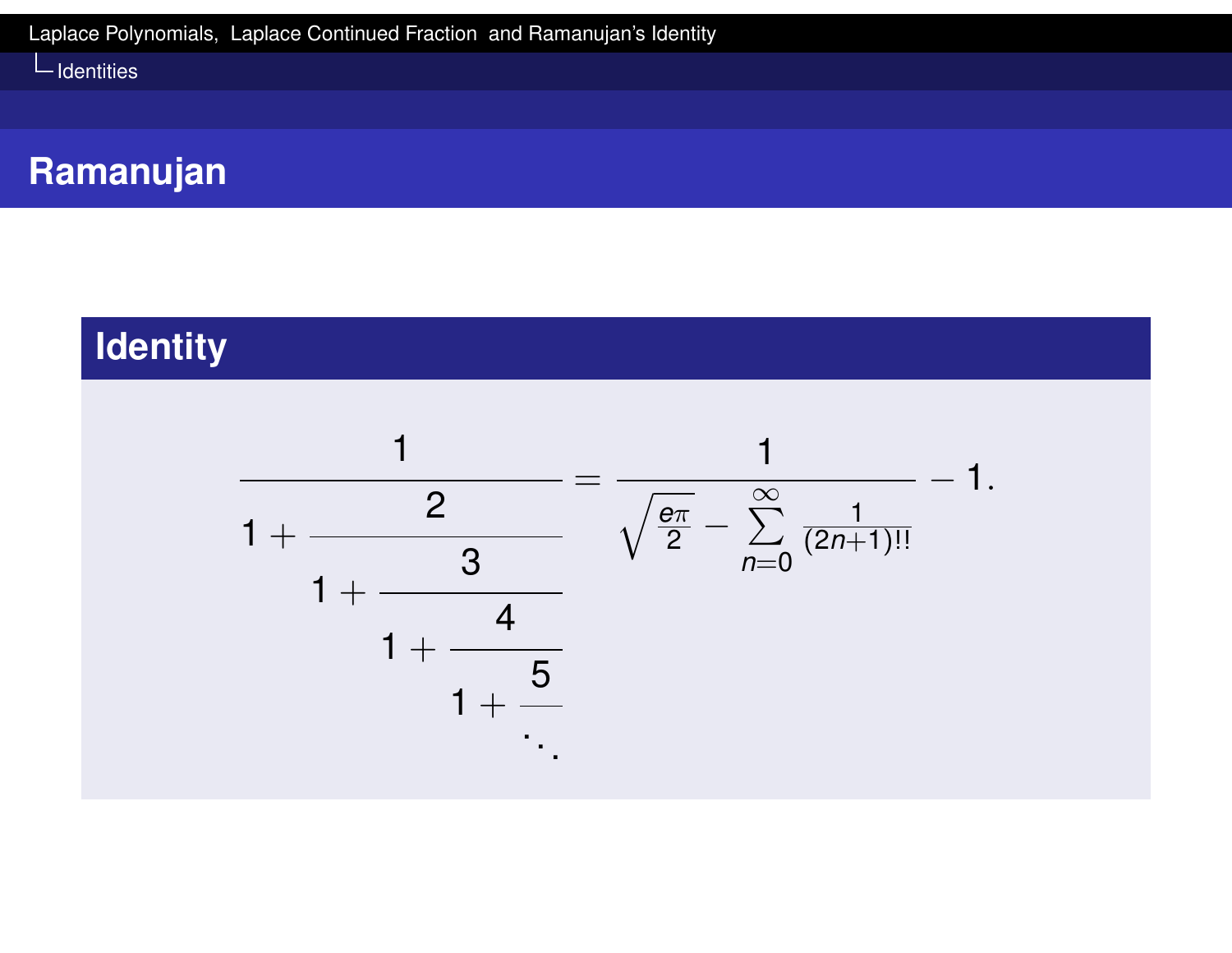### **Ramanujan (contd)**

### **Definition**

$$
\mathcal{S}(\boldsymbol{s}):=\frac{1}{\boldsymbol{s}+\frac{2}{\boldsymbol{s}+\frac{3}{\ddots}}}.
$$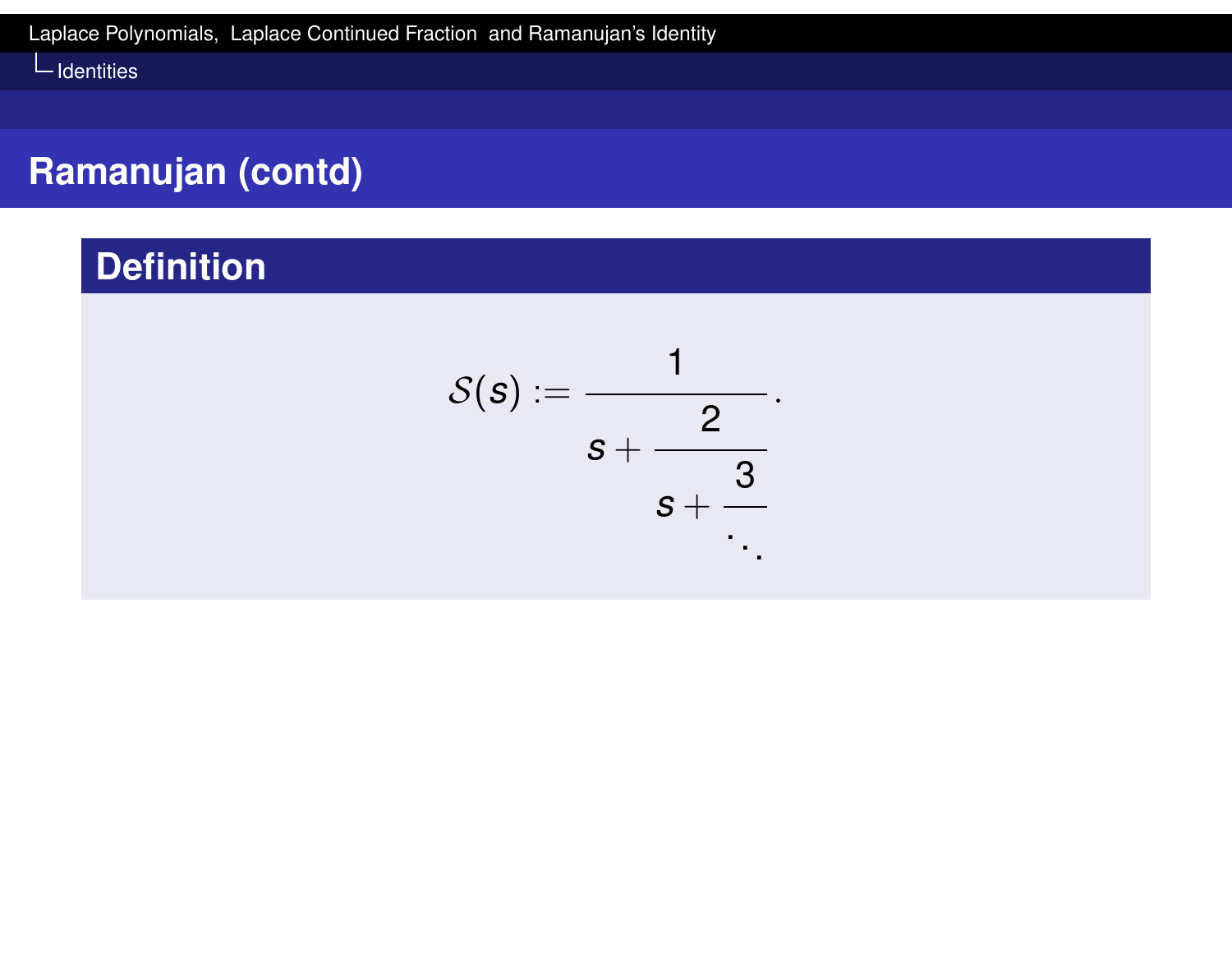### **Ramanujan (contd)**

#### **Definition**

$$
\mathcal{S}(\boldsymbol{s}):=\frac{1}{\boldsymbol{s}+\frac{2}{\boldsymbol{s}+\frac{3}{\ddots}}}.
$$

### **Proposition (Functional form)**

$$
S(s) = \frac{1}{e^{s^2/2}\sqrt{\frac{\pi}{2}} - \sum_{n=0}^{\infty} \frac{s^{2n+1}}{(2n+1)!!}} - s.
$$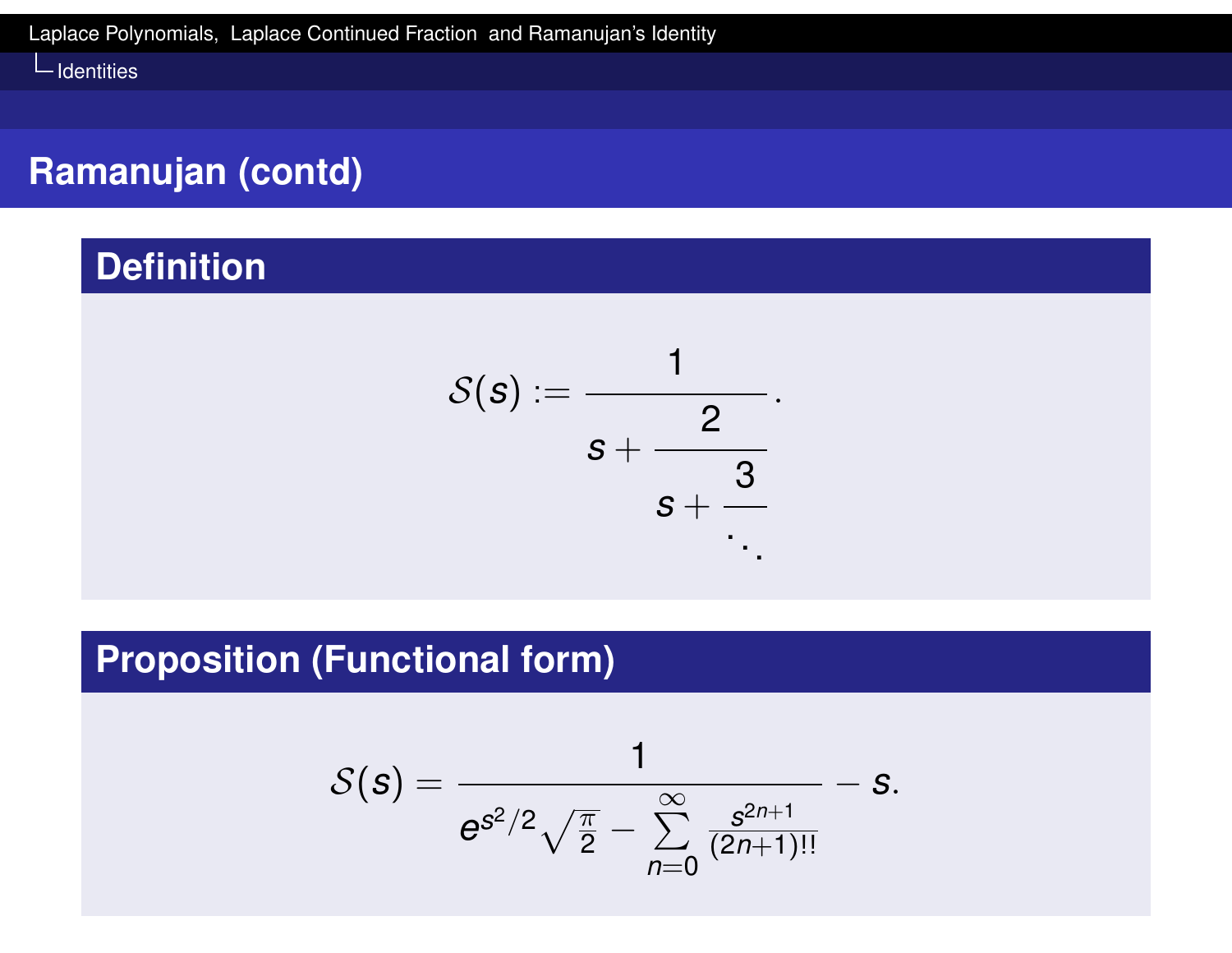### **Ramanujan (contd)**

$$
R(s) + Q(s, 0) = e^{s^2/2} \cdot R(0)
$$
  

$$
Q(s, 0) = \sum_{n=0}^{\infty} \frac{s^{2n+1}}{(2n+1)!!}.
$$
  

$$
S(s) = -s + \frac{1}{R(s)}.
$$
  

$$
\frac{1}{s + S(s)} = e^{s^2/2} \sqrt{\frac{\pi}{2}} - \sum_{n=0}^{\infty} \frac{s^{2n+1}}{(2n+1)!!}.
$$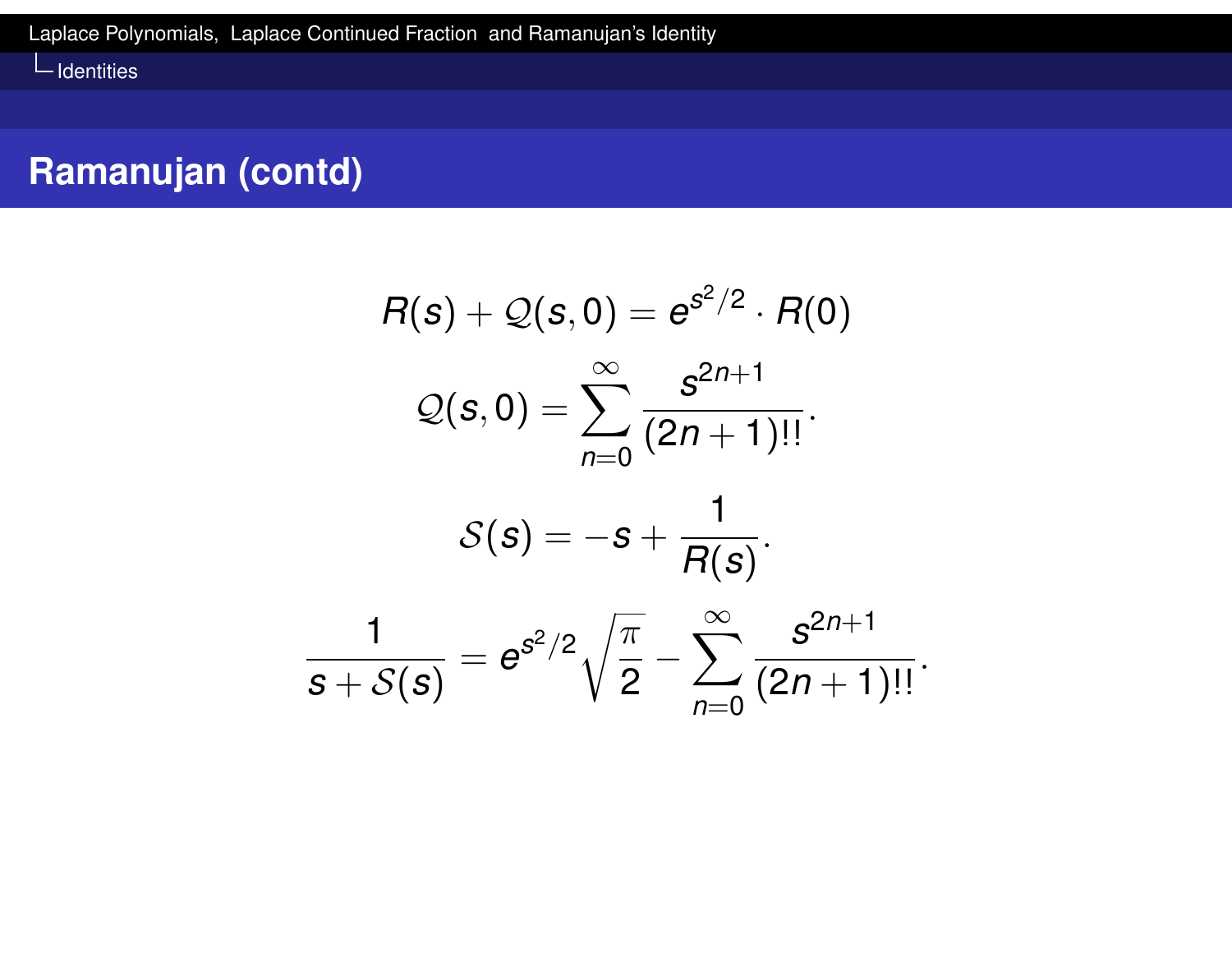### **Ramanujan (contd)**

$$
R(s) + Q(s, 0) = e^{s^2/2} \cdot R(0)
$$
  

$$
Q(s, 0) = \sum_{n=0}^{\infty} \frac{s^{2n+1}}{(2n+1)!!}.
$$
  

$$
S(s) = -s + \frac{1}{R(s)}.
$$
  

$$
\frac{1}{s + S(s)} = e^{s^2/2} \sqrt{\frac{\pi}{2}} - \sum_{n=0}^{\infty} \frac{s^{2n+1}}{(2n+1)!!}.
$$

#### **Ram. Identity:**

Substitute  $s = 1$ .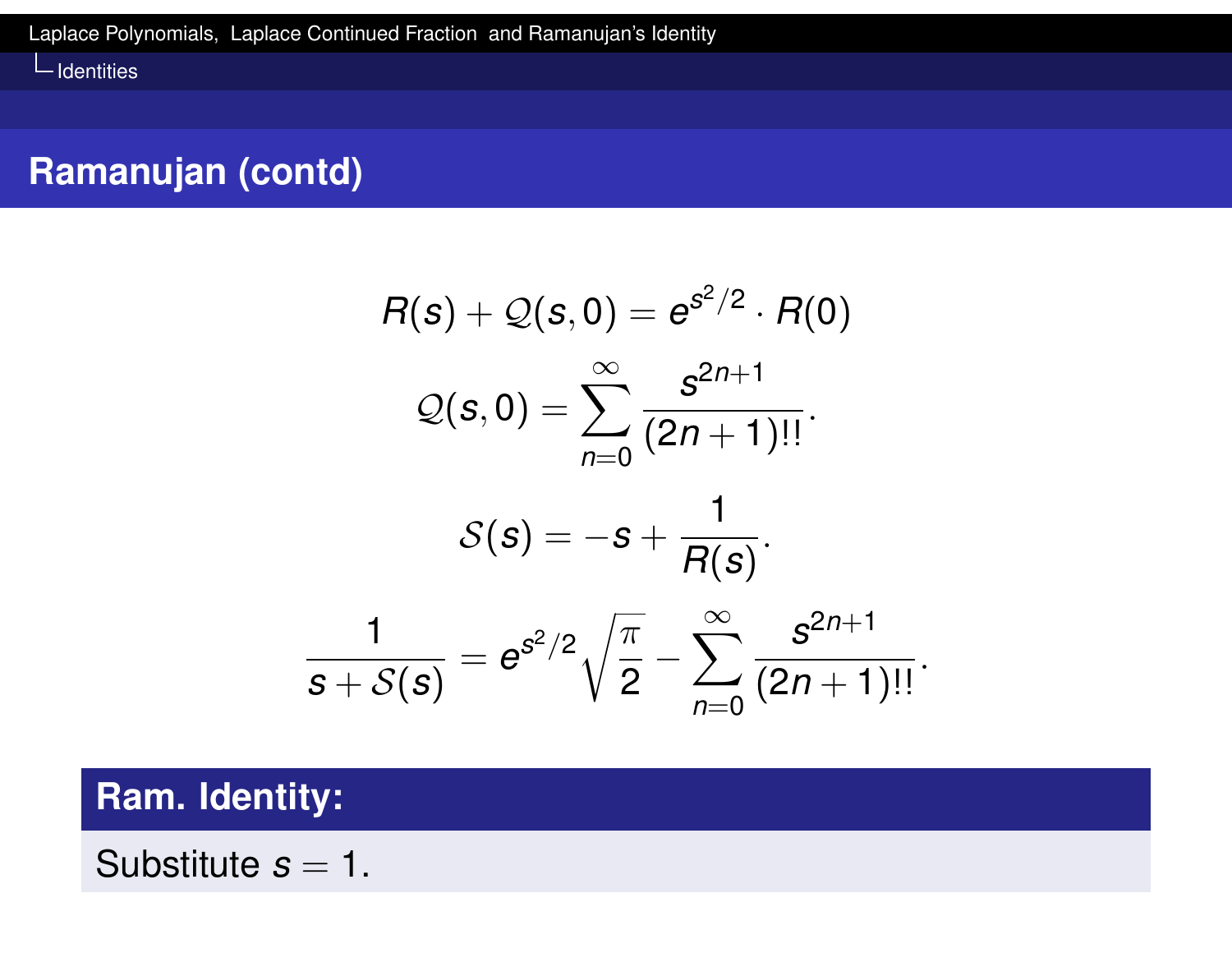### **References**

- E. Jacobi, C. G. J., 1834. De fractione continua, in quam integrale,  $\int_{x}^{\infty}$ *x e* <sup>−</sup>*xxdx* evolvere licet. Journal fur die reine und angewandte Mathematik 12, 346–347.
- G. Andrews, R. Askey, and R. Roy, *Special Functions*, Encyclopedia of Mathematics and its Applications, **71**, [Cambridge](#page-0-0) University Press, 1999.
- **E** Laplace, P. S., 1812. Theorie analytique des probabilites. Paris: *Mme V e* Courcier.
- 手 Mills, J., 1926. Table of the ratio area to bounding ordinate for any portion of normal curve. Biometrika 18(3–4), 395–40.



Riordan, J., 1978. Combinatorial identities. Wiley, NY.